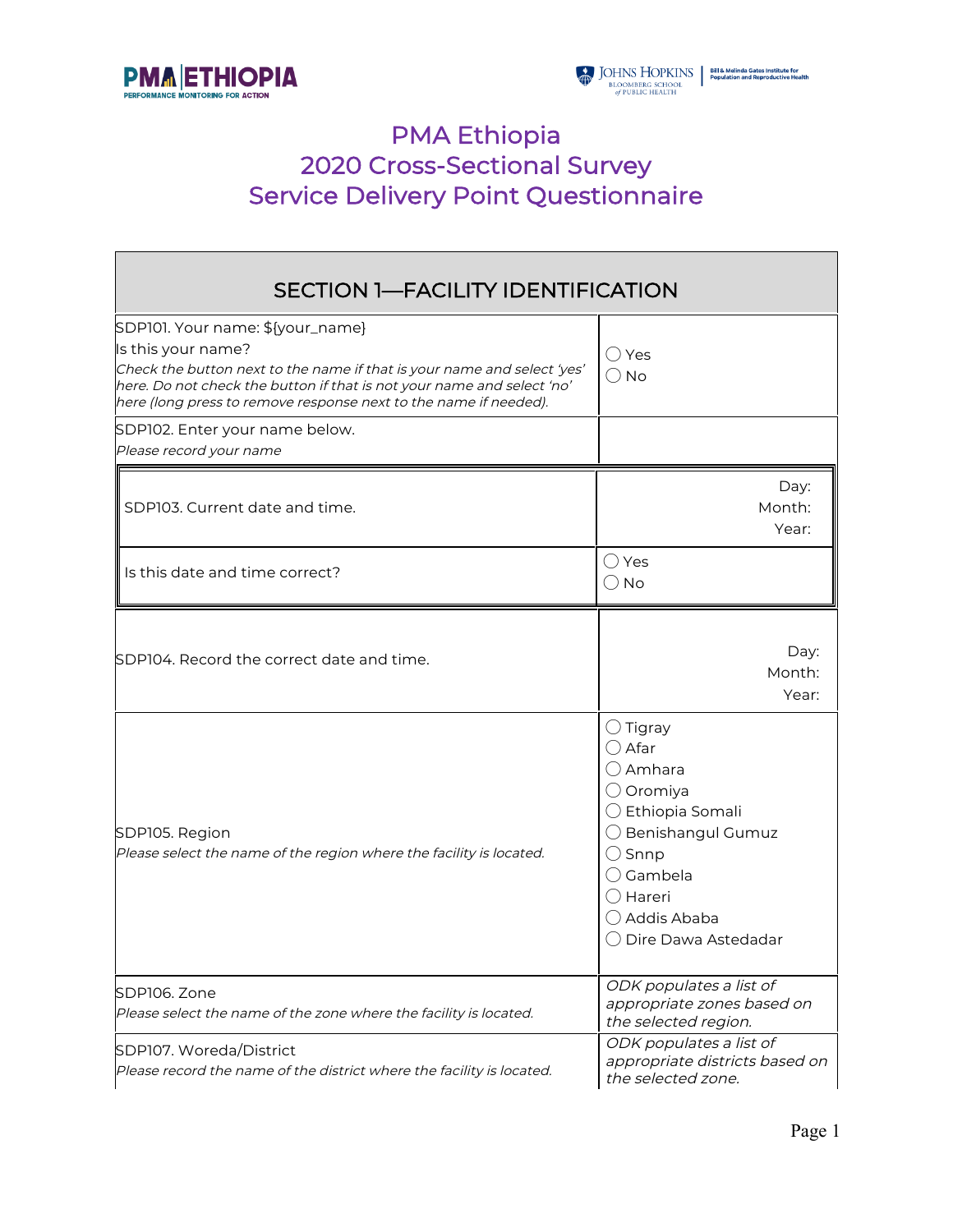



| SDP108. Kebele/Locality name<br>Please choose the name of the locality where the facility is located.<br>There may be only one choice.                                                                   | ODK populates a list of<br>appropriate localities based<br>on the selected district.                                                                                      |           |  |  |
|----------------------------------------------------------------------------------------------------------------------------------------------------------------------------------------------------------|---------------------------------------------------------------------------------------------------------------------------------------------------------------------------|-----------|--|--|
| SDP109. Enumeration Area                                                                                                                                                                                 | ODK populates the<br>appropriate EA based on the<br>selected locality.                                                                                                    |           |  |  |
| SDP110. Using the list below select the facility you are about to<br>interview.<br>If the facility name is not listed, select "Other" and you will enter the<br>facility information on the next screen. |                                                                                                                                                                           |           |  |  |
|                                                                                                                                                                                                          | Facility Information<br>Confirmation                                                                                                                                      |           |  |  |
| Are the following correct about the facility?<br>$1 = YesO = No$                                                                                                                                         |                                                                                                                                                                           |           |  |  |
|                                                                                                                                                                                                          | Yes                                                                                                                                                                       | <b>No</b> |  |  |
| Facility name - \${facility_name_auto}                                                                                                                                                                   |                                                                                                                                                                           |           |  |  |
| Facility type - \${facility_type_auto_lab}                                                                                                                                                               |                                                                                                                                                                           |           |  |  |
| Managing authority - \${managing_authority_auto}                                                                                                                                                         |                                                                                                                                                                           |           |  |  |
| Enter the correct facility name                                                                                                                                                                          |                                                                                                                                                                           |           |  |  |
| Select the correct facility type                                                                                                                                                                         | $\bigcirc$ Hospital<br>$\bigcirc$ Health center<br>$\bigcirc$ Health post<br>$\bigcirc$ Health clinic<br>$\bigcirc$ Pharmacy<br>◯ Drug Shop/Rural Drug<br>Vendor          |           |  |  |
| Select the correct facility's managing authority                                                                                                                                                         | Government<br>$\bigcirc$ NGO<br>$\bigcirc$ Faith-based organization<br>$\bigcirc$ Private<br>$\bigcirc$ Other                                                             |           |  |  |
| <b>Facility Name</b>                                                                                                                                                                                     |                                                                                                                                                                           |           |  |  |
| <b>Facility Type</b>                                                                                                                                                                                     | $\bigcirc$ Hospital<br>$\bigcirc$ Health center<br>$\bigcirc$ Health post<br>$\bigcirc$ Health clinic<br>$\bigcirc$ Pharmacy<br>$\bigcirc$ Drug Shop/Rural Drug<br>Vendor |           |  |  |
| Facility's managing authority                                                                                                                                                                            | $\bigcirc$ Government<br>$\bigcirc$ NGO                                                                                                                                   |           |  |  |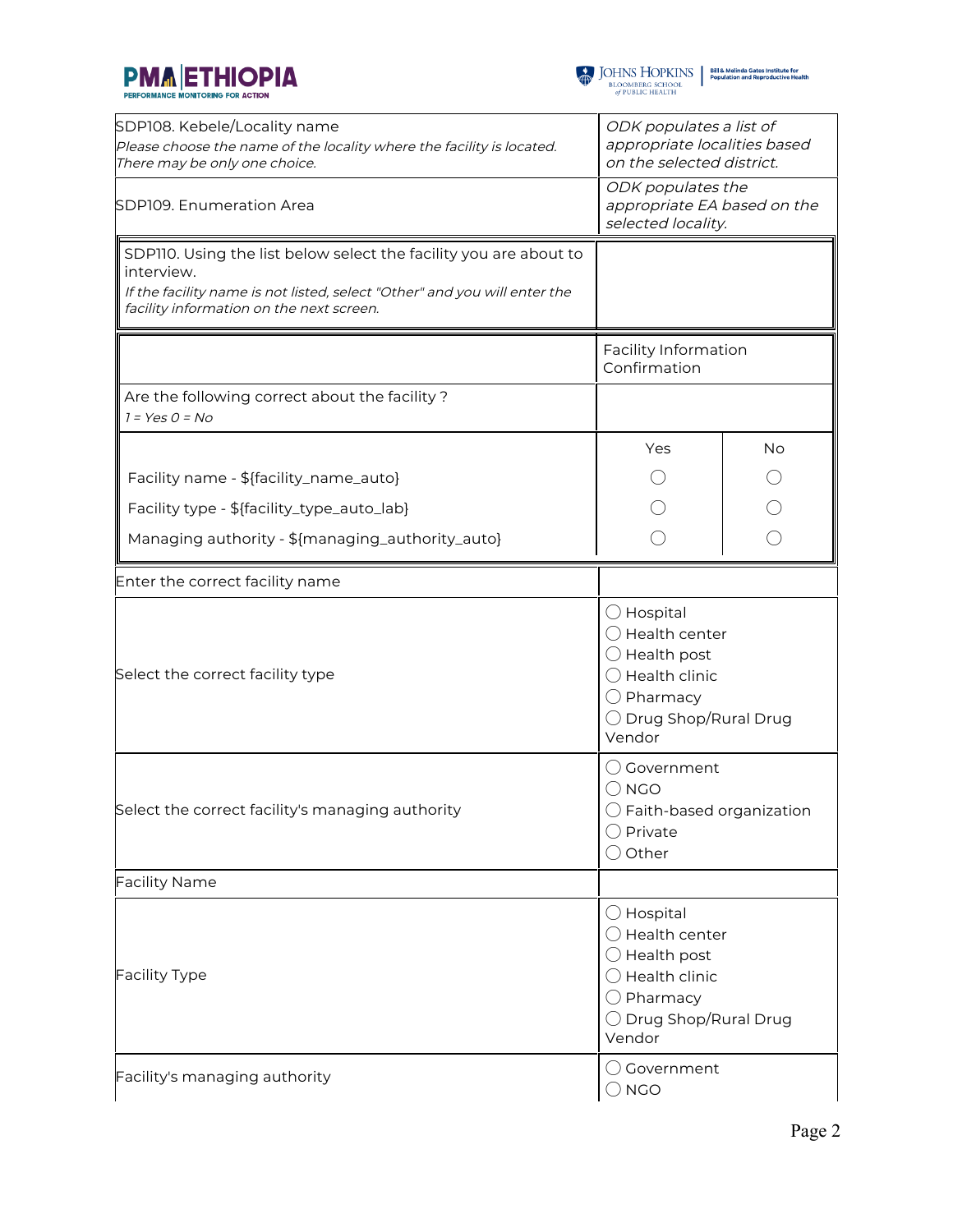



|                                                                                                                                                                                                                                                                                                                                                                                                                                                                                                                                                                                                                                                                                                                                                                                                                                                                                                                                | $\bigcirc$ Faith-based organization<br>$\bigcirc$ Private<br>$\bigcirc$ Other           |
|--------------------------------------------------------------------------------------------------------------------------------------------------------------------------------------------------------------------------------------------------------------------------------------------------------------------------------------------------------------------------------------------------------------------------------------------------------------------------------------------------------------------------------------------------------------------------------------------------------------------------------------------------------------------------------------------------------------------------------------------------------------------------------------------------------------------------------------------------------------------------------------------------------------------------------|-----------------------------------------------------------------------------------------|
| SDPIIOc. Is a competent respondent present and available to be<br>interviewed today?                                                                                                                                                                                                                                                                                                                                                                                                                                                                                                                                                                                                                                                                                                                                                                                                                                           | $\bigcirc$ Yes<br>$\bigcirc$ No                                                         |
| SDP113a. Is this a teaching facility?<br>This is where facility where medical students or residents do rotations.<br>The hospital must be affiliated with a university to be qualified as a<br>teaching facility.                                                                                                                                                                                                                                                                                                                                                                                                                                                                                                                                                                                                                                                                                                              | ◯ Yes<br>$\bigcirc$ No                                                                  |
| SDP113b. How many days each week is the facility open?<br>Number of days<br>Enter a number between 0 and 7. Enter 0 for less than 1 day per week.<br>Enter -88 for do not know, -99 for no response.                                                                                                                                                                                                                                                                                                                                                                                                                                                                                                                                                                                                                                                                                                                           |                                                                                         |
| SDP113c. Has this SDP previously participated in the 2019 PMA<br>survey?<br>Hint: You do not need to ask this question to the respondent and refer<br>the facility list to select the appropriate response.                                                                                                                                                                                                                                                                                                                                                                                                                                                                                                                                                                                                                                                                                                                    | $\bigcirc$ Yes<br>$\bigcirc$ No<br>◯ Do not know<br>$\bigcirc$ No response              |
| <b>INFORMED CONSENT</b><br>Find the facility director or in-charge responsible for patient services<br>who is present at the facility. Read the greeting on the next screen:                                                                                                                                                                                                                                                                                                                                                                                                                                                                                                                                                                                                                                                                                                                                                   |                                                                                         |
| Hello, I am _________________. I am representing the Ministry of<br>Health. We are conducting a study of health facilities in this<br>country, with the goal of finding ways to improve the quality of<br>maternal and newborn health services. We are asking for your<br>cooperation and assistance to conduct an inventory of key<br>supplies and equipment available for antenatal care, labor and<br>delivery care, postnatal care, and family planning at this facility.<br>We will also examine the existing systems for referrals and<br>record keeping. This interview should take no more than 30<br>minutes in each department of this facility.<br>There will be no direct benefit to you from assisting with this<br>activity. Your name will not be recorded. The information<br>collected will be used by the Ministry of Health and partner<br>organizations to improve services.<br>Do you have any questions? |                                                                                         |
| SDP114. May I begin the interview now?                                                                                                                                                                                                                                                                                                                                                                                                                                                                                                                                                                                                                                                                                                                                                                                                                                                                                         | $\bigcirc$ Yes<br>$\bigcirc$ No                                                         |
| SDP115. Interviewer's name: \${your_name}<br>Mark your name as a witness to the consent process.                                                                                                                                                                                                                                                                                                                                                                                                                                                                                                                                                                                                                                                                                                                                                                                                                               | O                                                                                       |
| SDP115. Interviewer's name<br>Please record your name as a witness to the consent process.<br>You previously entered "\${name_typed}."                                                                                                                                                                                                                                                                                                                                                                                                                                                                                                                                                                                                                                                                                                                                                                                         |                                                                                         |
| SDP117. What is your position in this facility?<br>Select the highest managerial qualification of the respondent.<br>Hint: if HEW, select "Staff"                                                                                                                                                                                                                                                                                                                                                                                                                                                                                                                                                                                                                                                                                                                                                                              | ○ Owner<br>$\bigcirc$ In-charge / manager<br>$\bigcirc$ Staff<br>$\bigcirc$ No response |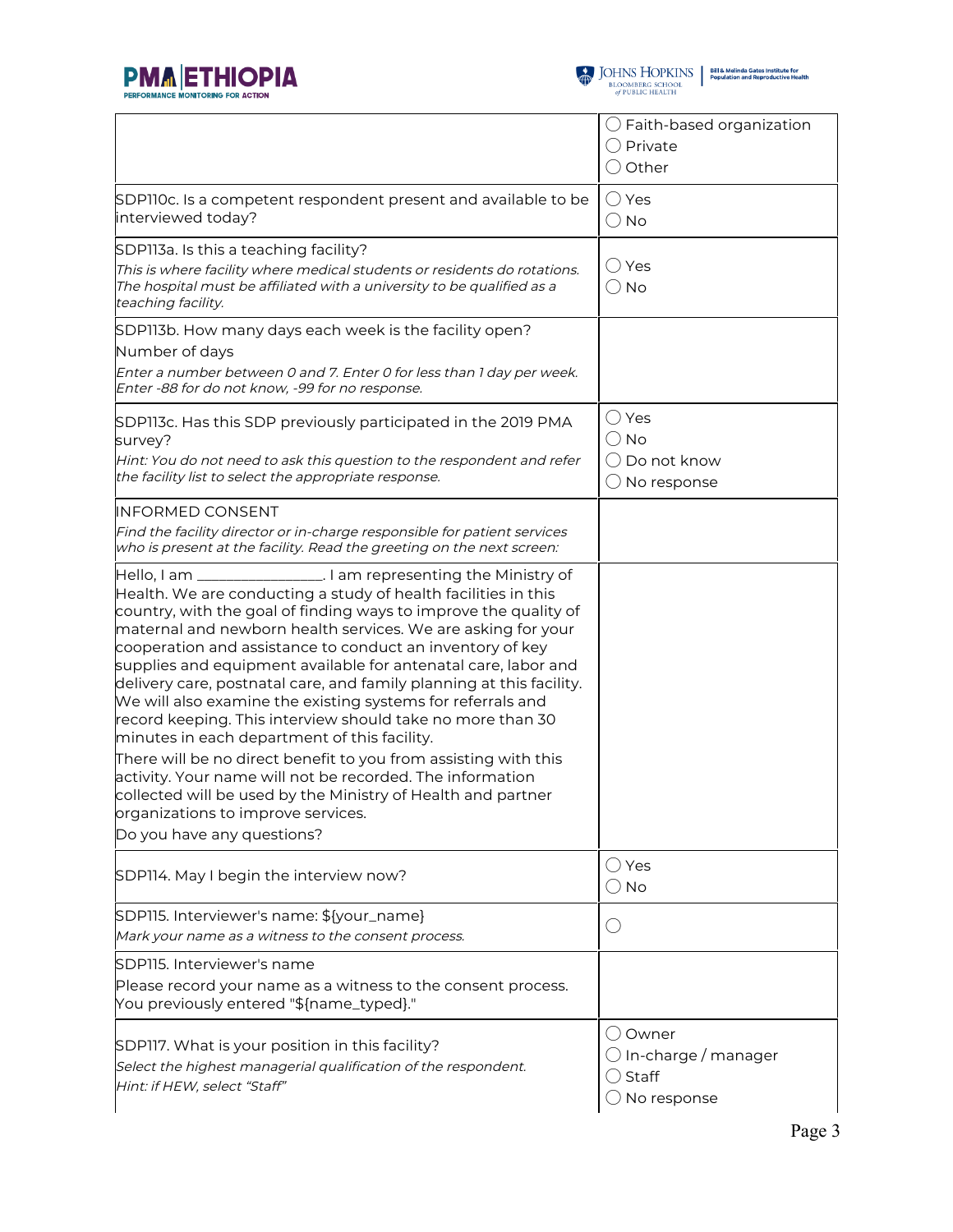



SDP118. What year did you first begin working at this facility? Enter '2030 for do not know (2030 is 2022 in the Ethiopian calendar)  $\begin{array}{c|c} \text{[} & \text{[} & \text{[} & \text{[} & \text{[] } \text{[] } \text{[] } \text{[] } \text{[] } \text{[] } \text{[] } \text{[] } \text{[] } \text{[] } \text{[] } \text{[] } \text{[] } \text{[] } \text{[] } \text{[] } \text{[] } \text{[] } \text{[] } \text{[$ 

## SECTION 2—INFORMATION ABOUT SERVICES

Now, I would like to understand the service provision activities in this facility.

If there is another provider who would be better able to answer my questions on SERVICES AVAILABLE in this facility, I would appreciate if you could refer me to the appropriate person.

| SDP200A. Is ANTENATAL CARE provided at this facility?<br>Hint: For HEWs, ANC provided includes both in the community and at<br>the facility                                                                                                             | $\bigcirc$ Yes<br>$\bigcirc$ No<br>$\bigcirc$ Do not know<br>$\bigcirc$ No response |
|---------------------------------------------------------------------------------------------------------------------------------------------------------------------------------------------------------------------------------------------------------|-------------------------------------------------------------------------------------|
| SDP200B. Is LABOR AND DELIVERY CARE provided at this<br>facility?                                                                                                                                                                                       | $\bigcirc$ Yes<br>$\bigcirc$ No<br>$\bigcirc$ Do not know<br>$\bigcirc$ No response |
| SDP200C. Is MAJOR OBSTETRIC SURGERY (E.G. CESAREAN,<br>HYSTERECTOMY) provided at this facility?                                                                                                                                                         | $\bigcirc$ Yes<br>$\bigcirc$ No<br>$\bigcirc$ Do not know<br>$\bigcirc$ No response |
| SDP200D. Is SAFE ABORTION CARE provided at this facility?                                                                                                                                                                                               | $\bigcirc$ Yes<br>$\bigcirc$ No<br>$\bigcirc$ Do not know<br>$\bigcirc$ No response |
| SDP200E. Is POSTABORTION CARE provided at this facility?                                                                                                                                                                                                | $\bigcirc$ Yes<br>$\bigcirc$ No<br>$\bigcirc$ Do not know<br>$\bigcirc$ No response |
| SDP200F. Is FAMILY PLANNING provided at this facility?<br>Hint: For HEWs, family planning provided includes both in the<br>community and at the facility                                                                                                | () Yes<br>$\bigcirc$ No<br>$\bigcirc$ Do not know<br>$\bigcirc$ No response         |
| SDP200G. Is IMMEDIATE POSTPARTUM FAMILY PLANNING<br>provided at this facility?<br>Hint: Immediate postpartum family planning is when providers counsel<br>women on contraceptive methods after delivery and provide them<br>with their selected method. | $\bigcirc$ Yes<br>$\bigcirc$ No<br>$\bigcap$ Do not know<br>$\bigcirc$ No response  |
| SDP200H. Is BLOOD TRANSFUSION provided at this facility?                                                                                                                                                                                                | $\bigcirc$ Yes<br>$\bigcirc$ No<br>( ) Do not know<br>No response                   |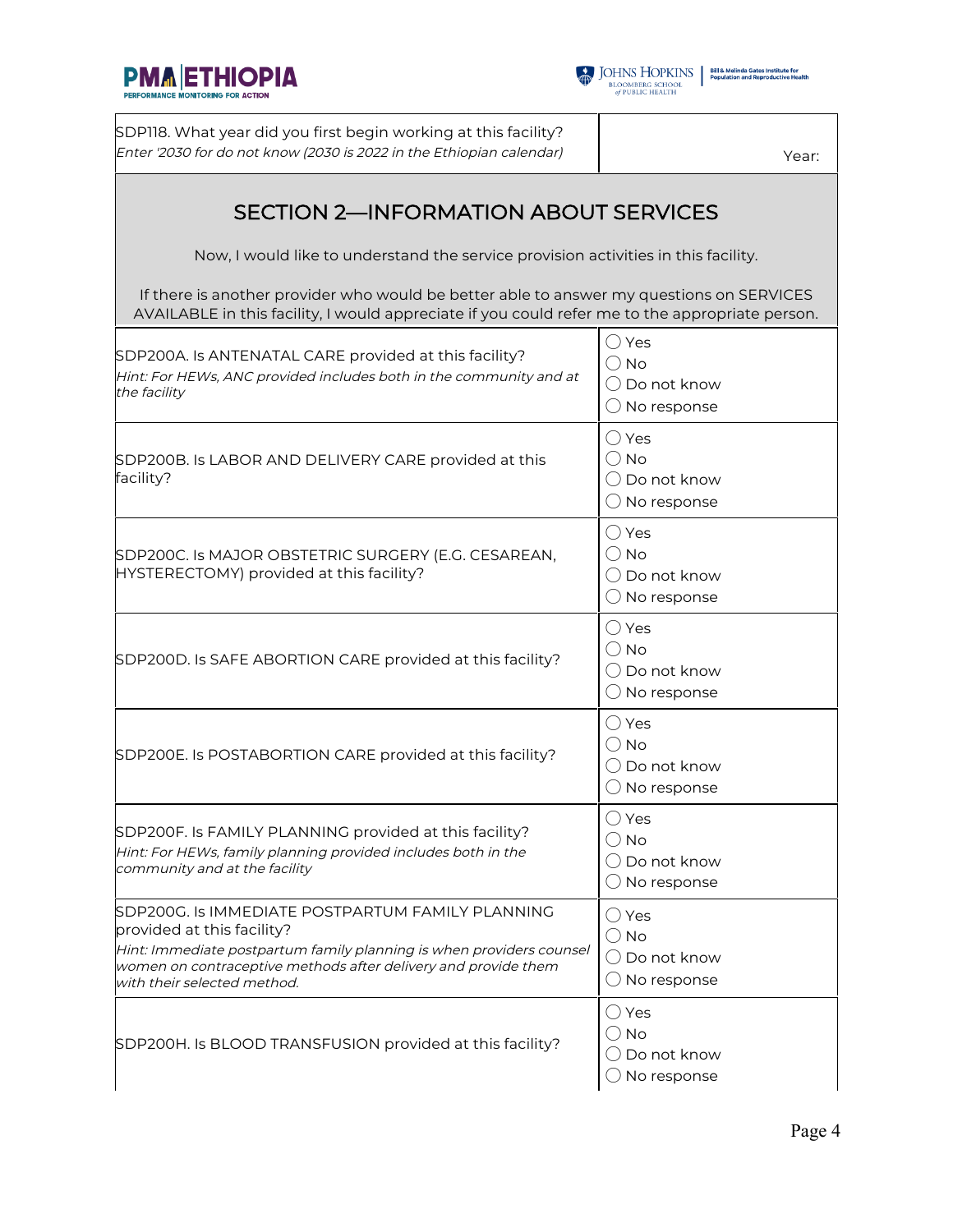



| SDP200HH. Is BLOOD TRANSFUSION available at all times this<br>facility is open?                                                                        | $\bigcirc$ Yes<br>$\bigcirc$ No<br>( ) Do not know<br>$\bigcirc$ No response                                                                                                                                                                                                                                                                                           |
|--------------------------------------------------------------------------------------------------------------------------------------------------------|------------------------------------------------------------------------------------------------------------------------------------------------------------------------------------------------------------------------------------------------------------------------------------------------------------------------------------------------------------------------|
| SDP2001. Is POSTNATAL CARE provided at this facility?<br>Hint: For HEWs, postnatal care provided includes both in the<br>community and at the facility | ◯ Yes<br>() No<br>( ) Do not know<br>$\bigcirc$ No response                                                                                                                                                                                                                                                                                                            |
| SDP200J. Does this facility have an INTENSIVE CARE UNIT for<br>adult patients?                                                                         | $\bigcirc$ Yes<br>() No<br>$\bigcirc$ Do not know<br>$\bigcirc$ No response                                                                                                                                                                                                                                                                                            |
| SDP200K. Is NEONATAL INTENSIVE CARE provided at this<br>facility?                                                                                      | $\bigcirc$ Yes<br>$\bigcirc$ No<br>$\bigcirc$ Do not know<br>$\bigcirc$ No response                                                                                                                                                                                                                                                                                    |
| SDP200L. Is LABORATORY TESTING provided at this facility?<br>Hint: This does not include rapid diagnostic tests (RDT)                                  | $\bigcirc$ Yes<br>$\bigcirc$ No<br>( ) Do not know<br>$\bigcirc$ No response                                                                                                                                                                                                                                                                                           |
| SDP200M. Does your facility offer psychosocial care, counseling,<br>or support services for any of the following?<br>Select all that apply.            | $\Box$ Physical intimate partner<br>violence<br>$\Box$ Sexual intimate partner<br>violence<br>$\Box$ Non-partner sexual assault<br>$\Box$ Physical and/or sexual<br>violence against children<br>$\Box$ None of the above<br>$\Box$ Don't know<br>$\Box$ No response                                                                                                   |
| SDP200N. Does the psychosocial care package include any of<br>the following?<br>Read all option out loud one by one. Select all that apply.            | $\Box$ Medical care for sexual<br>and/or physical assault<br>victims<br>$\Box$ Post exposure prophylaxis<br>(PEP) for potential HIV<br>exposure<br>$\Box$ Referral/linkage to safety<br>and temporary housing<br>(either formal or community-<br>based)<br>$\Box$ Referral/linkage to legal aid<br>$\Box$ Don't know<br>$\Box$ None of the above<br>$\Box$ No response |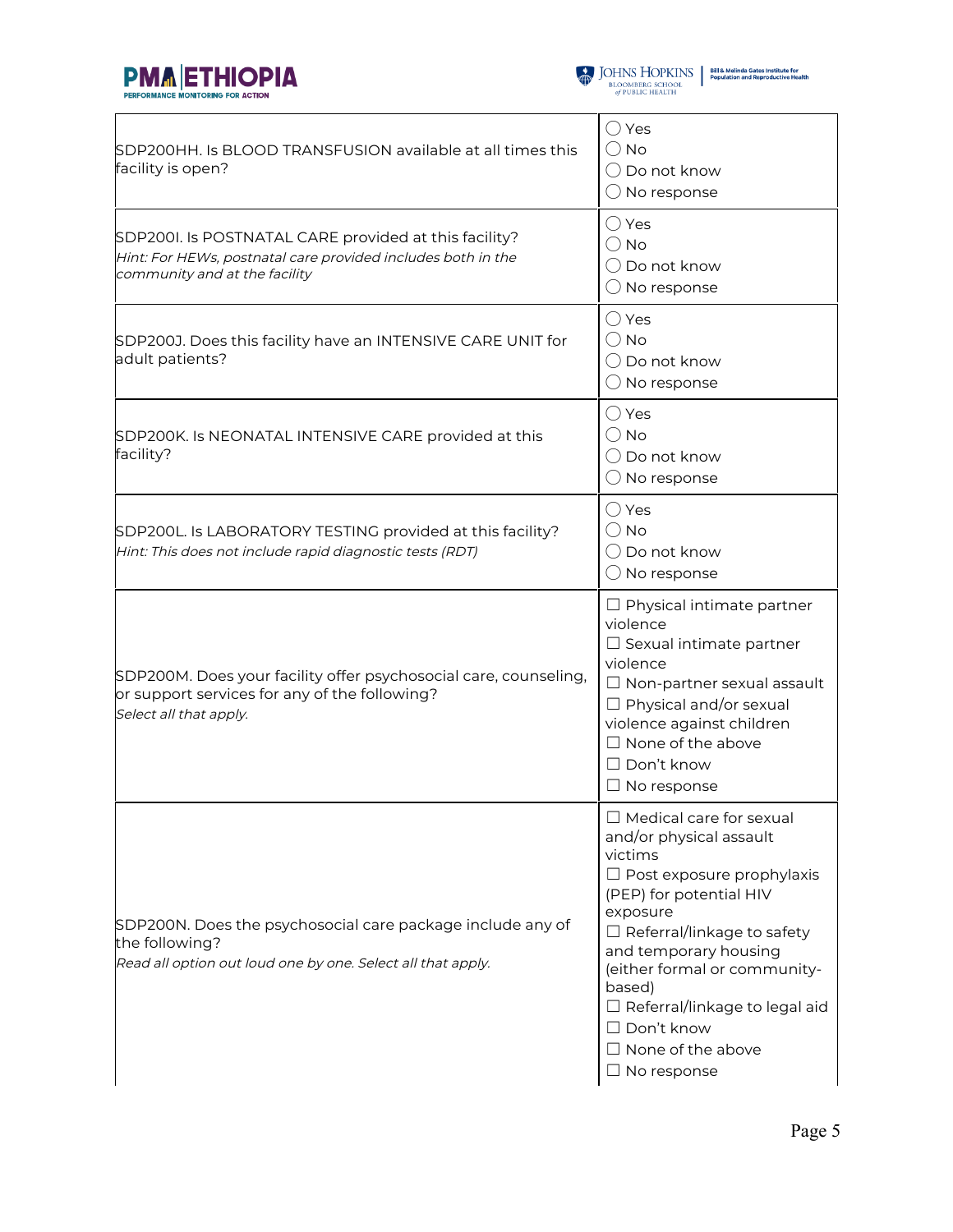



| SDP200Q. Are IMMUNIZATION SERVICES provided at this<br>facility?                                                                                                                                                                                                                       | ( ) Yes<br>() No                                                         |
|----------------------------------------------------------------------------------------------------------------------------------------------------------------------------------------------------------------------------------------------------------------------------------------|--------------------------------------------------------------------------|
| Hint: For HEWs, immunizations provided includes both in the<br>community and at the facility                                                                                                                                                                                           | ( ) Do not know<br>$\bigcirc$ No response                                |
| SDP200T. Does this facility provide care to SICK CHILDREN<br>aged 0-59 months?                                                                                                                                                                                                         | () Yes<br>$\bigcirc$ No                                                  |
| Hint: For HEWs, infant care provided includes both in the community<br>and at the facility                                                                                                                                                                                             | ( ) Do not know<br>$\bigcirc$ No response                                |
| SDP201. If a woman came in today for her child's immunization,<br>would health workers at this facility also offer her family<br>planning counseling and services during this visit?<br>Hint: For HEWs, family planning provided includes both in the<br>community and at the facility | $\bigcirc$ Yes<br>$\bigcirc$ No<br>$\bigcirc$ Do not know<br>No response |
| SDP203. How many health workers with the following<br>qualifications work in this facility?<br>Hint: If no provider of the qualification exists at the facility, enter "0".                                                                                                            |                                                                          |
| SDP203. Medical doctors with any specialty<br>Enter -88 for do not know,-99 for no response. 0 is a possible answer.<br>Hint: If no provider of the qualification exists at the facility, enter "0".                                                                                   |                                                                          |
| SDP203. General practitioner (physician)<br>Enter -88 for do not know,-99 for no response. 0 is a possible answer.<br>Hint: If no provider of the qualification exists at the facility, enter "0".                                                                                     |                                                                          |
| SDP203. Health officer<br>Enter -88 for do not know,-99 for no response. 0 is a possible answer.<br>Hint: If no provider of the qualification exists at the facility, enter "0".                                                                                                       |                                                                          |
| SDP203. Emergency surgery and obstetrics officer (M.Sc. Level)<br>Enter -88 for do not know,-99 for no response. 0 is a possible answer.<br>Hint: If no provider of the qualification exists at the facility, enter "0".                                                               |                                                                          |
| SDP203. Pediatrics Officer (M.Sc. level)<br>Enter -88 for do not know,-99 for no response. 0 is a possible answer.<br>Hint: If no provider of the qualification exists at the facility, enter "0".                                                                                     |                                                                          |
| SDP203. Nurse (non-midwife, BSc, diploma)<br>Enter -88 for do not know,-99 for no response. O is a possible answer.<br>Hint: If no provider of the qualification exists at the facility, enter "0".                                                                                    |                                                                          |
| SDP203. Midwife (BSc, diploma)<br>Enter -88 for do not know,-99 for no response. O is a possible answer.<br>Hint: If no provider of the qualification exists at the facility, enter "0".                                                                                               |                                                                          |
| SDP203. Health extension worker (HEW) - Level III<br>Enter -88 for do not know,-99 for no response. O is a possible answer.                                                                                                                                                            |                                                                          |
| Hint: Only count HEWs that physically work in this health facility. Do<br>not include HEWs that work in the facility's catchment area, but NOT at<br>this health facility. If no provider of the qualification exists at the facility,<br>enter "0".                                   |                                                                          |
| SDP203. Health extension worker (HEW) - Level IV<br>Enter -88 for do not know,-99 for no response. 0 is a possible answer.                                                                                                                                                             |                                                                          |
|                                                                                                                                                                                                                                                                                        |                                                                          |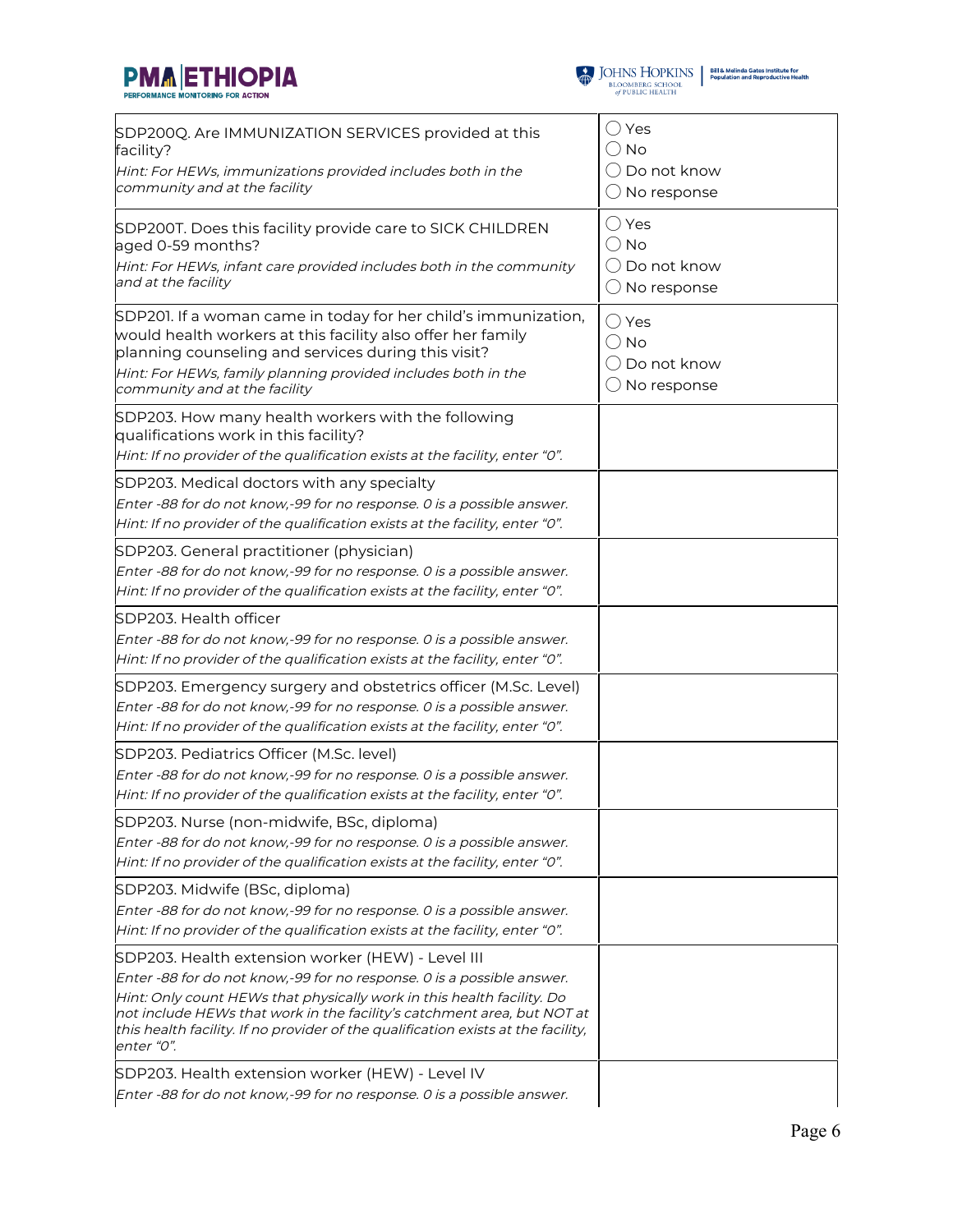



| Hint: Only count HEWs that physically work in this health facility. Do<br>not include HEWs that work in the facility's catchment area, but NOT at<br>this health facility. If no provider of the qualification exists at the facility,<br>enter "0".               |                                                                                                                 |
|--------------------------------------------------------------------------------------------------------------------------------------------------------------------------------------------------------------------------------------------------------------------|-----------------------------------------------------------------------------------------------------------------|
| SDP203. Pharmacist/Pharmacy technician<br>Enter -88 for do not know,-99 for no response. 0 is a possible answer.<br>Hint: If no provider of the qualification exists at the facility, enter "0".                                                                   |                                                                                                                 |
| SDP203. Lab Technologist/Lab Technician<br>Enter -88 for do not know,-99 for no response. 0 is a possible answer.<br>Hint: If no provider of the qualification exists at the facility, enter "0".                                                                  |                                                                                                                 |
| <b>HEW Listing</b>                                                                                                                                                                                                                                                 |                                                                                                                 |
| I am going to ask you a very short series of questions about each Health Extension Worker that<br>works at this facility. We will be following up with each HEW to ask that they complete a short<br>survey                                                        |                                                                                                                 |
| HEW001. How many Level III and Level IV HEWs are working<br>at this facility who are currently not in an extended leave?                                                                                                                                           |                                                                                                                 |
| Number of HEWs (Level III and Level IV)<br>Enter -88 for do not know,-99 for no response. 0 is a possible answer.                                                                                                                                                  |                                                                                                                 |
| <b>HEW</b> name                                                                                                                                                                                                                                                    |                                                                                                                 |
| HEW002. Can you give me the name of each HEW working<br>at this facility who are currently not in an extended leave?                                                                                                                                               |                                                                                                                 |
| Are there any other HEW?                                                                                                                                                                                                                                           | $\bigcirc$ Yes<br>$\bigcirc$ No                                                                                 |
| There are other HEW. Move forward and select "Add Group"                                                                                                                                                                                                           |                                                                                                                 |
| Are there any other HEWs? Move forward and select "Do<br>Not Add"                                                                                                                                                                                                  |                                                                                                                 |
| READ THIS CHECK OUT LOUD: There are<br>\${num_hew_members} HEW members who are named<br>$$$ {names}. Is this a complete list of the HEW members?                                                                                                                   | ( )Yes<br>$\bigcirc$ No                                                                                         |
| SDP204a. Have there been any changes to the number of<br>medical staff working at this facility at any time since the<br>emergence of Coronavirus (COVID-19)?<br>Read all option one by one.<br>Consider any change that occurred regardless of the current status | () Increased<br>$\bigcirc$ The same/No change<br>◯ Decreased<br>$\bigcirc$ Don't know<br>$\bigcirc$ No response |
| SDP204aa. What is the number of medical staff that<br>\${covid_staff_lab} since the emergence of Coronavirus (COVID-<br>19)?                                                                                                                                       |                                                                                                                 |
| SDP204b. How many times in the last 12 months has a mobile<br>outreach team visited your facility to deliver each of the<br>following additional services?                                                                                                         |                                                                                                                 |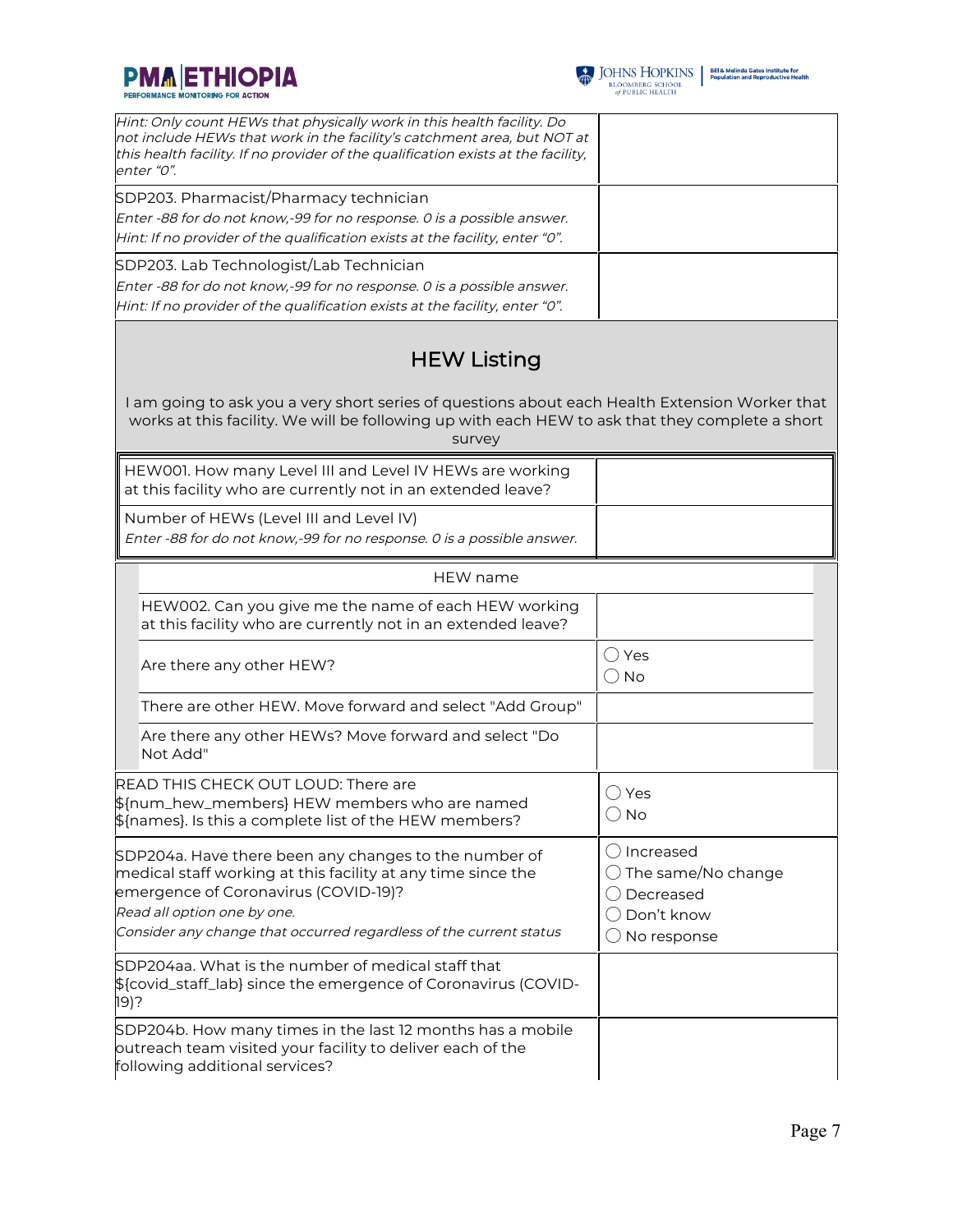



 $\begin{tabular}{l|c|c|c} \hline \textbf{J} & \textbf{JOHNS} & \textbf{HOPKINS} & \textbf{Bilä Melinda Gates instituta for}\\ \hline \textbf{BLOOMBERG SCHOOL} & \textbf{Population and Reproductive Health} \\ \hline \textit{of PUBLIC HEALTH} & \end{tabular}$ 

| Count each service individually. For example, implant and IUD services<br>are counted separately, even if provided by the same mobile outreach<br>clinic. If no service was provided, enter 0 for each service.                                                                                                                                                                                                  |                                                                                                                                                                                                                                                      |  |  |
|------------------------------------------------------------------------------------------------------------------------------------------------------------------------------------------------------------------------------------------------------------------------------------------------------------------------------------------------------------------------------------------------------------------|------------------------------------------------------------------------------------------------------------------------------------------------------------------------------------------------------------------------------------------------------|--|--|
| SDP204b. Number of times: Obstetric fistula repair                                                                                                                                                                                                                                                                                                                                                               |                                                                                                                                                                                                                                                      |  |  |
| Count each service individually. For example, implant and IUD services<br>are counted separately, even if provided by the same mobile outreach<br>clinic. If no service was provided, enter 0 for each service.                                                                                                                                                                                                  |                                                                                                                                                                                                                                                      |  |  |
| Enter -88 for do not know, -99 for no response. O is a possible answer.                                                                                                                                                                                                                                                                                                                                          |                                                                                                                                                                                                                                                      |  |  |
| SDP204b. Number of times: IUD insertion/removal services                                                                                                                                                                                                                                                                                                                                                         |                                                                                                                                                                                                                                                      |  |  |
| Count each service individually. For example, implant and IUD services<br>are counted separately, even if provided by the same mobile outreach<br>clinic. If no service was provided, enter 0 for each service.                                                                                                                                                                                                  |                                                                                                                                                                                                                                                      |  |  |
| Enter -88 for do not know, -99 for no response. 0 is a possible answer.                                                                                                                                                                                                                                                                                                                                          |                                                                                                                                                                                                                                                      |  |  |
| SDP204b. Number of times: Implant insertion/removal services<br>Count each service individually. For example, implant and IUD services<br>are counted separately, even if provided by the same mobile outreach<br>clinic. If no service was provided, enter 0 for each service.<br>Enter -88 for do not know, -99 for no response. O is a possible answer.                                                       |                                                                                                                                                                                                                                                      |  |  |
|                                                                                                                                                                                                                                                                                                                                                                                                                  |                                                                                                                                                                                                                                                      |  |  |
| SDP204b. Number of times: Tubal ligation services<br>Count each service individually. For example, implant and IUD services<br>are counted separately, even if provided by the same mobile outreach<br>clinic. If no service was provided, enter 0 for each service.<br>Enter -88 for do not know, -99 for no response. O is a possible answer.                                                                  |                                                                                                                                                                                                                                                      |  |  |
| SDP204b. Number of times: Vasectomy services                                                                                                                                                                                                                                                                                                                                                                     |                                                                                                                                                                                                                                                      |  |  |
| Count each service individually. For example, implant and IUD services<br>are counted separately, even if provided by the same mobile outreach<br>clinic. If no service was provided, enter 0 for each service.                                                                                                                                                                                                  |                                                                                                                                                                                                                                                      |  |  |
| Enter -88 for do not know, -99 for no response. O is a possible answer.                                                                                                                                                                                                                                                                                                                                          |                                                                                                                                                                                                                                                      |  |  |
| SECTION 3-INFRASTRUCTURE AND REFERRAL SYSTEM<br><b>READINESS</b><br>Now, the next few questions I would like to ask you are related to the facility's infrastructure<br>and referral systems.<br>If there is another provider who would be better able to answer my questions on<br>INFRASTRUCTURE AND REFERRAL SYSTEMS in this facility, I would appreciate if you could refer<br>me to the appropriate person. |                                                                                                                                                                                                                                                      |  |  |
| SDP301. During the past 7 days, was electricity available during<br>all times when the facility was open for ESSENTIAL services,<br>including the use of generator or solar power?<br>Hint: This only includes electricity for ESSENTIAL SERVICES. If electricity<br>was unavailable for even 1 minute on a day, consider this an<br>interruption.                                                               | () Available at all times<br>$\bigcirc$ Interruptions on 1 day<br>$\bigcirc$ Interruptions on 2-3 days<br>$\bigcirc$ Interruptions on 4-5 day<br>$\bigcirc$ Interruptions on 6+ days<br>$\bigcirc$ Not available at all<br>Don't know<br>No response |  |  |

SDP302. Does this facility have other sources of electricity, such as a functioning generator or solar system? ◯ Yes  $\bigcirc$  No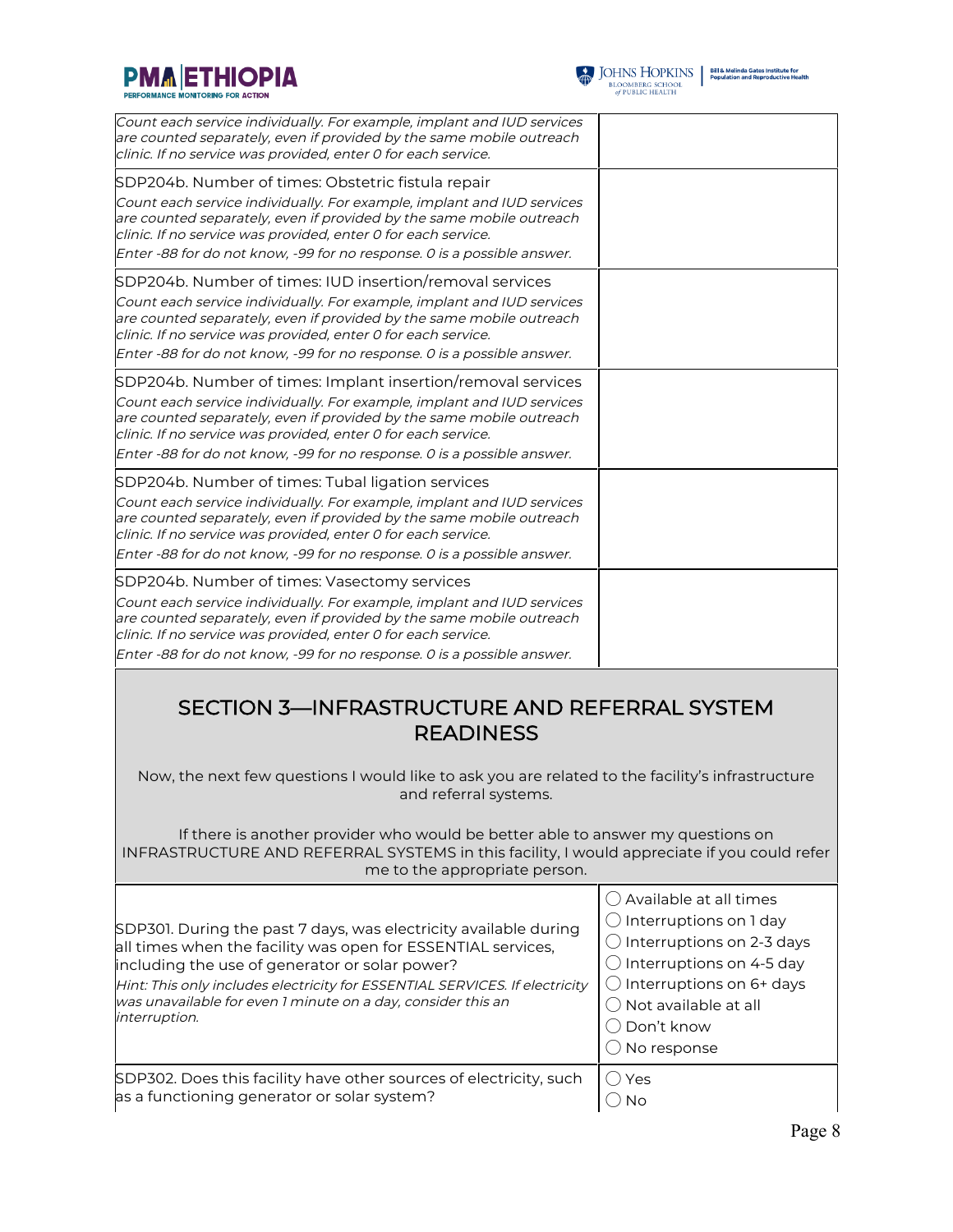



|                                                                                                                                                                                                                                                                                                                                                                                                                                             | ( ) Do not know<br>$\bigcirc$ No response                                                                                                                                                                                                                                         |  |
|---------------------------------------------------------------------------------------------------------------------------------------------------------------------------------------------------------------------------------------------------------------------------------------------------------------------------------------------------------------------------------------------------------------------------------------------|-----------------------------------------------------------------------------------------------------------------------------------------------------------------------------------------------------------------------------------------------------------------------------------|--|
| SDP303. Is a water outlet available onsite?                                                                                                                                                                                                                                                                                                                                                                                                 | () Yes<br>$\bigcap$ No water outlet<br>( ) Do not know<br>$\bigcirc$ No response                                                                                                                                                                                                  |  |
| SDP304. What is the primary water source used at this facility?<br>Read all options and select one.                                                                                                                                                                                                                                                                                                                                         | $\bigcirc$ Piped<br>$\bigcirc$ Bucket with tap<br>◯ Bucket or basin<br>$\bigcirc$ Do not know<br>$\bigcirc$ No response                                                                                                                                                           |  |
| SDP305. During the past 7 days, was water from the<br>\${water_system_type_lab} available during all times when the<br>facility was open for ESSENTIAL services?<br>Hint: Water availability refers to water supply for ESSENTIAL SERVICES<br>(ex. staff handwashing). If water was unavailable for even 1 minute on a<br>day, consider this an interruption.                                                                               | $\bigcirc$ Available at all times<br>$\bigcirc$ Interruptions on 1 day<br>$\bigcirc$ Interruptions on 2-3 days<br>$\bigcirc$ Interruptions on 4-5 day<br>$\bigcirc$ Interruptions on 6+ days<br>$\bigcap$ Not available at all<br>( ) Don't know<br>$\bigcirc$ No response        |  |
| SDP307. Does this facility have access to a blood bank?<br>Hint: If the facility owns blood bank select "Yes, at the facility"<br>irrespective of blood availability.<br>For facilities which gets blood from other supplier, If at least 1 unit of<br>blood is available on site, select "Yes, at the facility" irrespective of<br>supplier; if only outside the facility, select "Yes, outside the facility"<br>irrespective of supplier. | $\bigcirc$ Yes, within the facility<br>$\bigcirc$ Yes, outside the facility<br>() No<br>( ) Do not know<br>$\bigcirc$ No response                                                                                                                                                 |  |
| SDP307a. Does this facility have access to internet connectivity?<br>Hint: Internet connectivity refers to availability of internet within the<br>facility for staff use through an ethernet cable, wireless connection or<br>other type of internet system.                                                                                                                                                                                | $\bigcirc$ Yes<br>$\bigcirc$ Yes, but only for HMIS<br>() No<br>$\bigcirc$ Do not know<br>$\bigcirc$ No response                                                                                                                                                                  |  |
| SDP307b. During the past 7 days, was internet available during<br>all times when the facility was open for services?<br>Hint: If internet was unavailable for even 1 minute on a day, consider<br>this an interruption.                                                                                                                                                                                                                     | $\bigcirc$ Available at all times<br>$\bigcirc$ Interruptions on 1 day<br>$\bigcirc$ Interruptions on 2-3 days<br>$\bigcirc$ Interruptions on 4-5 day<br>$\bigcirc$ Interruptions on 6+ days<br>$\bigcap$ Not available at all<br>$\bigcirc$ Don't know<br>$\bigcirc$ No response |  |
| SDP308. Does this facility have access to a working phone or<br>radio system to call outside that is available at ALL TIMES<br>patient services are offered?<br>Hint: Select the main source. Specify that this is a phone within the<br>facility or within 5 minutes walking from the facility. If more than 5<br>minutes away, select "no."                                                                                               | $\bigcirc$ Yes, facility-owned<br>$\bigcirc$ Yes, provider-owned<br>$\bigcirc$ Yes, outside the facility<br>( ) No<br>Do not know<br>No response                                                                                                                                  |  |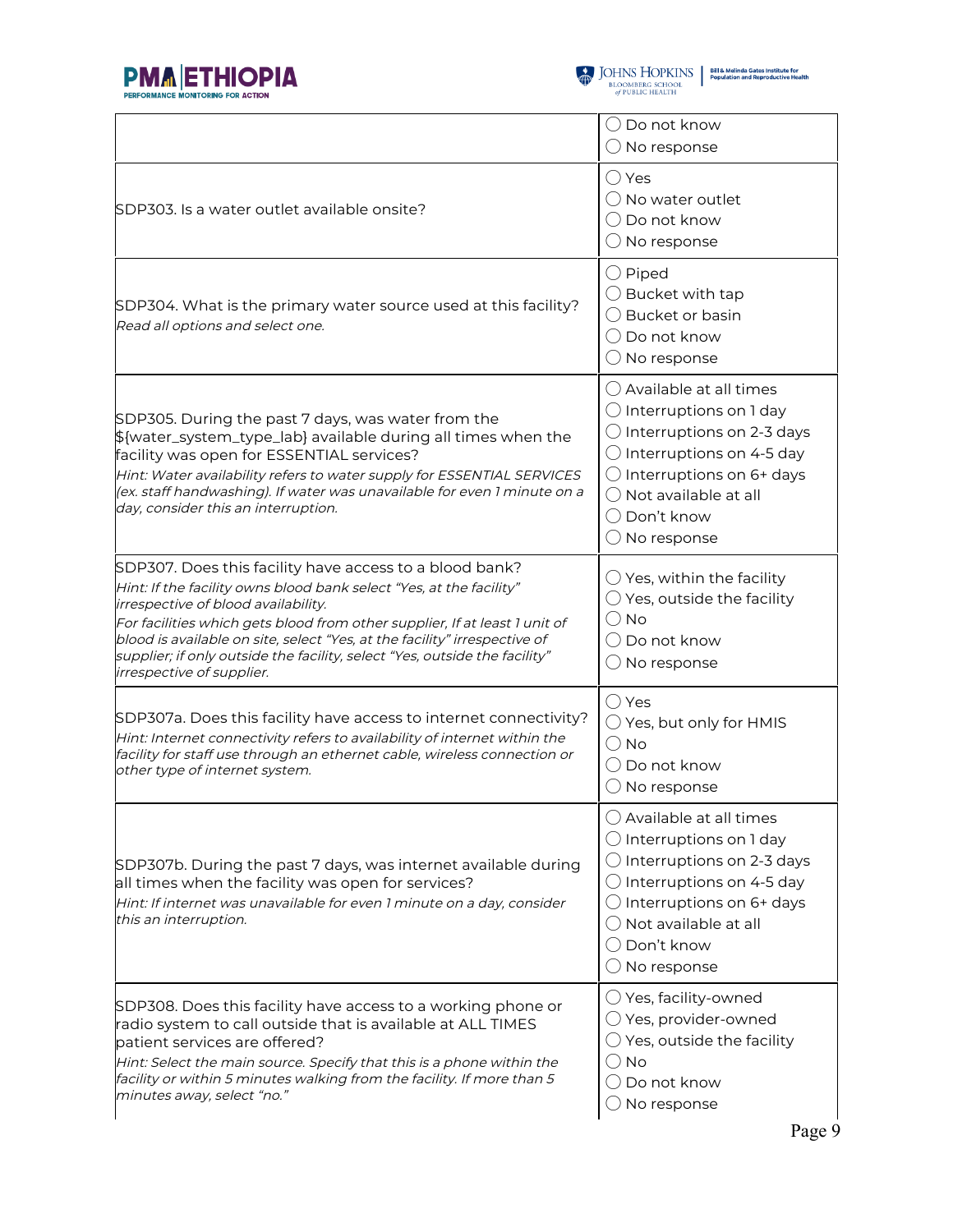



| SDP309. Does this facility refer any of the following to<br>another facility for care:                                                                                                                                                                                                                                                                      |                                                                                                                                                                                                                                                          |           |                |                       |
|-------------------------------------------------------------------------------------------------------------------------------------------------------------------------------------------------------------------------------------------------------------------------------------------------------------------------------------------------------------|----------------------------------------------------------------------------------------------------------------------------------------------------------------------------------------------------------------------------------------------------------|-----------|----------------|-----------------------|
|                                                                                                                                                                                                                                                                                                                                                             | Yes                                                                                                                                                                                                                                                      | <b>No</b> | Do not<br>know | <b>No</b><br>response |
| A) Pregnant women                                                                                                                                                                                                                                                                                                                                           | $( \ )$                                                                                                                                                                                                                                                  | ( )       | $($ )          | $( \ )$               |
| B) Laboring women                                                                                                                                                                                                                                                                                                                                           |                                                                                                                                                                                                                                                          | ( )       |                |                       |
| C) Postpartum women                                                                                                                                                                                                                                                                                                                                         |                                                                                                                                                                                                                                                          |           |                |                       |
| D) Newborns                                                                                                                                                                                                                                                                                                                                                 |                                                                                                                                                                                                                                                          |           |                | $\bigcirc$            |
| E) Women seeking safe abortion care                                                                                                                                                                                                                                                                                                                         |                                                                                                                                                                                                                                                          |           |                | $\bigcirc$            |
| F) Women seeking postabortion care services                                                                                                                                                                                                                                                                                                                 |                                                                                                                                                                                                                                                          |           |                | $\bigcirc$            |
| SDP310. Does this facility have a printed referral form that is<br>used to accompany patients who are referred for maternal and<br>newborn health services?                                                                                                                                                                                                 | $\bigcirc$ Yes<br>$\bigcirc$ No<br>$\bigcirc$ Do not know<br>$\bigcirc$ No response                                                                                                                                                                      |           |                |                       |
| SDP311. May I see the patient referral form for maternal and<br>newborn health services?<br>If form observed: A standard referral form must be a printed form that<br>includes patient information, diagnosis, management, and feedback<br>section.                                                                                                         | $\bigcirc$ Form observed (Standard<br>MOH)<br>◯ Form observed (Non-<br>standard)<br>$\bigcirc$ Form not observed<br>$\bigcirc$ No response                                                                                                               |           |                |                       |
| SDP312. Does this facility have access to a functional<br>ambulance/car on-site for emergency transportation of patients<br>to/from this facility?<br>Hint: If the facility shares the Ambulance with other facilities select 'No'.<br>Functional refers to all working status, fuel and driver availability within<br>15 minutes of need being recognized. | $\bigcirc$ Yes, to bring patients to<br>this facility<br>$\bigcirc$ Yes, to transport patients to<br>other facilities<br>$\bigcirc$ Yes, to transport both<br>to/from this facility<br>$\bigcirc$ No<br>$\bigcirc$ Do not know<br>$\bigcirc$ No response |           |                |                       |
| SDP313. Is this service offered free of charge to patients?                                                                                                                                                                                                                                                                                                 | $\bigcirc$ Yes, to all patients<br>$\bigcirc$ Yes, to some patients<br>$\bigcirc$ No<br>$\bigcirc$ Do not know<br>$\bigcirc$ No response                                                                                                                 |           |                |                       |
| SDP314. What strategies does this facility use to transport<br>emergency patients from this facility to other facilities?<br>Select all that apply                                                                                                                                                                                                          | $\Box$ Use facility's own means of<br>transportation<br>$\Box$ Request vehicles from the<br>District/Zonal Health office<br>$\Box$ Request vehicles from the<br>nearest health facility<br>$\Box$ Request vehicles from the<br>nearest Red Cross Center, |           |                |                       |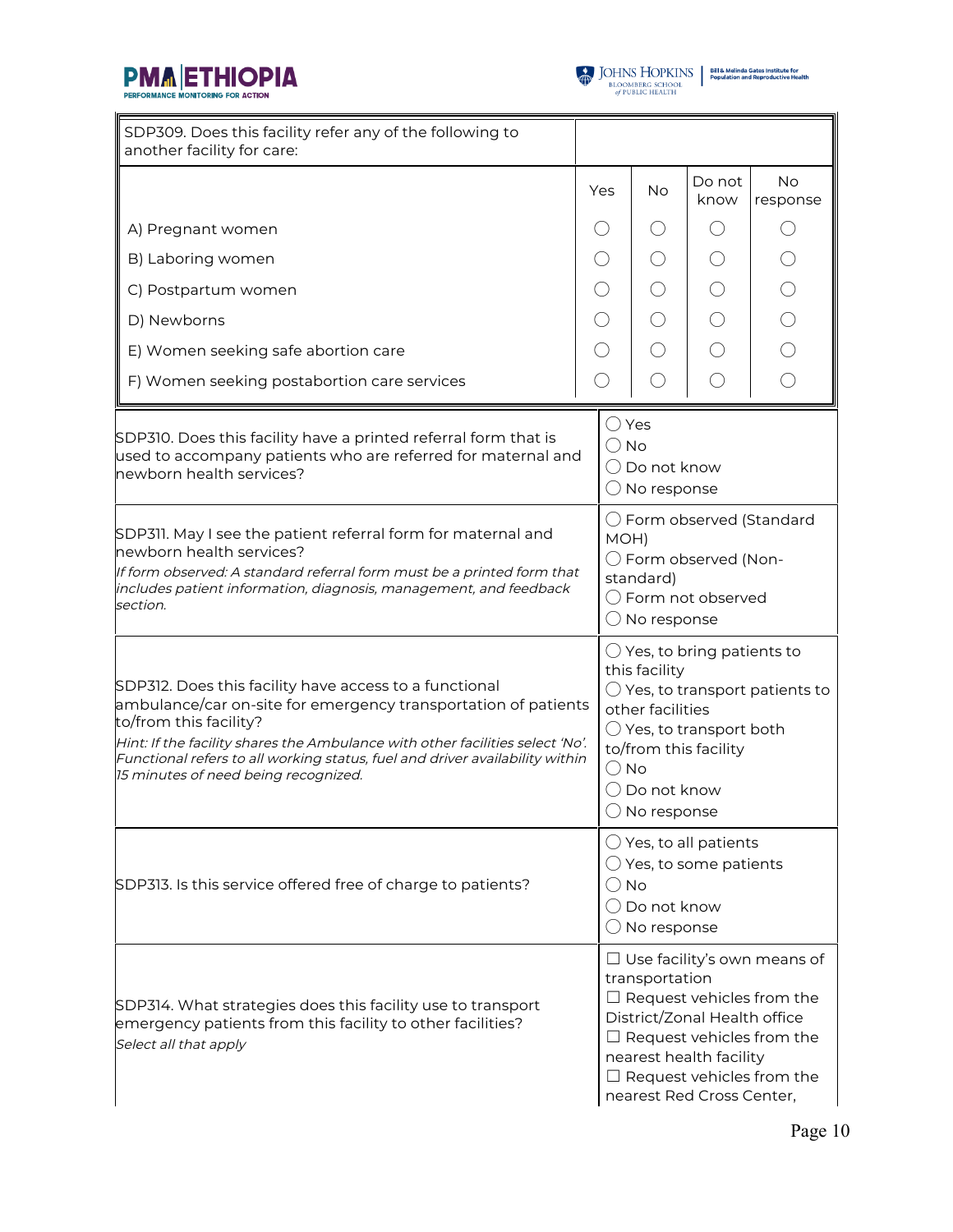

|                                                                                                                                                                                                                                                                                                                                                                                                                                                                                                                                                                                                                                                                                                                                           | ambulance service provider,<br>or the fire department<br>$\Box$ Request vehicles from<br>other offices that do not<br>provide health services<br>$\Box$ Hire a car (e.g. taxi, van)<br>$\Box$ Use organized community<br>volunteers to transport the<br>patient<br>$\Box$ Use the patient's<br>family/friend transportation<br>$\Box$ None of the above<br>$\Box$ Do not know<br>$\Box$ No response |  |
|-------------------------------------------------------------------------------------------------------------------------------------------------------------------------------------------------------------------------------------------------------------------------------------------------------------------------------------------------------------------------------------------------------------------------------------------------------------------------------------------------------------------------------------------------------------------------------------------------------------------------------------------------------------------------------------------------------------------------------------------|-----------------------------------------------------------------------------------------------------------------------------------------------------------------------------------------------------------------------------------------------------------------------------------------------------------------------------------------------------------------------------------------------------|--|
| SDP314b. How much time is it expected to take ON AVERAGE<br>to transport emergency patients from this facility to the nearest<br>referral facility, including the time to request/hire a vehicle if<br>one is not available on-site?<br>If you select hours or minutes, you will enter a number for x on<br>the next screen.<br>Hint: This question is asking about the average time to transport<br>patients to the nearest referral facility using typical transport strategies<br>identified in SDP314. If a vehicle is typically not available on-site, include<br>the average time it takes to request or hire a vehicle in addition to the<br>time to transport the patient from this facility to the nearest referral<br>facility. | $\bigcirc$ Minutes<br>$\bigcirc$ Hours<br>$\bigcirc$ Do not know<br>$\bigcirc$ No response                                                                                                                                                                                                                                                                                                          |  |
| Enter duration in \${how_long_transport_lab}                                                                                                                                                                                                                                                                                                                                                                                                                                                                                                                                                                                                                                                                                              |                                                                                                                                                                                                                                                                                                                                                                                                     |  |
| SDP316. Does this facility have a designated liaison officer who<br>manages the communication with other facilities about<br>patients being referred to and/or from this facility for maternal<br>and newborn services?                                                                                                                                                                                                                                                                                                                                                                                                                                                                                                                   | $\bigcirc$ Yes<br>$\bigcirc$ No<br>$\bigcirc$ Do not know<br>$\bigcirc$ No response                                                                                                                                                                                                                                                                                                                 |  |
| SDP818. Does the facility have a functional mechanism for<br>recording and sharing outcomes of cases referred in and out?                                                                                                                                                                                                                                                                                                                                                                                                                                                                                                                                                                                                                 | $\bigcirc$ Yes<br>$\bigcirc$ No<br>$\bigcirc$ Do not know<br>$\bigcirc$ No response                                                                                                                                                                                                                                                                                                                 |  |
| SECTION 10 — COVID-19 Services Availability, Readiness and<br>COVID-19 Related Stigma against Healthcare Providers                                                                                                                                                                                                                                                                                                                                                                                                                                                                                                                                                                                                                        |                                                                                                                                                                                                                                                                                                                                                                                                     |  |
| Cov001. Are COVID-19 screening, testing, treatment or referral<br>services available at this facility?<br>Select all that apply.                                                                                                                                                                                                                                                                                                                                                                                                                                                                                                                                                                                                          | $\Box$ Yes, screening<br>$\Box$ Yes, testing<br>$\Box$ Yes, treatment<br>$\Box$ Yes, referral<br>$\Box$ Don't know                                                                                                                                                                                                                                                                                  |  |

- ☐ Don't know
- ☐ None of the above
- ☐ No response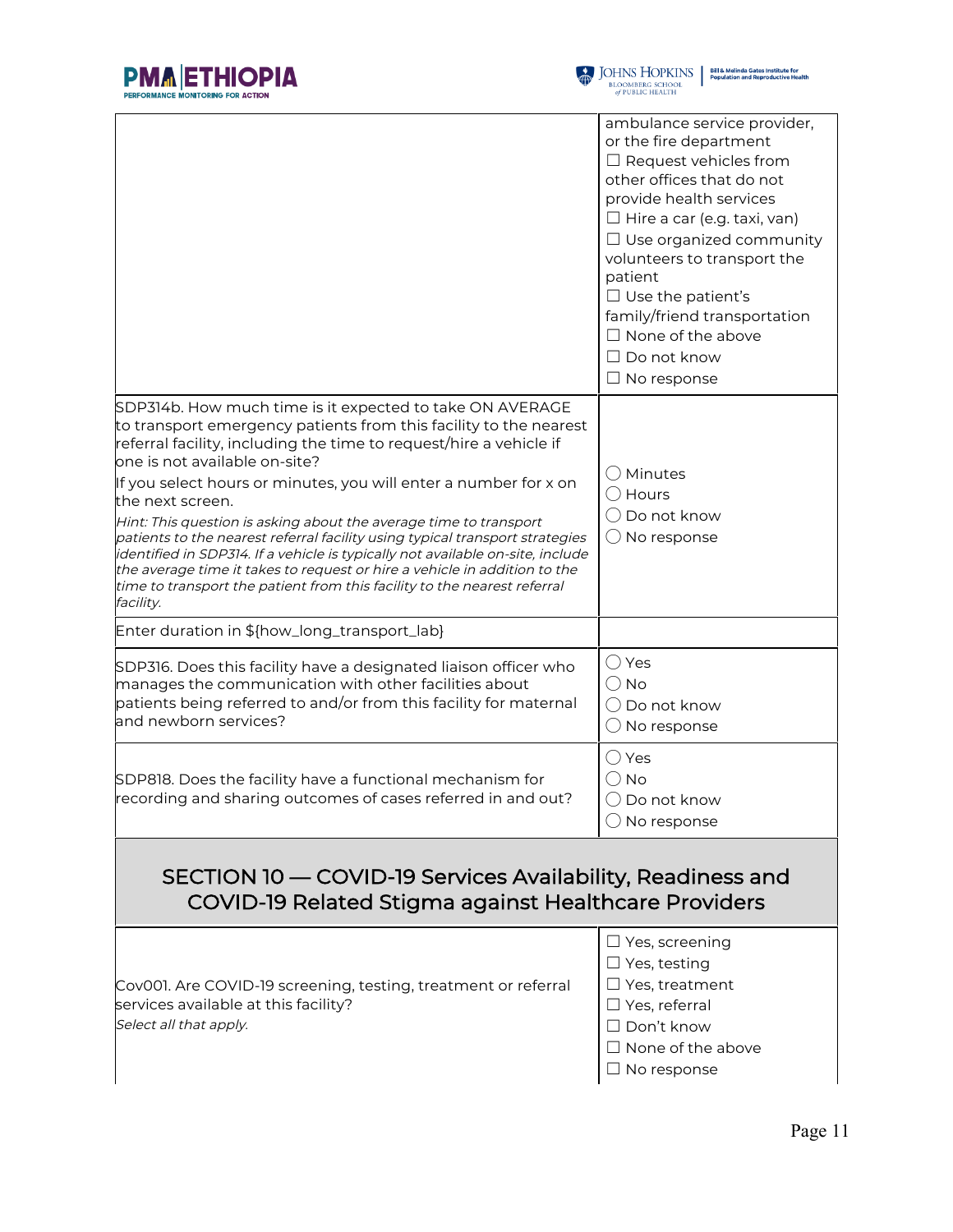



| Cov002. Have all the facility staff been trained or oriented on<br>the signs, symptoms, and modes of transmission about COVID-<br>19? | $\bigcirc$ Yes, all staff<br>$\bigcirc$ Yes, all clinical staff<br>$\bigcirc$ Yes, some clinical staff only<br>$\bigcirc$ Yes, all ancillary staff<br>$\bigcirc$ Yes, some ancillary staff<br>only<br>$\bigcirc$ No<br>◯ Don't know<br>$\bigcirc$ No response |  |  |
|---------------------------------------------------------------------------------------------------------------------------------------|---------------------------------------------------------------------------------------------------------------------------------------------------------------------------------------------------------------------------------------------------------------|--|--|
| Cov003. Have all the facility staff been trained or oriented on<br>personal protective equipment (PPE) use and its importance?        | $\bigcirc$ Yes, all staff<br>$\bigcirc$ Yes, all clinical staff<br>$\bigcirc$ Yes, some clinical staff only<br>$\bigcirc$ Yes, all ancillary staff<br>$\bigcirc$ Yes, some ancillary staff<br>only<br>$\bigcirc$ No<br>◯ Don't know<br>$\bigcirc$ No response |  |  |
| Cov004. Have all the facility staff been trained or oriented on<br>COVID-19 Infection Prevention and Control protocols?               | $\bigcirc$ Yes, all staff<br>$\bigcirc$ Yes, all clinical staff<br>$\bigcirc$ Yes, some clinical staff only<br>$\bigcirc$ Yes, all ancillary staff<br>$\bigcirc$ Yes, some ancillary staff<br>only<br>$\bigcirc$ No<br>◯ Don't know<br>$\bigcirc$ No response |  |  |
| Cov005. Are all relevant health workers at this facility trained or<br>oriented in conducting community surveillance for COVID-19?    | $\bigcirc$ Yes, all clinical staff<br>$\bigcirc$ Yes, some clinical staff only<br>$\bigcirc$ No<br>$\bigcirc$ Do not know<br>$\bigcirc$ No response                                                                                                           |  |  |
| Cov006. Are all relevant health workers at this facility<br>trained or oriented on COVID-19:                                          |                                                                                                                                                                                                                                                               |  |  |
| Screening / pre-triage                                                                                                                | () Yes – All staff<br>◯ Yes – Some staff<br>() No<br>$\bigcirc$ No response                                                                                                                                                                                   |  |  |
| Triage                                                                                                                                | ◯ Yes – All staff<br>$\bigcirc$ Yes – Some staff<br>() No<br>$\bigcirc$ No response                                                                                                                                                                           |  |  |
| Diagnosis                                                                                                                             | $\bigcirc$ Yes – All staff<br>$\bigcirc$ Yes – Some staff                                                                                                                                                                                                     |  |  |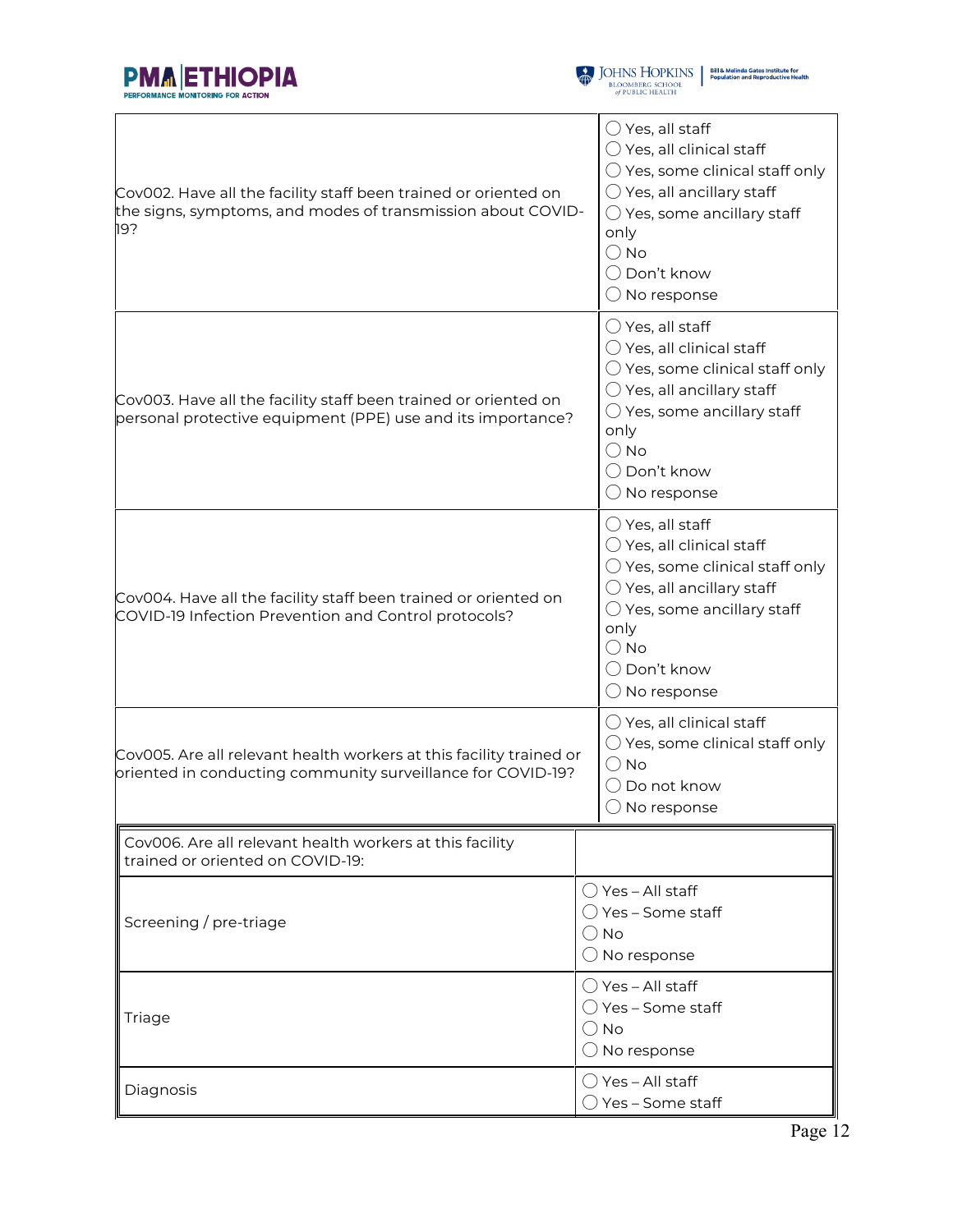



|                                                                                                                                                     | $\bigcirc$ No<br>$\bigcirc$ No response                                                                                                                                                                |  |  |  |
|-----------------------------------------------------------------------------------------------------------------------------------------------------|--------------------------------------------------------------------------------------------------------------------------------------------------------------------------------------------------------|--|--|--|
| Referral                                                                                                                                            | ◯ Yes - All staff<br>() Yes – Some staff<br>$\bigcirc$ No<br>$\bigcirc$ No response                                                                                                                    |  |  |  |
| Transferring/deploying suspected case to treatment center                                                                                           | $\bigcirc$ Yes - All staff<br>() Yes – Some staff<br>$\bigcirc$ No<br>$\bigcirc$ No response                                                                                                           |  |  |  |
| Management                                                                                                                                          | $\bigcirc$ Yes - All staff<br>$\bigcirc$ Yes – Some staff<br>$\bigcirc$ No<br>$\bigcirc$ No response                                                                                                   |  |  |  |
| Cov007a. Is there a designated COVID-19 response<br>team/committee at this facility?                                                                | $\bigcirc$ Yes<br>$\bigcirc$ No<br>$\bigcirc$ Do not know<br>$\bigcirc$ No response                                                                                                                    |  |  |  |
| Cov007b. Is there a person assigned to lead/coordinate<br>Infection Prevention and Control activities dedicated for COVID-<br>19 pandemic response? | $\bigcirc$ Yes<br>$\bigcirc$ No<br>$\bigcirc$ Do not know<br>$\bigcirc$ No response                                                                                                                    |  |  |  |
| Cov008a. Does this facility screen CLIENTS for COVID-19<br>symptoms or signs before entering to the<br>compound/structure?                          | $\bigcirc$ Yes<br>$\bigcirc$ No<br>◯ Do not know<br>$\bigcirc$ No response                                                                                                                             |  |  |  |
| Cov008b. Does this facility screen STAFF for COVID-19<br>symptoms or signs before entering to the<br>compound/structure?                            | $\bigcirc$ Yes<br>$\bigcirc$ No<br>$\bigcirc$ Do not know<br>$\bigcirc$ No response                                                                                                                    |  |  |  |
| Cov009a. What kind of methods does this facility use to screen<br>CLIENTS at the entry point?                                                       | $\Box$ Measuring temperature<br>□ Completing COVID-19<br>screening questions<br>$\Box$ Taking test sample<br>$\Box$ Lab testing<br>$\Box$ None of the above<br>$\Box$ Don't know<br>$\Box$ No response |  |  |  |
| Cov009b. What kind of methods does this facility use to screen<br>STAFF at the entry point?                                                         | $\Box$ Measuring temperature<br>□ Completing COVID-19<br>screening questions<br>Taking test sample                                                                                                     |  |  |  |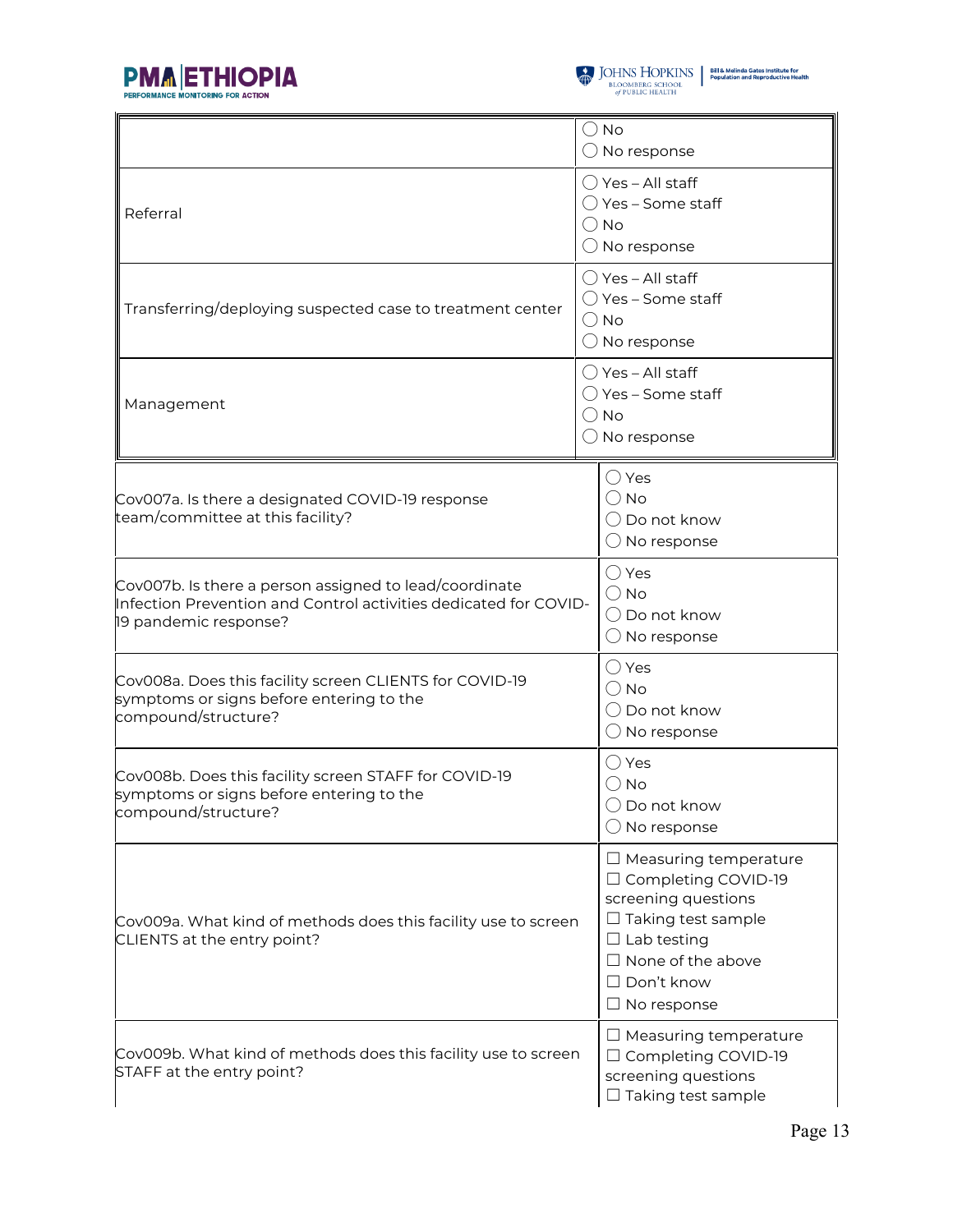



|                                                                                                                                                                                                                                                                                             | $\Box$ Lab testing<br>$\Box$ None of the above<br>$\Box$ Don't know<br>$\Box$ No response                                                                                                                                                                          |
|---------------------------------------------------------------------------------------------------------------------------------------------------------------------------------------------------------------------------------------------------------------------------------------------|--------------------------------------------------------------------------------------------------------------------------------------------------------------------------------------------------------------------------------------------------------------------|
| Cov010. Is there a separate patient waiting room/area<br>designated for COVID-19 suspected cases?                                                                                                                                                                                           | $\bigcirc$ Yes, observed<br>$\bigcirc$ Yes, reported, not seen<br>$\bigcirc$ Not available<br>◯ Don't know<br>$\bigcirc$ No response                                                                                                                               |
| Cov011. Is there a hand-washing facility or facilities dedicated for<br>clients and staff at the entry/gate of the facility?                                                                                                                                                                | $\bigcirc$ Yes<br>$()$ No<br>Do not know<br>$\bigcirc$ No response                                                                                                                                                                                                 |
| Cov012. How many hand-washing facilities are available for this<br>use?<br>If there are more than one water outlet faucets in a single<br>handwashing facility, count them individually.<br>Enter -88 for do not know, -99 for no response.                                                 |                                                                                                                                                                                                                                                                    |
| Cov013. May I see a handwashing facility that is dedicated for<br>this purpose?<br>If there are multiple Handwashing facilities observe the<br>handwashing facility located near to the entry/gate of the<br>facility.<br>At the handwashing facility, OBSERVE:<br>(Select all that apply.) | $\Box$ Soap is present<br>$\Box$ Stored water is present<br>$\Box$ Running water is present<br>$\Box$ Handwashing area is at the<br>entry/gate of the facility<br>$\Box$ None of the above<br>$\Box$ Did not see the<br>handwashing facility<br>$\Box$ No response |
| Cov014. Is there alcohol, alcohol-based hand sanitizer or hand<br>sanitizing gel available for staff working in this facility today?                                                                                                                                                        | ◯ Yes<br>() No<br>Do not know<br>$\bigcirc$ No response                                                                                                                                                                                                            |
| Cov015. Has alcohol, alcohol-based hand sanitizer or hand<br>sanitizing gel been out of stock at any time in the last 3<br>months?                                                                                                                                                          | $\bigcirc$ Yes<br>No<br>$\bigcirc$ Do not know<br>$\bigcirc$ No response                                                                                                                                                                                           |
| Cov016. For each of the following personal protective<br>equipment (PPE) listed, can you please tell me if the PPE is<br>available for staff use TODAY? If available today, can you<br>please show me the item?                                                                             |                                                                                                                                                                                                                                                                    |
| A. Medical masks (e.g. N95, FFP2, or equivalent)                                                                                                                                                                                                                                            | Observed $\geq$ 1 available<br>$($ )<br>Reported not seen<br>Not available                                                                                                                                                                                         |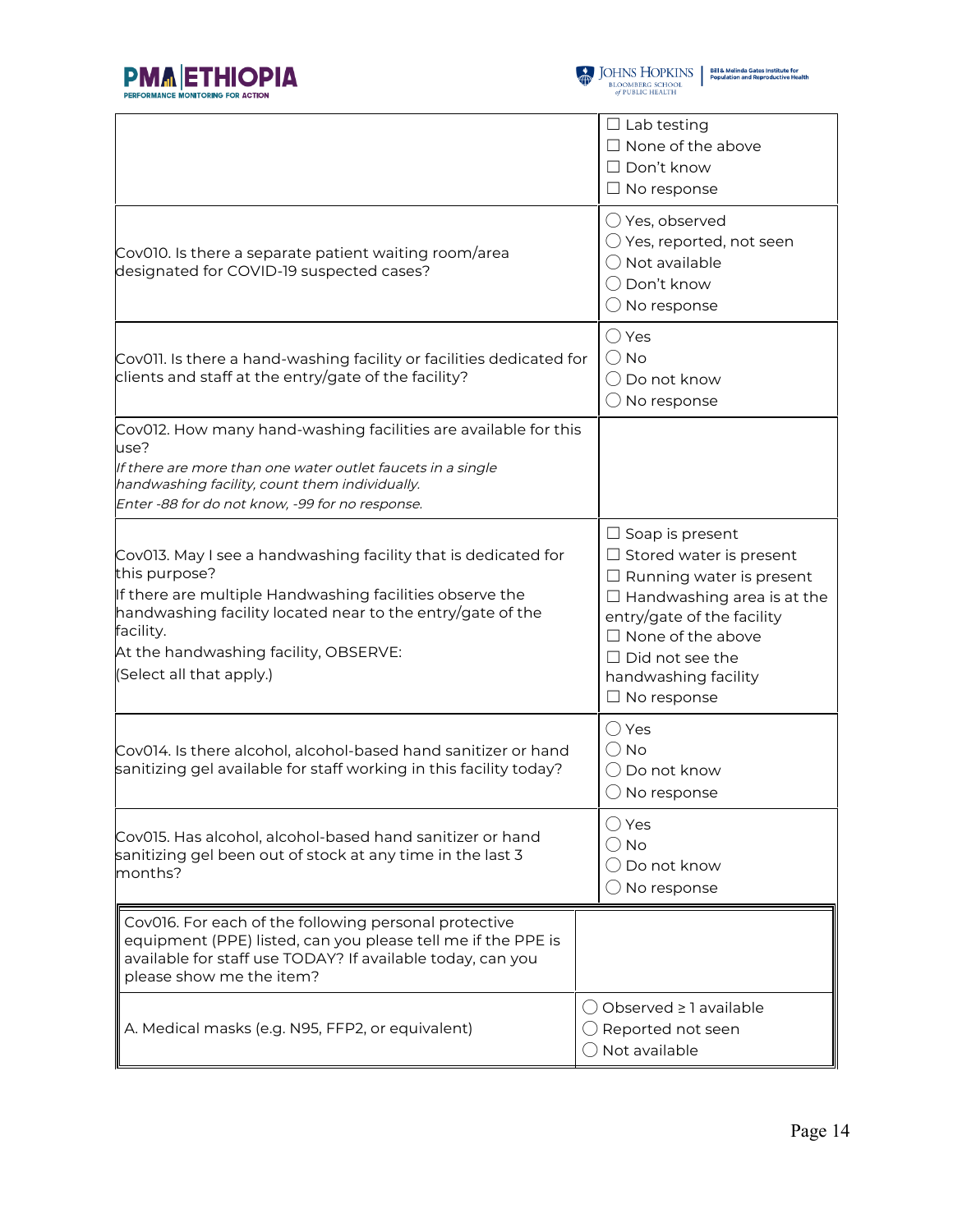



| B. Eye protection (goggles or face shield)                                                                                                                                         | () Observed ≥ 1 available<br>$\bigcirc$ Reported not seen<br>$\bigcirc$ Not available             |
|------------------------------------------------------------------------------------------------------------------------------------------------------------------------------------|---------------------------------------------------------------------------------------------------|
| C. Examination gloves                                                                                                                                                              | ◯ Observed ≥ 1 available<br>$\bigcirc$ Reported not seen<br>$\bigcirc$ Not available              |
| D. Surgical gloves                                                                                                                                                                 | ◯ Observed ≥ 1 available<br>$\bigcirc$ Reported not seen<br>$\bigcirc$ Not available              |
| E. Long-cuffed gloves                                                                                                                                                              | ◯ Observed ≥ 1 available<br>$\bigcirc$ Reported not seen<br>$\bigcirc$ Not available              |
| F. Heavy-duty gloves                                                                                                                                                               | $\bigcirc$ Observed $\geq$ 1 available<br>$\bigcirc$ Reported not seen<br>$\bigcap$ Not available |
| G. Long-sleeved gown                                                                                                                                                               | ◯ Observed ≥ 1 available<br>$\bigcirc$ Reported not seen<br>$\bigcap$ Not available               |
| H. Waterproof aprons                                                                                                                                                               | ◯ Observed ≥ 1 available<br>$\bigcirc$ Reported not seen<br>$\bigcirc$ Not available              |
| I. Surgical scrubs                                                                                                                                                                 | () Observed ≥ 1 available<br>$\bigcirc$ Reported not seen<br>$\bigcirc$ Not available             |
| J. Shoe covers                                                                                                                                                                     | () Observed ≥ 1 available<br>$\bigcirc$ Reported not seen<br>$\bigcirc$ Not available             |
| K. Infrared Thermometer                                                                                                                                                            | ○ Observed ≥ 1 available<br>$\bigcirc$ Reported not seen<br>$\bigcirc$ Not available              |
| L. Alcohol/Hand Sanitizer                                                                                                                                                          | ◯ Observed ≥ 1 available<br>$\bigcirc$ Reported not seen<br>$\bigcirc$ Not available              |
| Cov017. For each of the following personal protective<br>equipment (PPE) listed, can you please tell me if the PPE<br>has been out of stock at any point in the last three months? |                                                                                                   |
| A. Medical masks (e.g. N95, FFP2, or equivalent)                                                                                                                                   | $\bigcirc$ Yes<br>() No<br>$\bigcirc$ Do not know<br>$\bigcirc$ No response                       |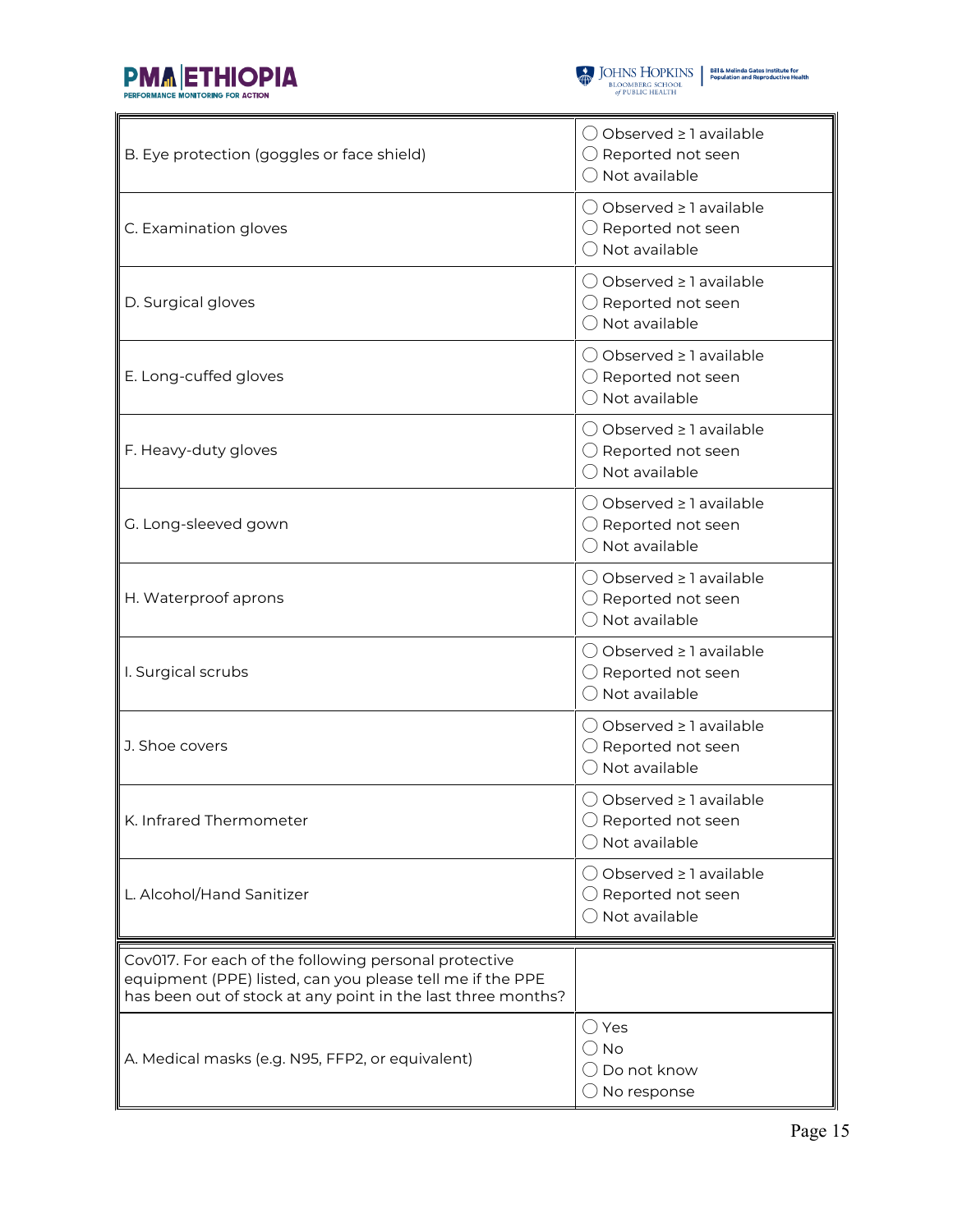



| B. Eye protection (goggles or face shield) | $\bigcirc$ Yes<br>$\bigcirc$ No<br>$\bigcirc$ Do not know<br>$\bigcirc$ No response |
|--------------------------------------------|-------------------------------------------------------------------------------------|
| C. Examination gloves                      | $\bigcirc$ Yes<br>$\bigcirc$ No<br>$\bigcirc$ Do not know<br>$\bigcirc$ No response |
| D. Surgical gloves                         | $\bigcirc$ Yes<br>$\bigcirc$ No<br>$\bigcirc$ Do not know<br>$\bigcirc$ No response |
| E. Long-cuffed gloves                      | $\bigcirc$ Yes<br>$\bigcirc$ No<br>$\bigcirc$ Do not know<br>$\bigcirc$ No response |
| F. Heavy-duty gloves                       | $\bigcirc$ Yes<br>$\bigcirc$ No<br>$\bigcirc$ Do not know<br>$\bigcirc$ No response |
| G. Long-sleeved gown                       | $\bigcirc$ Yes<br>$\bigcirc$ No<br>$\bigcirc$ Do not know<br>$\bigcirc$ No response |
| H. Waterproof aprons                       | $\bigcirc$ Yes<br>$\bigcirc$ No<br>$\bigcirc$ Do not know<br>$\bigcirc$ No response |
| I. Surgical scrubs                         | $\bigcirc$ Yes<br>$\bigcirc$ No<br>$\bigcirc$ Do not know<br>$\bigcirc$ No response |
| J. Shoe covers                             | $\bigcirc$ Yes<br>$\bigcirc$ No<br>$\bigcirc$ Do not know<br>$\bigcirc$ No response |
| K. Infrared Thermometer                    | $\bigcirc$ Yes<br>$\bigcirc$ No<br>$\bigcirc$ Do not know<br>$\bigcirc$ No response |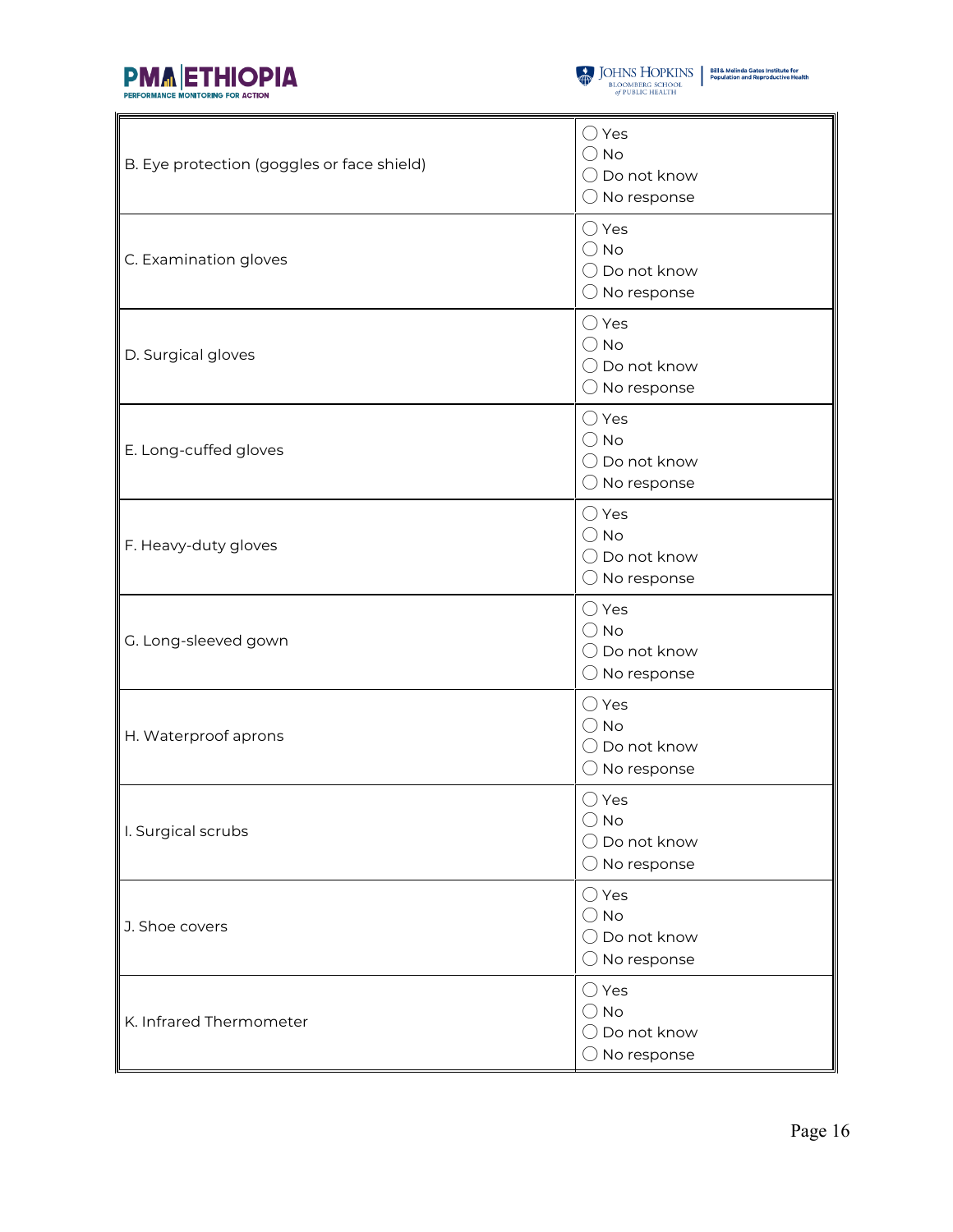



| L. Alcohol/Hand Sanitizer                                                                                                                                                                                                                                                                                                                                                                                                                                        | $\bigcirc$ Yes<br>$\bigcirc$ No<br>$\bigcirc$ Do not know<br>$\bigcirc$ No response                                                                                                                                                                                                                                                                                                                                                                                                               |           |                |                       |
|------------------------------------------------------------------------------------------------------------------------------------------------------------------------------------------------------------------------------------------------------------------------------------------------------------------------------------------------------------------------------------------------------------------------------------------------------------------|---------------------------------------------------------------------------------------------------------------------------------------------------------------------------------------------------------------------------------------------------------------------------------------------------------------------------------------------------------------------------------------------------------------------------------------------------------------------------------------------------|-----------|----------------|-----------------------|
| Cov018. Does this facility have the National Comprehensive<br>COVID-19 Management Handbook prepared by the Federal<br>Ministry of Health? If available, can you please show it to me?                                                                                                                                                                                                                                                                            | $\bigcirc$ Yes, observed<br>$\bigcirc$ Yes, reported but not seen<br>$\bigcirc$ No<br>◯ Don't know<br>$\bigcirc$ No response                                                                                                                                                                                                                                                                                                                                                                      |           |                |                       |
| COVID-related stigma against healthcare workers<br>Now, I will be asking you a few questions regarding the experience of stigma among health<br>workers who work at this facility. Specifically, we are interested in understanding any stigma<br>that health workers may have faced since the emergence of COVID-19. Thinking about the<br>experiences of staff at this facility, please comment about the following events since the<br>emergence of COVID-19. |                                                                                                                                                                                                                                                                                                                                                                                                                                                                                                   |           |                |                       |
| Cov019. What is your highest professional qualification?                                                                                                                                                                                                                                                                                                                                                                                                         | $\bigcirc$ Medical doctors with any<br>specialty<br>$\bigcirc$ General practitioner<br>(physician)<br>$\bigcirc$ Emergency surgery and<br>obstetrics officer (M.Sc. level)<br>◯ Pediatrics Officer (M.Sc.<br>level)<br>$\bigcirc$ Nurse (non-midwife, BSc,<br>diploma)<br>$\bigcirc$ Midwife (BSc, diploma)<br>◯ Health extension worker<br>(HEW) - Level III<br>$\bigcirc$ Health extension worker<br>(HEW)-Level IV<br>Health officer<br>Pharmacist<br>Other<br>$($ )<br>$\bigcirc$ No response |           |                |                       |
| Cov020. Since the emergence of COVID-19, have health<br>workers at this facility                                                                                                                                                                                                                                                                                                                                                                                 |                                                                                                                                                                                                                                                                                                                                                                                                                                                                                                   |           |                |                       |
|                                                                                                                                                                                                                                                                                                                                                                                                                                                                  | Yes                                                                                                                                                                                                                                                                                                                                                                                                                                                                                               | <b>No</b> | Do not<br>know | <b>No</b><br>response |
| A. Reported being physically threatened or attacked<br>because of their profession?                                                                                                                                                                                                                                                                                                                                                                              | $($ )                                                                                                                                                                                                                                                                                                                                                                                                                                                                                             |           |                |                       |
| B. Reported being discriminated against by<br>TRANSPORTATION SERVICE PROVIDERS because of their<br>profession?                                                                                                                                                                                                                                                                                                                                                   | $($ )                                                                                                                                                                                                                                                                                                                                                                                                                                                                                             | $($ )     | $( \ )$        |                       |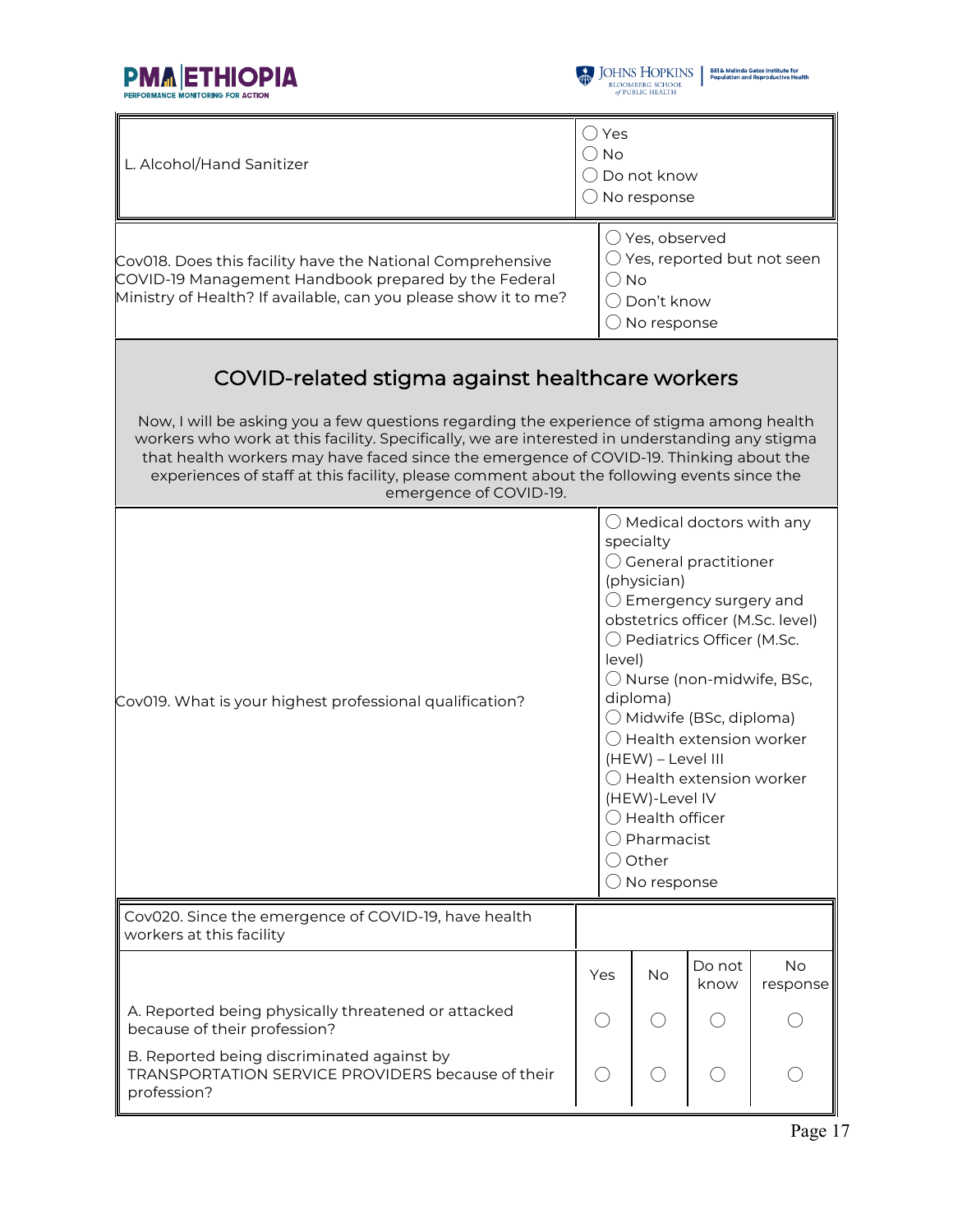PMA ETHIOPIA



| C. Reported being discriminated against by NEIGHBORS<br>AND THE LOCAL COMMUNITY because of their profession?                                                                                                                                                                                                                                                  | $( \ )$ | ( )                                                                                                                                                                                                          |        |  |  |  |  |  |
|---------------------------------------------------------------------------------------------------------------------------------------------------------------------------------------------------------------------------------------------------------------------------------------------------------------------------------------------------------------|---------|--------------------------------------------------------------------------------------------------------------------------------------------------------------------------------------------------------------|--------|--|--|--|--|--|
| D. Reported being discriminated against by<br>LANDLORDS/RENTERS because of their profession?                                                                                                                                                                                                                                                                  |         |                                                                                                                                                                                                              |        |  |  |  |  |  |
| E. Expressed concern about how other people would react<br>if they learned about the health workers' profession?                                                                                                                                                                                                                                              | $( \ )$ | ( )                                                                                                                                                                                                          | $(\ )$ |  |  |  |  |  |
| SECTION 4-HEALTH MANAGEMENT INFORMATION SYSTEMS                                                                                                                                                                                                                                                                                                               |         |                                                                                                                                                                                                              |        |  |  |  |  |  |
| Now I would like to ask about health management information systems at this facility.                                                                                                                                                                                                                                                                         |         |                                                                                                                                                                                                              |        |  |  |  |  |  |
| If there is another provider who would be better able to answer my questions on health<br>management information systems in this facility, I would appreciate if you could refer me to the<br>appropriate person.                                                                                                                                             |         |                                                                                                                                                                                                              |        |  |  |  |  |  |
| SDP800a. Does the facility have a functional mechanism for<br>summarizing key outcome data, such as the number of<br>monthly deliveries, live births, maternal or neonatal deaths?                                                                                                                                                                            |         | $\bigcirc$ Yes<br>$\bigcirc$ No<br>() Do not know<br>$\bigcirc$ No response                                                                                                                                  |        |  |  |  |  |  |
| SDP800b. What type of functional mechanism is used to<br>summarize key outcome data?<br>(Select all that apply)<br>Hint: If the facility is a health post (HP), probe if the health post is using<br>an electronic Community Health Information System (eCHIS). HPs do<br>not have a computer-based HMIS system, so select "eCHIS" if the HP is<br>using one. |         | $\Box$ Manual/paper-based<br>$\Box$ Electronic<br>database/DHIS2/HMIS<br>$\Box$ Electronic Community<br>Health Information System<br>(eCHIS)<br>$\Box$ No system<br>$\Box$ Do not know<br>$\Box$ No response |        |  |  |  |  |  |
| SDP817. Does the facility have a functional mechanism for<br>reporting data on maternal deaths to the Maternal and<br>Perinatal Death Surveillance Response?<br>Hint: Maternal and perinatal deaths that occur in the community are<br>recorded by health posts, while deaths that occur in the facility are<br>reported by health centers and hospitals.     |         | ○ Yes<br>$\bigcirc$ No<br>() Do not know<br>$\bigcirc$ No response                                                                                                                                           |        |  |  |  |  |  |
| SDP801. Does this facility regularly produce reports for the<br>zonal, district, regional, or national Health Management<br>Information System (HMIS) on maternal and newborn health?<br>Hint: The HMIS may be paper-based or electronic                                                                                                                      |         | $\bigcirc$ Yes<br>$\bigcirc$ No<br>$\bigcirc$ Do not know<br>$\bigcirc$ No response                                                                                                                          |        |  |  |  |  |  |
| SDP802. How frequently are summary reports on maternal and<br>newborn health generated from this functional HMIS?                                                                                                                                                                                                                                             |         | $\bigcirc$ Monthly or more often<br>$\bigcirc$ Quarterly<br>Biannually (twice a year)<br>$\bigcirc$ Annually<br>Less than once a year<br>$\bigcirc$ No predefined frequency<br>(as requested)                |        |  |  |  |  |  |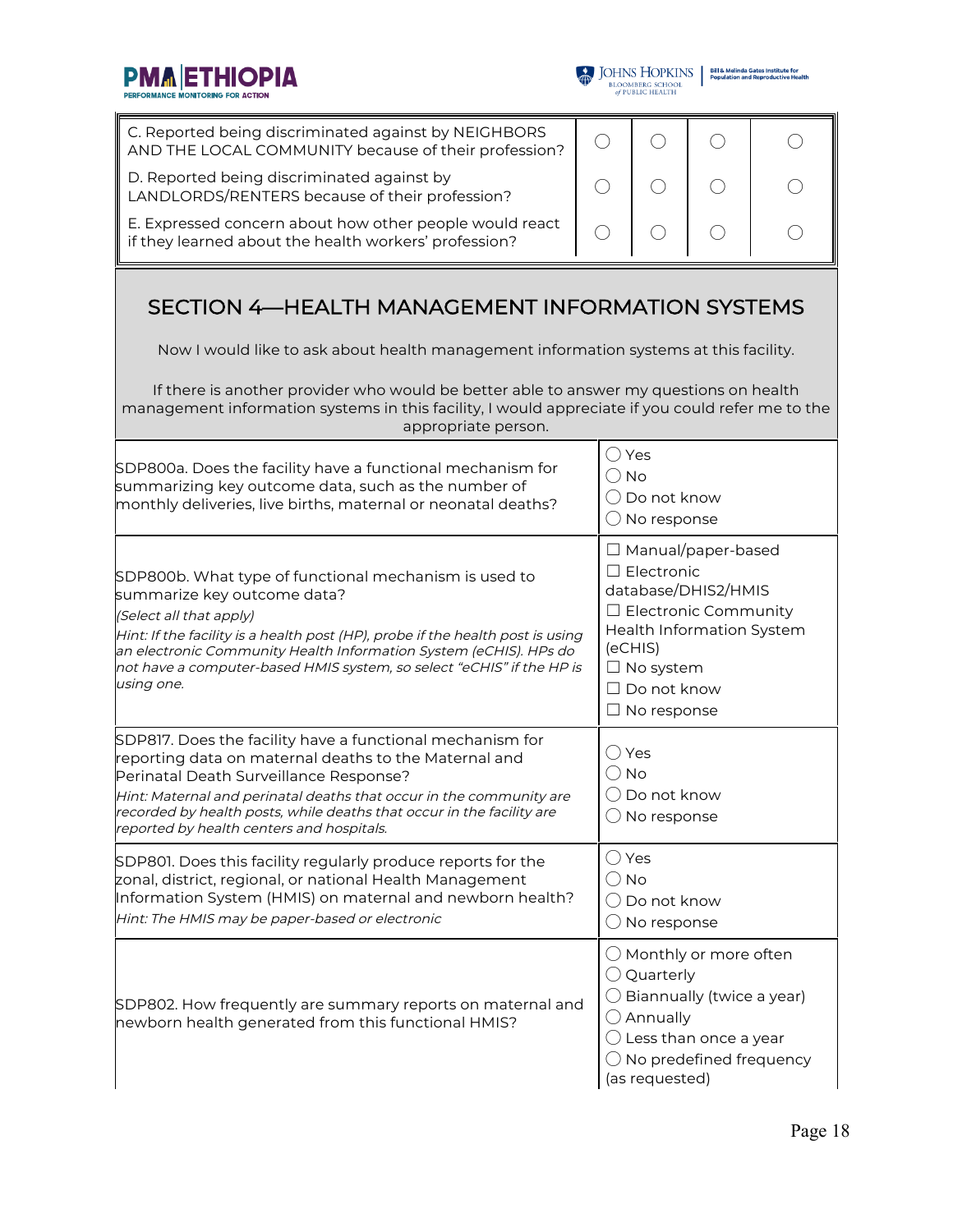

 $\begin{tabular}{l|c|c|c} \hline \textbf{J} & \textbf{JOHNS} & \textbf{HOPKINS} & \textbf{Bilä Melinda Gates instituta for}\\ \hline \textbf{BLOOMBERG SCHOOL} & \textbf{Population and Reproductive Health} \\ \hline \textit{of PUBLIC HEALTH} & \end{tabular}$ 

|                                                                                                                                                                                                            | ( ) Don't know<br>No response                                     |            |                |                                                   |
|------------------------------------------------------------------------------------------------------------------------------------------------------------------------------------------------------------|-------------------------------------------------------------------|------------|----------------|---------------------------------------------------|
| SDP803. Does this facility receive feedback on the facility's<br>HMIS reports from any of the following:                                                                                                   |                                                                   |            |                |                                                   |
|                                                                                                                                                                                                            | Yes                                                               | No         | Do not<br>know | <b>No</b><br>response                             |
| A) Wordea health office                                                                                                                                                                                    |                                                                   | ( )        |                |                                                   |
| B) Zonal health department                                                                                                                                                                                 | $($ )                                                             | $\bigcirc$ |                | $\bigcirc$                                        |
| C) Regional health bureau                                                                                                                                                                                  |                                                                   | $\bigcirc$ |                |                                                   |
| D) Implementing non-governmental organizations (NGOs)                                                                                                                                                      | ( )                                                               | ◯          |                | $\begin{array}{c}\n0 \\ 0 \\ 0 \\ 0\n\end{array}$ |
| E) Federal Ministry of Health (FMOH)                                                                                                                                                                       | $(\ )$                                                            | $\bigcirc$ |                |                                                   |
| F) This facility's leadership team or PMT team                                                                                                                                                             |                                                                   | ◯          |                |                                                   |
| G) Health center                                                                                                                                                                                           |                                                                   | ∩          | ◯              |                                                   |
| SDP804. Does feedback provided generally include<br>recommendations for action to improve the quality of care in<br>this facility?                                                                         | $\bigcirc$ Yes<br>$\bigcirc$ No<br>( ) Do not know<br>No response |            |                |                                                   |
|                                                                                                                                                                                                            |                                                                   |            |                |                                                   |
| SDP805. Have any of the following types of action-oriented<br>recommendations been made based on most recent HMIS<br>data or in any other report generated from these data?<br>Read each of the following: |                                                                   |            |                |                                                   |
|                                                                                                                                                                                                            | Yes                                                               | <b>No</b>  | Do not<br>know | <b>No</b><br>response                             |
| A) Review effort by examining service performance target<br>and actual performance from month to month                                                                                                     |                                                                   | $($ )      |                |                                                   |
| B) Review facility personnel responsibilities                                                                                                                                                              |                                                                   |            |                |                                                   |
| C) Quality of care improvement                                                                                                                                                                             |                                                                   |            |                |                                                   |
| D) Resource allocation based on comparison by services                                                                                                                                                     |                                                                   |            |                |                                                   |
| E) Advocacy for more resources by showing gaps in ability<br>to meet targets, commodity stocks, human resources,<br>infrastructure improvements, training needs, and/or referral<br>changes                |                                                                   |            |                |                                                   |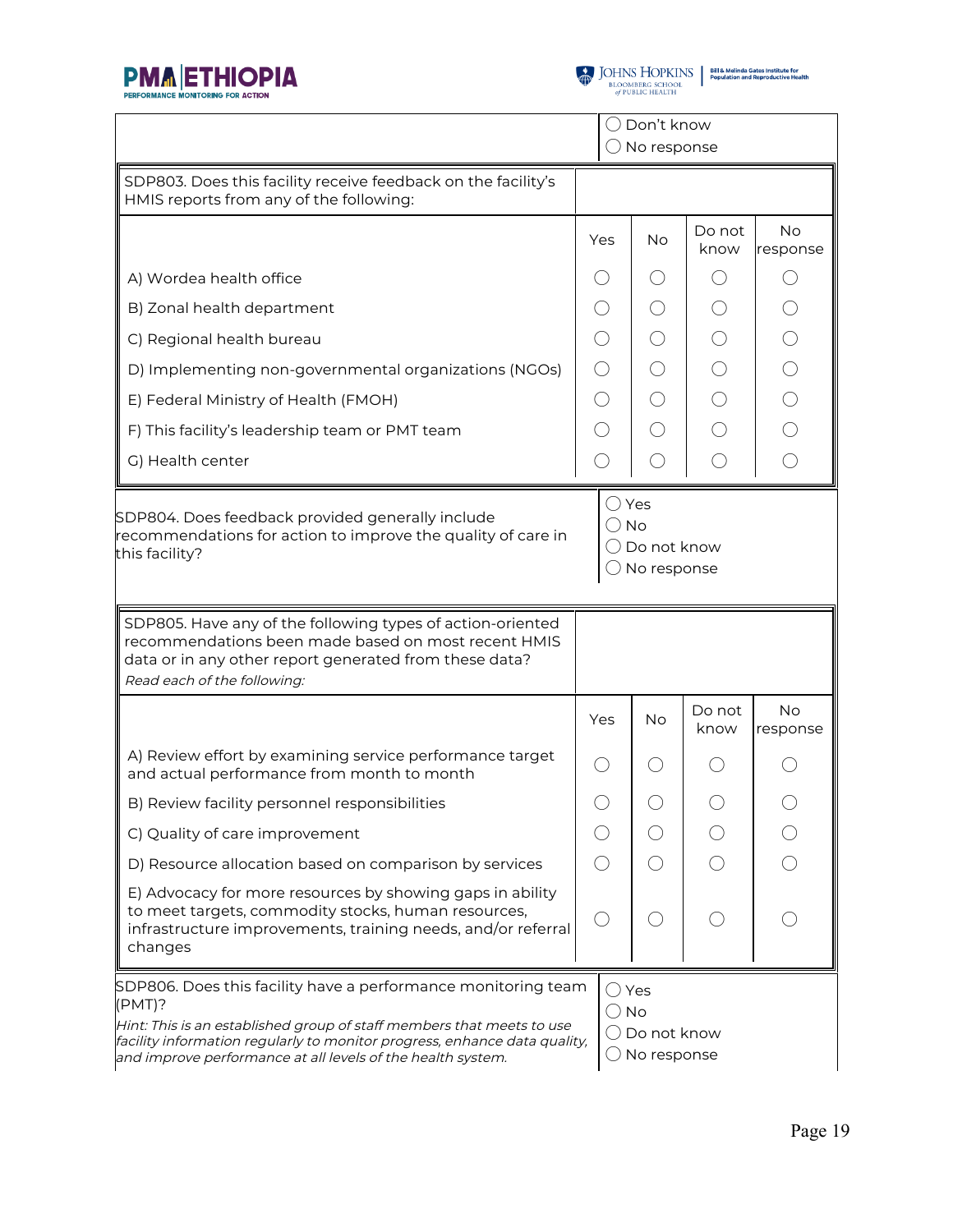



| SDP809. How frequently are performance monitoring team<br>meetings held to discuss key performance indicators (KPIs) and<br>maternal and child health indicators from this facility?                                                                                                                                                            | $\bigcirc$ Monthly or more often<br>$\bigcirc$ Quarterly<br>$\bigcirc$ Biannually (twice a year)<br>$\bigcirc$ Annually<br>$\bigcirc$ Less than once a year<br>$\bigcirc$ No predefined frequency<br>(as requested)<br>$\bigcirc$ Don't know<br>$\bigcirc$ No response                                                |
|-------------------------------------------------------------------------------------------------------------------------------------------------------------------------------------------------------------------------------------------------------------------------------------------------------------------------------------------------|-----------------------------------------------------------------------------------------------------------------------------------------------------------------------------------------------------------------------------------------------------------------------------------------------------------------------|
| SDP810. Are maternal deaths at the facility reviewed by<br>obstetric providers, physicians, nurses or performance<br>monitoring team in the facility?                                                                                                                                                                                           | $\bigcirc$ Yes<br>() No<br>$\bigcirc$ Do not know<br>$\bigcirc$ No response                                                                                                                                                                                                                                           |
| SDP811. How frequently are performance monitoring team<br>meetings held to discuss maternal deaths that occurred at this<br>facility?                                                                                                                                                                                                           | $\bigcirc$ Immediately after a death<br>has occurred<br>$\bigcirc$ Monthly or more often<br>$\bigcirc$ Quarterly<br>$\bigcirc$ Biannually (twice a year)<br>$\bigcirc$ Annually<br>$\bigcirc$ Less than once a year<br>$\bigcirc$ No predefined frequency<br>(as requested)<br>◯ Don't know<br>$\bigcirc$ No response |
| SDP812. When was the last meeting held to discuss<br>maternal deaths that occurred at this facility?<br>Enter '2030 for do not know (2030 is 2022 in the Ethiopian<br>calendar)                                                                                                                                                                 | Day:<br>Month:<br>Year:                                                                                                                                                                                                                                                                                               |
| Check here if no maternal death occurred yet                                                                                                                                                                                                                                                                                                    | ◯                                                                                                                                                                                                                                                                                                                     |
| Check here if Not Applicable (No date)                                                                                                                                                                                                                                                                                                          |                                                                                                                                                                                                                                                                                                                       |
| SDP815. Does the facility conduct participatory performance<br>review meetings on a regular basis?<br>Hint: During participatory performance review meetings, facilities share<br>information about their services and outcomes with different external<br>stakeholders, such as NGOs, community representatives, and private<br>organizations. | $\bigcirc$ Yes<br>$()$ No<br>$\bigcirc$ Do not know<br>No response                                                                                                                                                                                                                                                    |
| SDP816. How frequently are the review meetings held?                                                                                                                                                                                                                                                                                            | $\bigcirc$ Monthly or more often<br>$\bigcirc$ Quarterly<br>$\bigcirc$ Biannually (twice a year)<br>$\bigcirc$ Annually<br>$\bigcirc$ Less than once a year<br>$\bigcirc$ No predefined frequency<br>(as requested)                                                                                                   |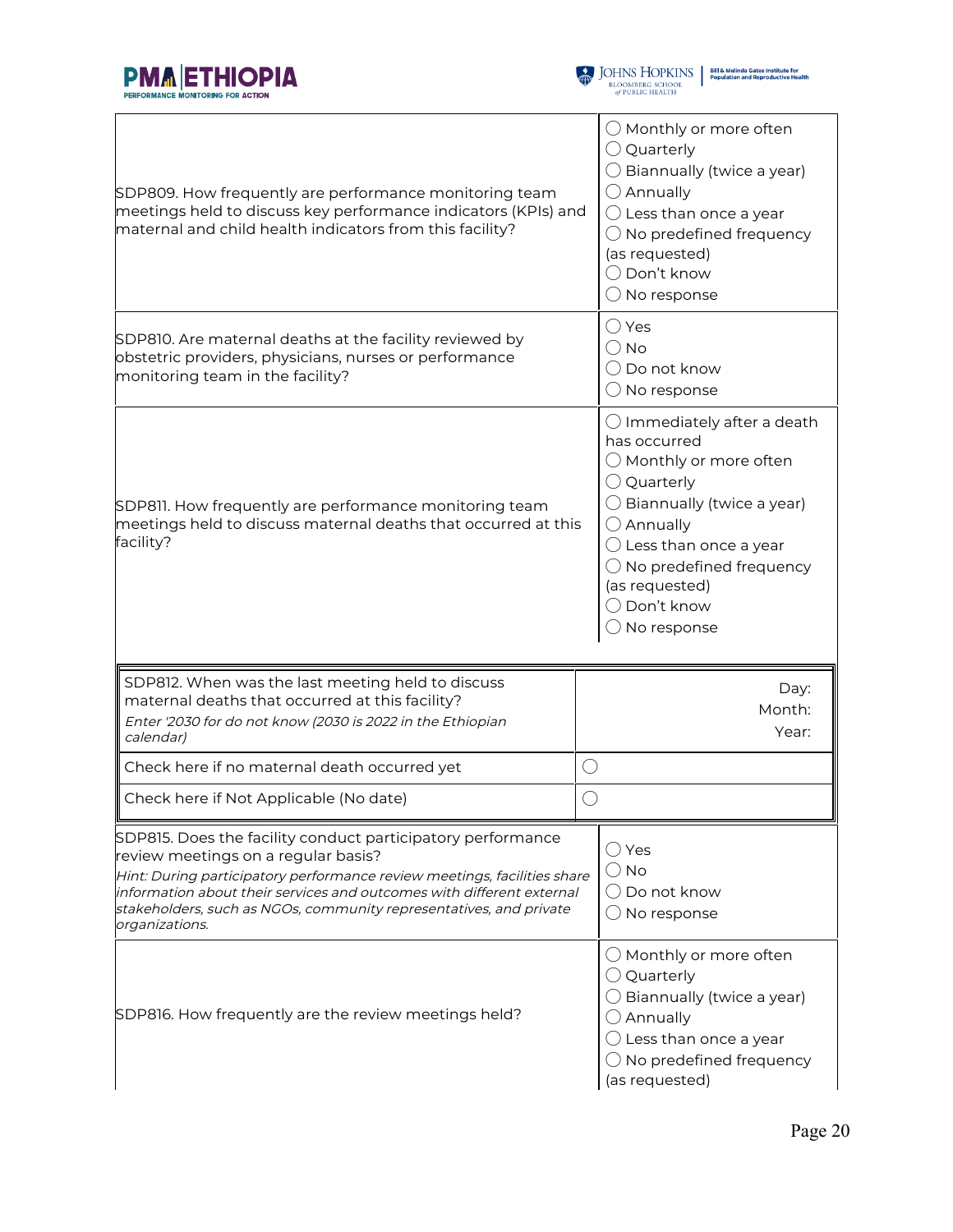



◯ Don't know ◯ No response

#### SECTION 5—ANTENATAL CARE, LABOR & DELIVERY, AND POSTNATAL CARE SERVICE READINESS

Now I would like to ask about antenatal, labor and delivery, and postnatal services provided at this facility.

If there is another provider who would be better able to answer my questions on ANTENATAL CARE, LABOR AND DELIVERY, AND POSTNATAL CARE SERVICES AVAILABLE in this facility, I would appreciate if you could refer me to the appropriate person.

| SDP403. Please tell me if the following activity is routinely<br>completed as part of ANC:                                                                                                                                                                                                      |            |                                             |                |                       |
|-------------------------------------------------------------------------------------------------------------------------------------------------------------------------------------------------------------------------------------------------------------------------------------------------|------------|---------------------------------------------|----------------|-----------------------|
|                                                                                                                                                                                                                                                                                                 | Yes        | No                                          | Do not<br>know | <b>No</b><br>respons# |
| A) Weighing patients?                                                                                                                                                                                                                                                                           | $( \ )$    | $($ )                                       | ( )            |                       |
| B) Taking blood pressure?                                                                                                                                                                                                                                                                       | $\bigcirc$ | ○                                           |                |                       |
| C) Urine test for protein?                                                                                                                                                                                                                                                                      | ◯          | $\bigcirc$                                  |                |                       |
| D) Blood test for anemia?                                                                                                                                                                                                                                                                       | ◯          | $(\ )$                                      | $( \ )$        |                       |
| E) Blood test for syphilis?                                                                                                                                                                                                                                                                     | $\bigcirc$ | $\bigcirc$                                  | ○              |                       |
| F) Blood group?                                                                                                                                                                                                                                                                                 | ◯          | $\left(\ \right)$                           | ()             |                       |
| G) Test for Rh factor?                                                                                                                                                                                                                                                                          | $\bigcirc$ | $\left(\ \right)$                           |                |                       |
| H) Breastfeeding or infant feeding counseling?                                                                                                                                                                                                                                                  | ○          | ( )                                         | ∩              |                       |
| I) Counseling about HIV/AIDs?                                                                                                                                                                                                                                                                   | ◯          | ○                                           | $(\ )$         |                       |
| J) Testing for HIV/AIDS?                                                                                                                                                                                                                                                                        | ○          | $\left(\ \right)$                           |                |                       |
| K) Blood glucose testing?                                                                                                                                                                                                                                                                       | ○          | $(\ )$                                      |                |                       |
| L) Counseling on postpartum family planning?                                                                                                                                                                                                                                                    | ◯          | $\left(\begin{array}{c} \end{array}\right)$ |                |                       |
| SDP404. How many maternity waiting rooms does this facility<br>have?<br>Number of maternity waiting rooms<br>Hint: Maternity waiting rooms are for women who are not yet in labor.<br>Ask to see the rooms to verify. O is a possible answer<br>Enter -88 for do not know, -99 for no response. |            |                                             |                |                       |
| SDP405. How many rooms does this facility have for labor,<br>delivery and postpartum care?<br>Number of labor, delivery and postpartum care rooms<br>Hint: Ask to see the rooms to verify.<br>Enter -88 for do not know, -99 for no response.                                                   |            |                                             |                |                       |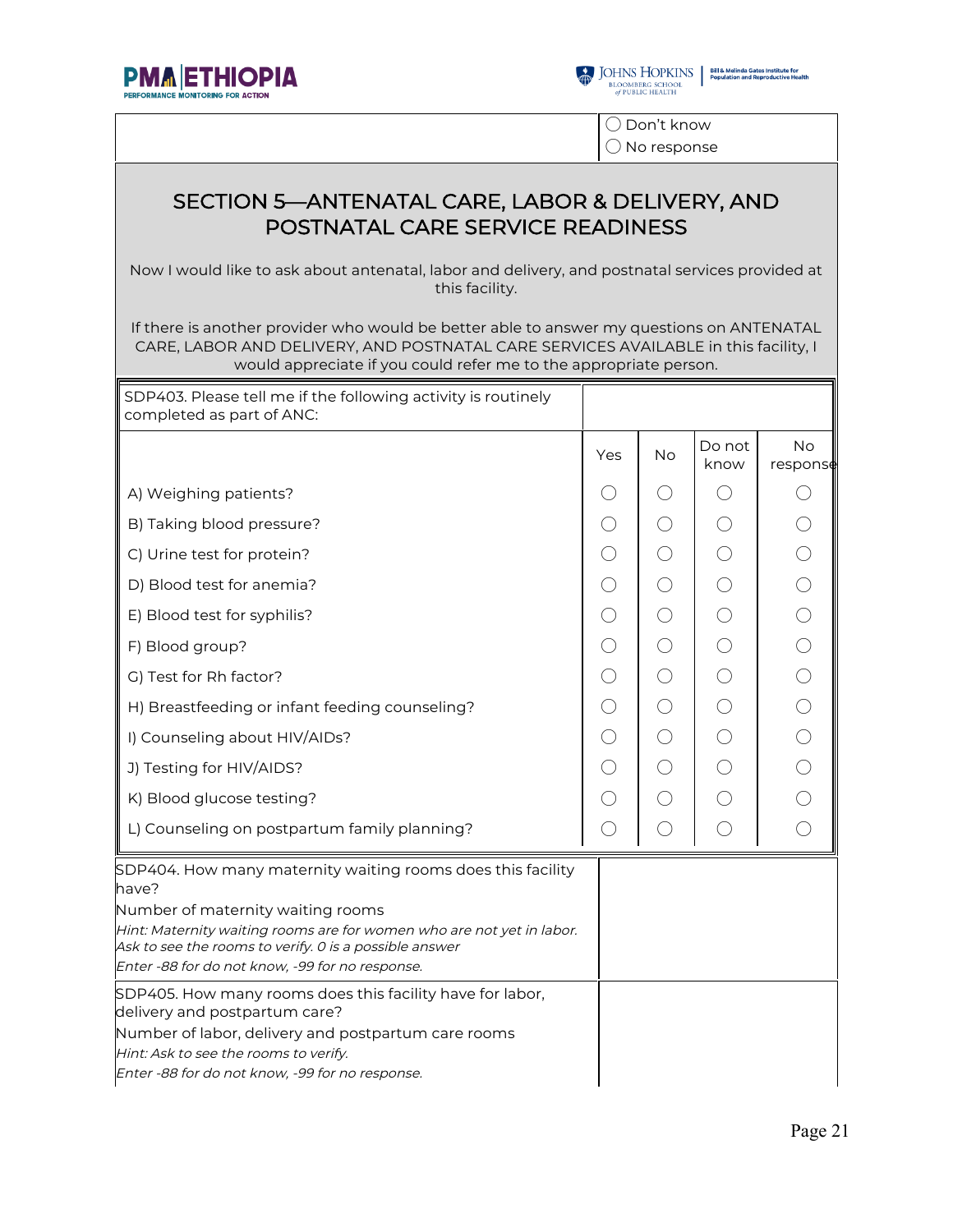



| SDP406b. Is there a functional heat source in the delivery<br>room?<br>Hint: Record for heat in at least one delivery room. The heat source<br>must be electrical and does not include extra clothing or blankets. Only<br>include heat sources that are within the room and functioning. If only<br>heat source is for newborn corner, select "No".                                                                                                                                                                                                                                            | $\bigcirc$ Yes, functional<br>$\bigcirc$ No, not available or not<br>functional<br>$\bigcirc$ Don't know<br>$\bigcirc$ No response                                                  |
|-------------------------------------------------------------------------------------------------------------------------------------------------------------------------------------------------------------------------------------------------------------------------------------------------------------------------------------------------------------------------------------------------------------------------------------------------------------------------------------------------------------------------------------------------------------------------------------------------|-------------------------------------------------------------------------------------------------------------------------------------------------------------------------------------|
| SDP407. Describe the setting of the delivery room(s).<br>Hint: If there are multiple delivery rooms in a facility, observe the one<br>considered as main delivery room.<br>Do not read this item aloud. Visual privacy refers to a space that cannot<br>be observed by other people who are not involved in the healthcare<br>interaction, for example, other patients or people in the waiting areas.<br>Visual privacy may be provided by walls, draperies or other forms of<br>partitions to create private spaces for patients. If multiple rooms, report<br>on room offering most privacy. | $\bigcirc$ Private room(s) with visual<br>privacy<br>$\bigcirc$ No private room, but visual<br>privacy ensured (e.g.,<br>draperies)<br>$\bigcirc$ No privacy offered<br>No response |
| SDP408. How many beds does this facility have for labor,<br>delivery and postpartum care?<br>Hint: This includes only beds used for labor, delivery, and postpartum<br>care. Do not count delivery-couch/labor table or examination beds.<br>Enter -88 for do not know, -99 for no response.<br>Number of delivery beds                                                                                                                                                                                                                                                                         |                                                                                                                                                                                     |
| $SDP409$ . Is there a newborn corner or room(s) in this facility?<br>Hint: Ask them to show you the newborn corner/room(s) to verify.                                                                                                                                                                                                                                                                                                                                                                                                                                                           | $\bigcirc$ Yes<br>() No<br>$\bigcirc$ Do not know<br>$\bigcirc$ No response                                                                                                         |
| SDP410. How many newborn resuscitation table(s) with light<br>source does this facility have?<br>Hint: Ask them to show you the tables to verify. Confirm that it is<br>functional by witnessing that it is in use or asking the respondent to<br>turn in ON/OFF. Only count the tables that are functional.<br>Enter -99 for no response, -88 for Do not know<br>Number of functional newborn resuscitation table(s) with light                                                                                                                                                                |                                                                                                                                                                                     |
| SDP412. Is a skilled birth attendant present at the facility or on<br>call 24 hours a day, including weekends, to provide delivery<br>care?<br>Providers who are considered "on call" must be able to arrive to the<br>facility and provide labor and delivery services within 30 minutes of<br>being called. Specify cadres who are skilled and cadres that are not.                                                                                                                                                                                                                           | ○ Yes<br>$\bigcirc$ No<br>$\bigcirc$ Do not know<br>$\bigcirc$ No response                                                                                                          |
| SDP413. Is there a skilled provider who can perform a caesarean<br>section present in the facility or on-call 24 hours a day,<br>including weekends?<br>Providers who are considered "on call" must be able to arrive to the<br>facility and provide labor and delivery services within 30 minutes of<br>being called.                                                                                                                                                                                                                                                                          | $\bigcirc$ Yes<br>$\bigcirc$ No<br>() Do not know<br>$\bigcirc$ No response                                                                                                         |
| SDP414a. Is there a schedule that is used to record which skilled<br>provider is present or on-call to perform cesarean deliveries at<br>any given time?                                                                                                                                                                                                                                                                                                                                                                                                                                        | $\bigcirc$ Yes<br>$\bigcirc$ No<br>() Do not know<br>$\bigcirc$ No response                                                                                                         |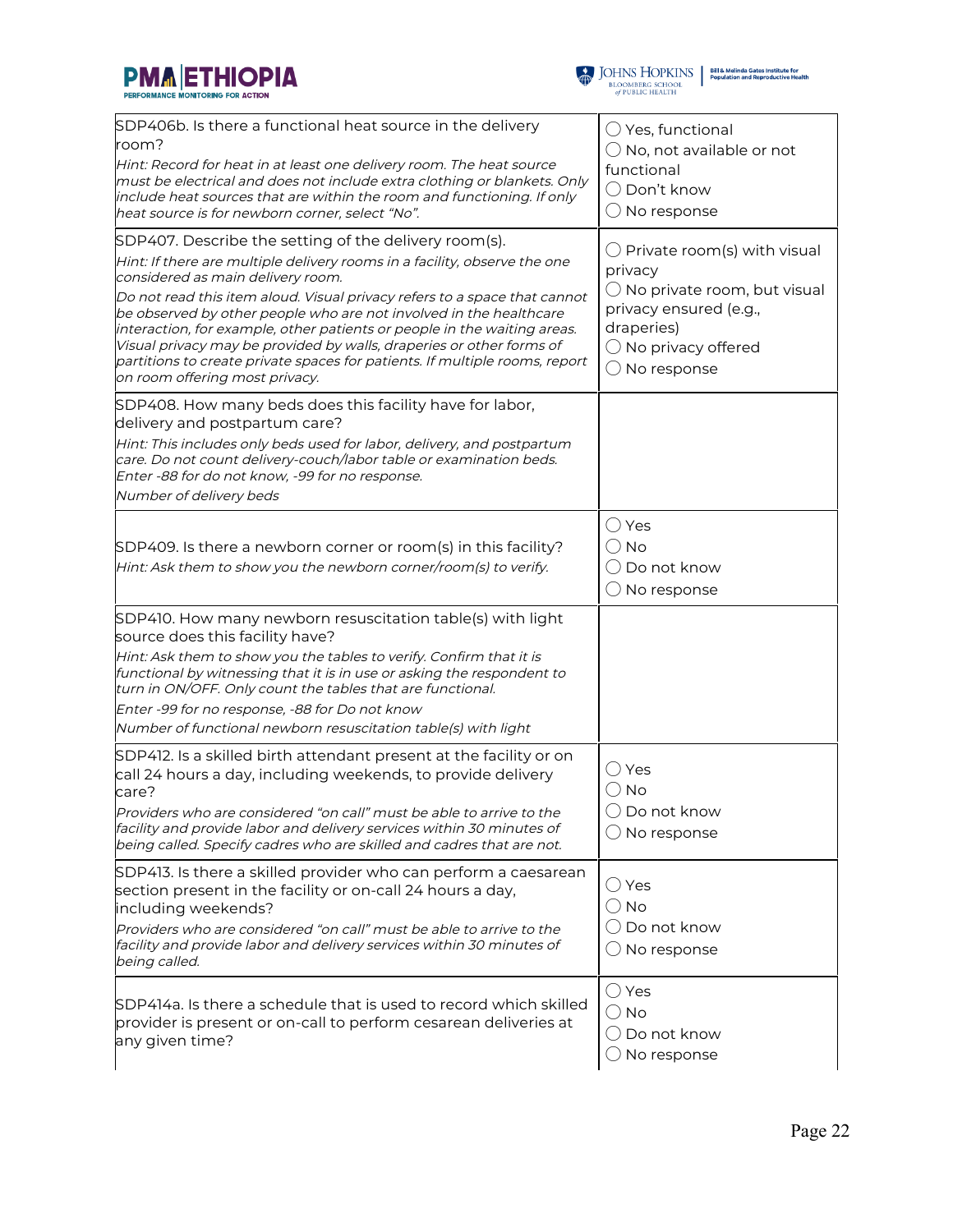



| SDP414b. May I see the schedule for on-duty or on-call<br>providers to perform cesarean section?                                                                                                                                                                                                                                                                                                                                                 |                   | ◯ Schedule observed<br>$\bigcap$ No schedule observed<br>$\bigcirc$ No response |                |                       |  |
|--------------------------------------------------------------------------------------------------------------------------------------------------------------------------------------------------------------------------------------------------------------------------------------------------------------------------------------------------------------------------------------------------------------------------------------------------|-------------------|---------------------------------------------------------------------------------|----------------|-----------------------|--|
| PROVISION OF EMERGENCY OBSTETRIC AND ESSENTIAL<br><b>NEWBORN SERVICES</b>                                                                                                                                                                                                                                                                                                                                                                        |                   |                                                                                 |                |                       |  |
| Now, I am going to ask you about key interventions for<br>management of normal and complicated labor and delivery.<br>For each intervention, please tell me if it has been provided at<br>this facility within the past three months.<br>If there is another provider who would be better able to answer<br>my questions on EMERGENCY OBSTETRIC CARE in this facility, I<br>would appreciate if you could refer me to the appropriate<br>person. |                   |                                                                                 |                |                       |  |
| SDP420. In the past 3 months, have health workers at this<br>facility:                                                                                                                                                                                                                                                                                                                                                                           |                   |                                                                                 |                |                       |  |
|                                                                                                                                                                                                                                                                                                                                                                                                                                                  | Yes               | <b>No</b>                                                                       | Do not<br>know | <b>No</b><br>response |  |
| A) Provided PARENTERAL ANTICONVULSANTS to manage<br>high blood pressure in pregnancy?                                                                                                                                                                                                                                                                                                                                                            | $( \ )$           | ( )                                                                             |                |                       |  |
| B) Provided ANTIHYPERTENSIVES to treat pregnancy-<br>related hypertension?                                                                                                                                                                                                                                                                                                                                                                       | ()                | $\bigcirc$                                                                      |                |                       |  |
| C) Provided parenteral or oral UTEROTONICS to prevent or<br>treat pregnancy-related hemorrhage?                                                                                                                                                                                                                                                                                                                                                  | $( \ )$           | $\bigcirc$                                                                      |                |                       |  |
| D) Provided immediate postpartum implant insertion?                                                                                                                                                                                                                                                                                                                                                                                              | $\left(\ \right)$ | $\bigcirc$                                                                      |                |                       |  |
| E) Provided immediate postpartum IUD insertion (PP-IUD)?                                                                                                                                                                                                                                                                                                                                                                                         | ◯                 | O                                                                               |                |                       |  |
| F) Provided immediate postpartum tubal ligation (TL)?                                                                                                                                                                                                                                                                                                                                                                                            | $(\ )$            | O                                                                               | $(\ )$         | ⌒                     |  |
| SDP421. In the past 3 months, have health workers at this                                                                                                                                                                                                                                                                                                                                                                                        |                   |                                                                                 |                |                       |  |
| facility:<br>Hint: This question is about health services actually provided in the<br>PAST 3 MONTHS, not the training of staff members to provide this<br>service.                                                                                                                                                                                                                                                                               |                   |                                                                                 |                |                       |  |
|                                                                                                                                                                                                                                                                                                                                                                                                                                                  | Yes               | No                                                                              | Do not<br>know | No<br>response        |  |
| G) Provided parenteral antibiotics for infections related to<br>pregnancy, abortion, labor or delivery?                                                                                                                                                                                                                                                                                                                                          |                   |                                                                                 |                |                       |  |
| H) Performed manual removal of placenta?                                                                                                                                                                                                                                                                                                                                                                                                         |                   |                                                                                 |                |                       |  |
| I) Used partographs to monitor labor?                                                                                                                                                                                                                                                                                                                                                                                                            | ( )               |                                                                                 |                |                       |  |
| (image of partograph above)                                                                                                                                                                                                                                                                                                                                                                                                                      |                   |                                                                                 |                |                       |  |
|                                                                                                                                                                                                                                                                                                                                                                                                                                                  | Yes               | No                                                                              | Do not<br>know | No<br>response        |  |
| (image of manual vacuum extractor above)<br>[manual_vacuum_extractor.png]                                                                                                                                                                                                                                                                                                                                                                        |                   |                                                                                 |                |                       |  |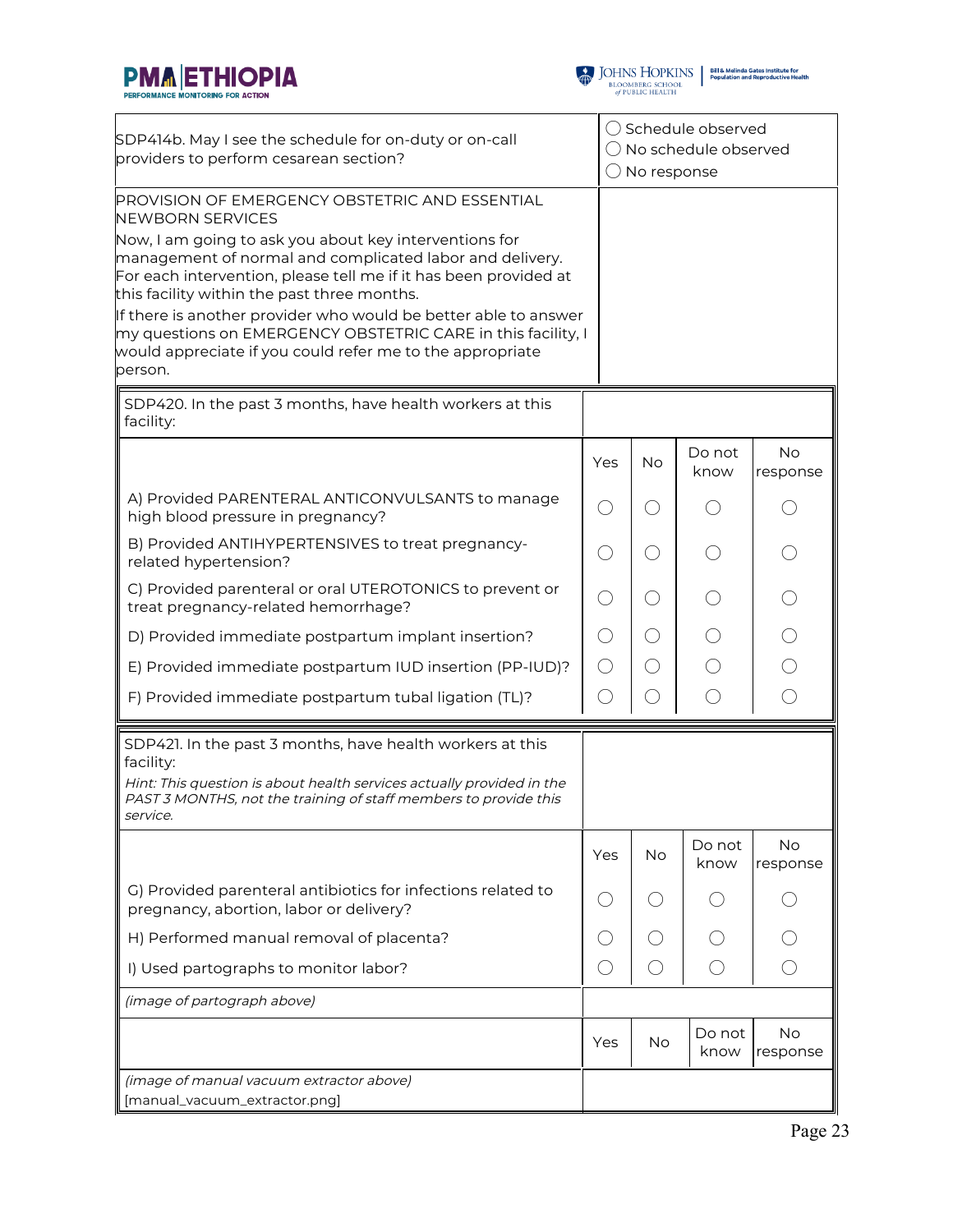



| [manual_vacuum_aspiration.png]                                                                                                                                                                                                                                                            |                                 |                                                                                                                     |                |                       |  |
|-------------------------------------------------------------------------------------------------------------------------------------------------------------------------------------------------------------------------------------------------------------------------------------------|---------------------------------|---------------------------------------------------------------------------------------------------------------------|----------------|-----------------------|--|
|                                                                                                                                                                                                                                                                                           | Yes                             | No                                                                                                                  | Do not<br>know | <b>No</b><br>response |  |
| L) Performed blood transfusions for maternity care?                                                                                                                                                                                                                                       |                                 | $($ )                                                                                                               |                |                       |  |
| M) Provided antenatal corticosteroids for fetal lung<br>maturation?                                                                                                                                                                                                                       |                                 | $\left(\begin{array}{c} \end{array}\right)$                                                                         |                |                       |  |
| N) Performed newborn resuscitation?                                                                                                                                                                                                                                                       |                                 |                                                                                                                     |                |                       |  |
| SDP422a. Following delivery, does the provider put the baby on<br>the mother's chest?                                                                                                                                                                                                     | $\bigcirc$ Yes<br>$\bigcirc$ No | $\bigcirc$ Do not know<br>$\bigcirc$ No response                                                                    |                |                       |  |
| SDP422b. When the baby is put on the mother's chest, is the<br>baby's bare skin touching the mother's bare skin?                                                                                                                                                                          |                                 | $\bigcirc$ Yes<br>$\bigcirc$ No<br>$\bigcirc$ Do not know<br>$\bigcirc$ No response                                 |                |                       |  |
| SDP422c. How long after delivery is the baby typically put on<br>the bare skin of the mother's chest?                                                                                                                                                                                     |                                 | $\bigcirc$ Immediately<br>$\bigcirc$ Hours<br>$\bigcirc$ Minutes<br>$\bigcirc$ Don't know<br>$\bigcirc$ No response |                |                       |  |
| Enter duration in \${how_long_chest_lab}                                                                                                                                                                                                                                                  |                                 |                                                                                                                     |                |                       |  |
| SDP422d. Before discharge, is the mother assisted by the<br>provider to put the baby to the breast?                                                                                                                                                                                       | $\bigcirc$ Yes<br>$\bigcirc$ No | $\bigcirc$ Do not know<br>No response                                                                               |                |                       |  |
| SDP422e. How long after delivery is the mother assisted by the<br>provider to put the baby to the breast?                                                                                                                                                                                 |                                 | $\bigcirc$ Immediately<br>Hours<br>Days<br>$\bigcirc$ Don't know<br>$\bigcirc$ No response                          |                |                       |  |
| Enter duration in \${how_long_assisted_chest_lab}<br>If less than an hour, record '00' hours. If less than 24 hours, record<br>hours. Otherwise, record days.                                                                                                                             |                                 |                                                                                                                     |                |                       |  |
| SDP423. Before discharge, do providers routinely discuss family<br>planning with the mother?                                                                                                                                                                                              | ○ Yes<br>No                     | Do not know<br>No response                                                                                          |                |                       |  |
| STANDARD INFECTION CONTROL PRECAUTIONS<br>Now I want to ask you about how this facility handles<br>contaminated reusable equipment. If the unit processes some<br>equipment and sends other equipment elsewhere, indicate the<br>procedure for equipment processed IN THIS FACILITY ONLY. |                                 |                                                                                                                     |                |                       |  |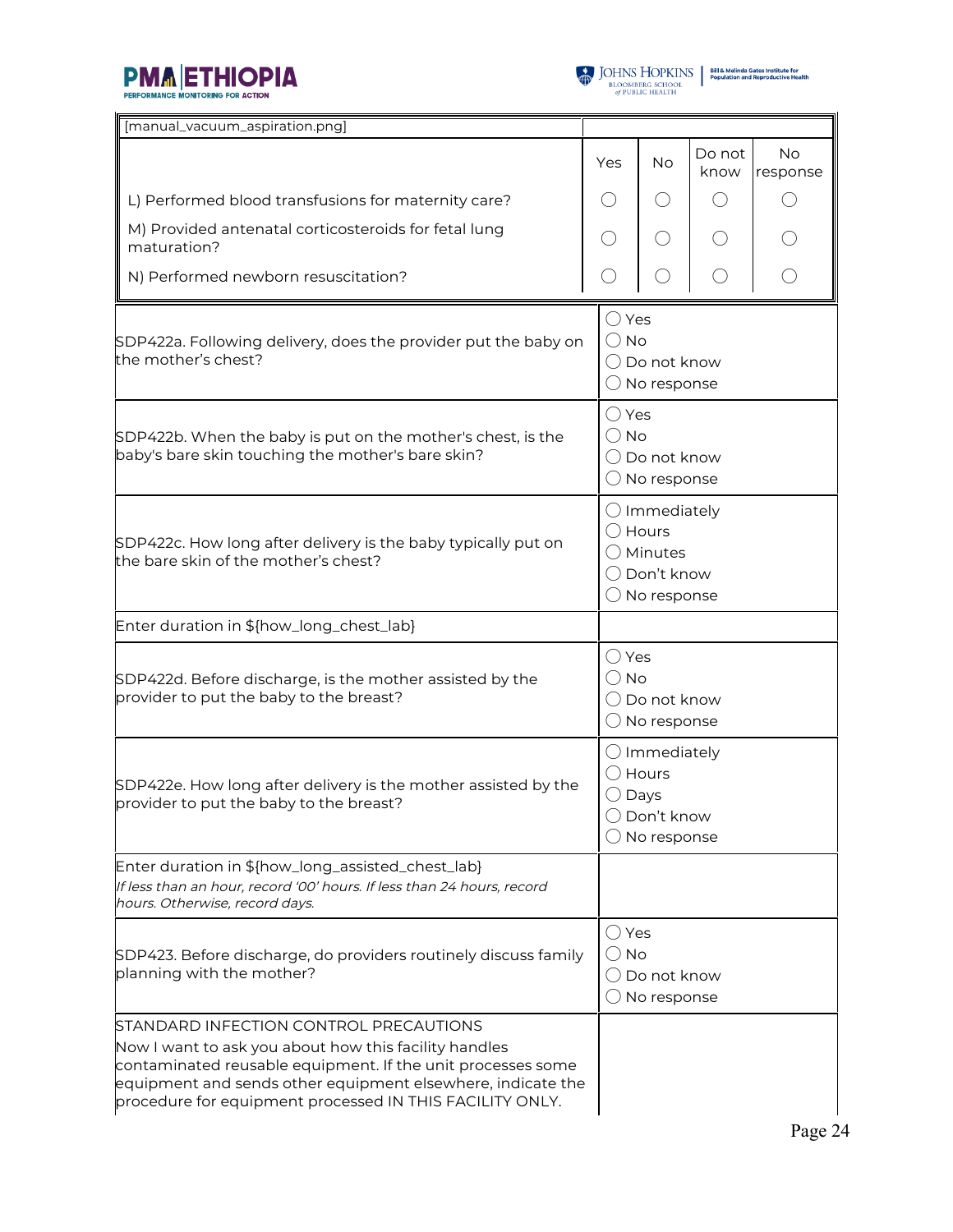



| If there is another provider who would be better able to answer<br>my questions on EQUIPMENT STERILIZATION PROCEDURES in<br>this facility, I would appreciate if you could refer me to the<br>appropriate person.                                                 |                                                                                                                                                                                                                                                                                                                                                                                                             |
|-------------------------------------------------------------------------------------------------------------------------------------------------------------------------------------------------------------------------------------------------------------------|-------------------------------------------------------------------------------------------------------------------------------------------------------------------------------------------------------------------------------------------------------------------------------------------------------------------------------------------------------------------------------------------------------------|
| SDP427. After completing a delivery, what procedures do health<br>workers most frequently follow for initial handling of<br>contaminated equipment, such as scissors or clamps, that will<br>be reused?<br>Hint: Do not read out options. Select ONLY ONE option. | $\bigcirc$ Nothing is done<br>◯ Decontaminate in 0.5%<br>chlorine solution, soap and<br>water scrub, and then rinse<br>$\bigcirc$ Soap and water scrub, then<br>decontaminate<br>$\bigcirc$ Soap and water brush<br>scrub only<br>$\bigcirc$ Disinfectant soak, not<br>scrubbed<br>$\bigcirc$ Soap and water, not brush<br>scrubbed<br>$\bigcirc$ Other<br>$\bigcirc$ Do not know<br>$\bigcirc$ No response |
| SDP428. What is the final process most commonly used for<br>disinfecting or sterilizing medical equipment, before they are<br>reused?<br>Hint: off-site means outside of the facility or facility's campus. Select<br><b>ONLY ONE option</b>                      | $\bigcirc$ Nothing is done on-site<br>$\bigcirc$ Dry heat sterilization on-<br>site<br>$\bigcirc$ Autoclaving on-site<br>Steam sterilization on-site<br>$\bigcirc$ Boiling on-site<br>$\bigcirc$ Chemical method on-site<br>$\bigcirc$ Off-site sterilization<br>$\bigcirc$ Other<br>( ) Do not know<br>$\bigcirc$ No response                                                                              |

## SUPPLIES AND EQUIPMENT

Now I would like to ask you about the availability and condition of the following supplies needed for antenatal, delivery, and postnatal services. For each item I list, please indicate if it is available at this facility, and if available, please show me the item.

Hint: Items may be in several rooms where the various services are offered. Please check to see if the item is available onsite and assess the functionality (if item is electric).

| SDP429c. Record if the following supplies are either<br>observed, reported and not seen, or not available: |                                                                                               |
|------------------------------------------------------------------------------------------------------------|-----------------------------------------------------------------------------------------------|
| A) Already mixed decontaminating solution (e.g. 0.5%<br>chlorine)                                          | Observed<br>$\bigcirc$ Reported not seen<br>$\bigcirc$ Not available<br>$\supset$ No response |
| B) Waste receptacle with lid and plastic liner                                                             | Observed<br>Reported not seen                                                                 |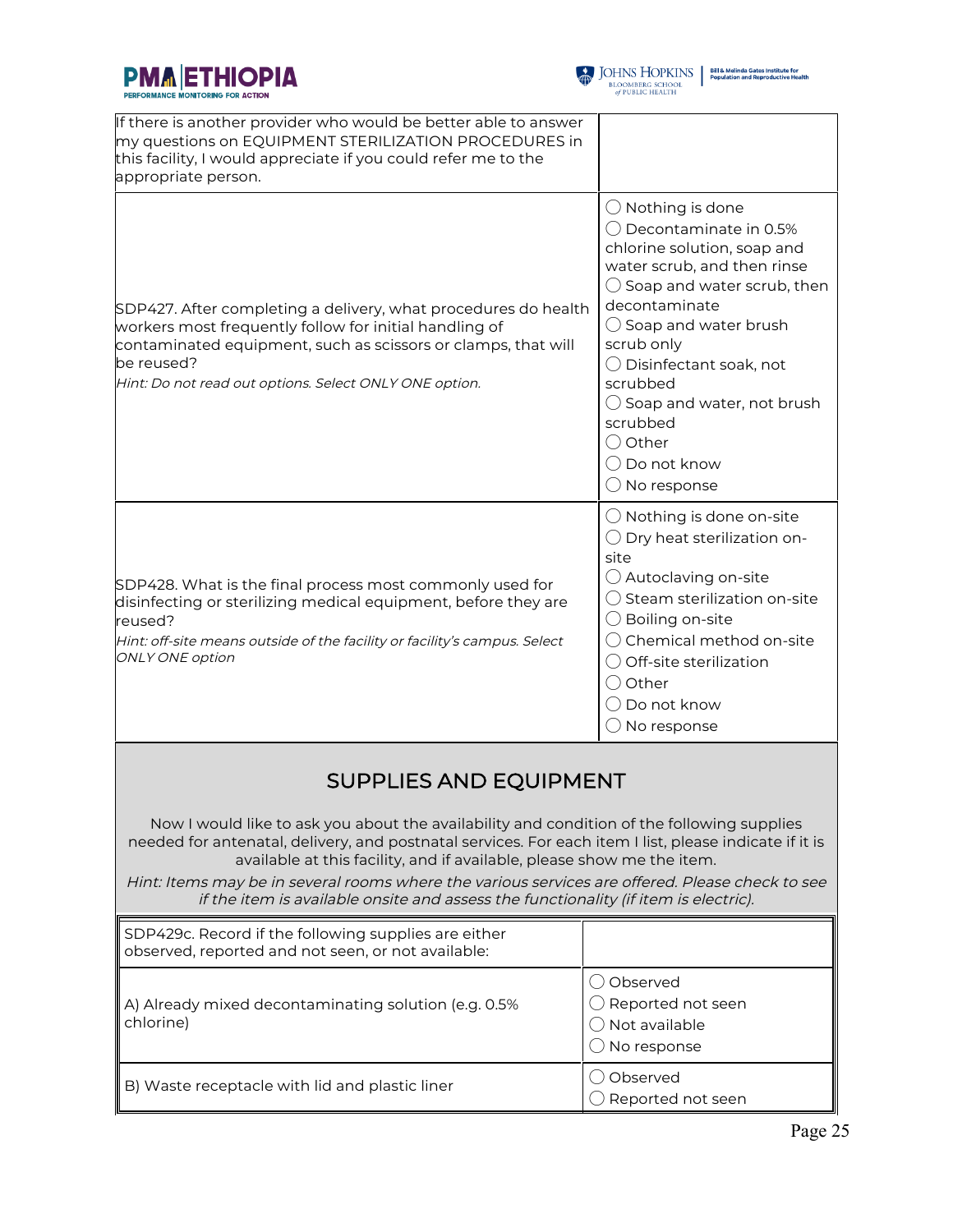



|                                                                                                                                                                                           | $\bigcirc$ Not available<br>$\bigcirc$ No response                                                |
|-------------------------------------------------------------------------------------------------------------------------------------------------------------------------------------------|---------------------------------------------------------------------------------------------------|
| C) Hand washing facility<br>Hint: This should be a handwashing facility that is separate from any<br>handwashing facility at the entrance of the building for Covid-<br>related purposes. | ◯ Observed<br>$\bigcirc$ Reported not seen<br>$\bigcirc$ Not available<br>$\bigcirc$ No response  |
| SDP429. Record if the following supplies are either observed,<br>reported and not seen, or not available:                                                                                 |                                                                                                   |
| A) Water for staff hand washing                                                                                                                                                           | () Observed<br>$\bigcirc$ Reported not seen<br>$\bigcirc$ Not available<br>$\bigcirc$ No response |
| B) Soap for staff hand washing                                                                                                                                                            | ◯ Observed<br>$\bigcirc$ Reported not seen<br>◯ Not available<br>$\bigcirc$ No response           |
| C) Blood pressure apparatus (e.g., cuff to measure blood<br>pressure)                                                                                                                     | ◯ Observed<br>$\bigcirc$ Reported not seen<br>$\bigcirc$ Not available<br>$\bigcirc$ No response  |
| D) Resuscitation table/trolley                                                                                                                                                            | ◯ Observed<br>$\bigcirc$ Reported not seen<br>$\bigcirc$ Not available<br>$\bigcirc$ No response  |
| E) Pulse oximeter                                                                                                                                                                         | () Observed<br>$\bigcirc$ Reported not seen<br>$\bigcirc$ Not available<br>$\bigcirc$ No response |
| SDP430. Record if the following supplies are either<br>observed, reported and not seen, or not available:                                                                                 |                                                                                                   |
| A) Syringes and needles                                                                                                                                                                   | () Observed<br>$\bigcirc$ Reported not seen<br>$\bigcirc$ Not available<br>$\bigcirc$ No response |
| B) Sterile scissors or blade                                                                                                                                                              | O Observed<br>$\bigcirc$ Reported not seen<br>$\bigcirc$ Not available<br>$\bigcirc$ No response  |
| C) Sterile disposable cord ties or clamp                                                                                                                                                  | () Observed<br>$\bigcirc$ Reported not seen                                                       |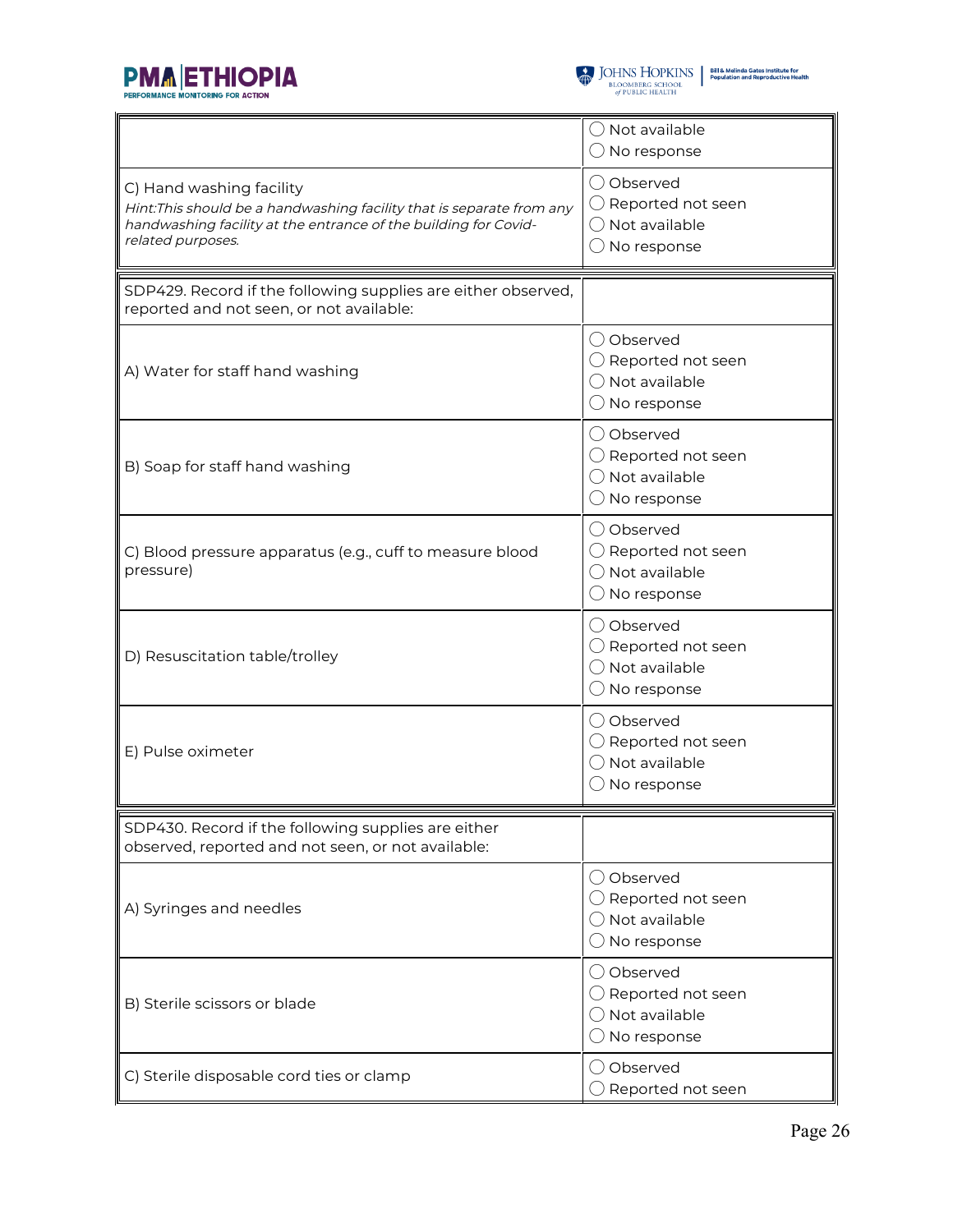



|                                                                                                                            | ◯ Not available<br>$\bigcirc$ No response                                                         |
|----------------------------------------------------------------------------------------------------------------------------|---------------------------------------------------------------------------------------------------|
| D) Clean towel or blanket to wrap baby                                                                                     | ◯ Observed<br>$\bigcirc$ Reported not seen<br>$\bigcirc$ Not available<br>$\bigcirc$ No response  |
| E) Ambu Bag (for infant resuscitation)                                                                                     | O Observed<br>$\bigcirc$ Reported not seen<br>◯ Not available<br>$\bigcirc$ No response           |
| F) Mask (infant size 0) for resuscitation                                                                                  | () Observed<br>$\bigcirc$ Reported not seen<br>$\bigcirc$ Not available<br>$\bigcirc$ No response |
| G) Mask (infant size 1) for resuscitation                                                                                  | () Observed<br>$\bigcirc$ Reported not seen<br>$\bigcirc$ Not available<br>$\bigcirc$ No response |
| SDP430. Record if the following supplies are either<br>observed, reported and not seen, or not available:                  |                                                                                                   |
|                                                                                                                            | () Observed                                                                                       |
| H) Manual suction device for fluid extraction                                                                              | $\bigcirc$ Reported not seen<br>$\bigcirc$ Not available<br>$\bigcirc$ No response                |
| I) Obstetric forceps<br>(image of obstetric forceps above)<br>[obstetrics_forceps.png]                                     | () Observed<br>$\bigcirc$ Reported not seen<br>◯ Not available<br>$\bigcirc$ No response          |
| J) Manual vacuum aspirator (MVA) and cannula<br>(image of manual vacuum aspirator above)<br>[manual_vacuum_aspiration.png] | ◯ Observed<br>$\bigcirc$ Reported not seen<br>◯ Not available<br>$\bigcirc$ No response           |
| K) Dilatation and curettage (D&C) kit<br>(image of dilation and curettage kit above)<br>[dilatation_curettage.png]         | ◯ Observed<br>$\bigcirc$ Reported not seen<br>$\bigcirc$ Not available<br>$\bigcirc$ No response  |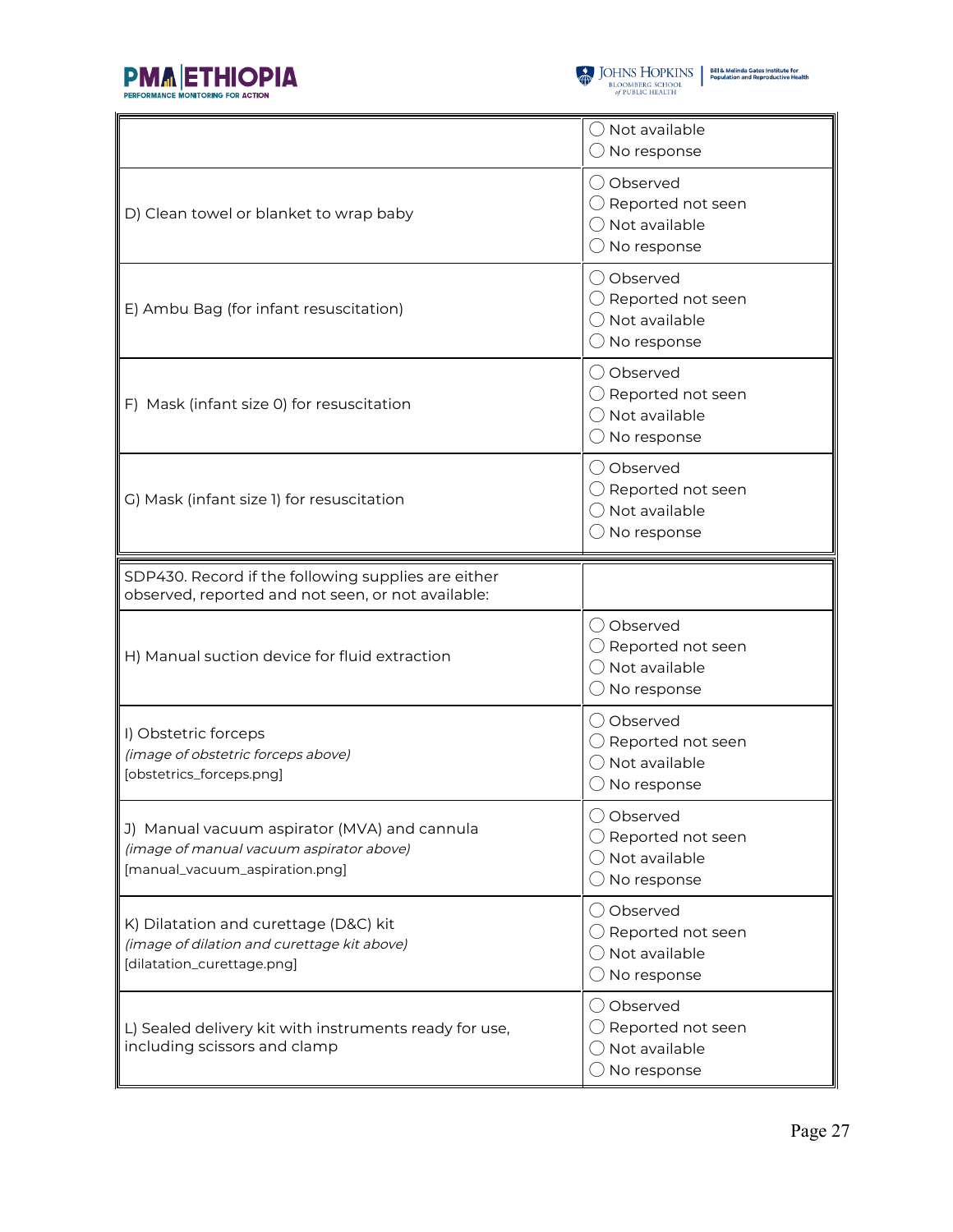



| M) Surgical sutures                                                                                                                                                                                                                                                                                                                                                                                                             | () Observed<br>$\bigcirc$ Reported not seen<br>$\bigcirc$ Not available<br>$\bigcirc$ No response                                                                                                        |  |  |
|---------------------------------------------------------------------------------------------------------------------------------------------------------------------------------------------------------------------------------------------------------------------------------------------------------------------------------------------------------------------------------------------------------------------------------|----------------------------------------------------------------------------------------------------------------------------------------------------------------------------------------------------------|--|--|
| N) Stadiometer or height rod to measure height                                                                                                                                                                                                                                                                                                                                                                                  | () Observed<br>$\bigcirc$ Reported not seen<br>Not available<br>No response                                                                                                                              |  |  |
| O) Infant weight scale                                                                                                                                                                                                                                                                                                                                                                                                          | () Observed<br>$\bigcirc$ Reported not seen<br>$\bigcirc$ Not available<br>$\bigcirc$ No response                                                                                                        |  |  |
| P) Fetal scope<br>(image of fetal scope above)<br>[fetal_scope.png]                                                                                                                                                                                                                                                                                                                                                             | ◯ Observed<br>$\bigcirc$ Reported not seen<br>$\bigcirc$ Not available<br>$\bigcirc$ No response                                                                                                         |  |  |
| SDP431. Is an INCUBATOR available and functioning?<br>Hint: Verify that it is functional by witnessing that it is in use or asking<br>the respondent to turn in ON/OFF.<br>(image of incubator above)<br>[incubator.png]                                                                                                                                                                                                        | ◯ Observed, functional<br>$\bigcirc$ Observed, not functional<br>$\bigcirc$ Observed, don't know if<br>functioning<br>$\bigcirc$ Reported not seen<br>$\bigcirc$ Not available<br>$\bigcirc$ No response |  |  |
| SDP432. Is a SUCTION APPARATUS FOR USE WITH CATHETER<br>(ELECTRIC OR MANUAL) available and functioning?<br>Hint: This is NOT the same as an ELECTRICAL VACUUM EXTRACTOR.<br>Confirm with respondent that you are observing the correct device.<br>Verify that it is functional by witnessing that it is in use or asking the<br>respondent to turn in ON/OFF.<br>(image of suction apparatus above)<br>[suction_apparatus2.png] | ◯ Observed, functional<br>$\bigcirc$ Observed, not functional<br>$\bigcirc$ Observed, don't know if<br>functioning<br>Reported not seen<br>Not available<br>$($ )<br>No response                         |  |  |
| SDP433. Is an OXYGEN SUPPLY FROM OXYGEN TANK available<br>and functioning?<br>(image of oxygen supply tank above)<br>[oxygen_tank_cylinder.png]                                                                                                                                                                                                                                                                                 | $\bigcirc$ Observed, functional<br>$\bigcirc$ Observed, not functional<br>◯ Observed, don't know if<br>functioning<br>$\bigcirc$ Reported not seen<br>$\bigcirc$ Not available<br>$\bigcirc$ No response |  |  |
| SDP434a. Is an ELECTRICAL VACUUM EXTRACTOR available<br>and functioning?<br>Hint: This is NOT the same as a SUCTION APPARATUS FOR USE WITH<br>CATHETER. Confirm with respondent that that you are observing the<br>correct device. Verify that it is functional by witnessing that it is in use<br>or asking the respondent to turn in ON/OFF.<br>(image of electrical vacuum extractor above)                                  | ◯ Observed, functional<br>◯ Observed, not functional<br>◯ Observed, don't know if<br>functioning<br>$\bigcirc$ Reported not seen                                                                         |  |  |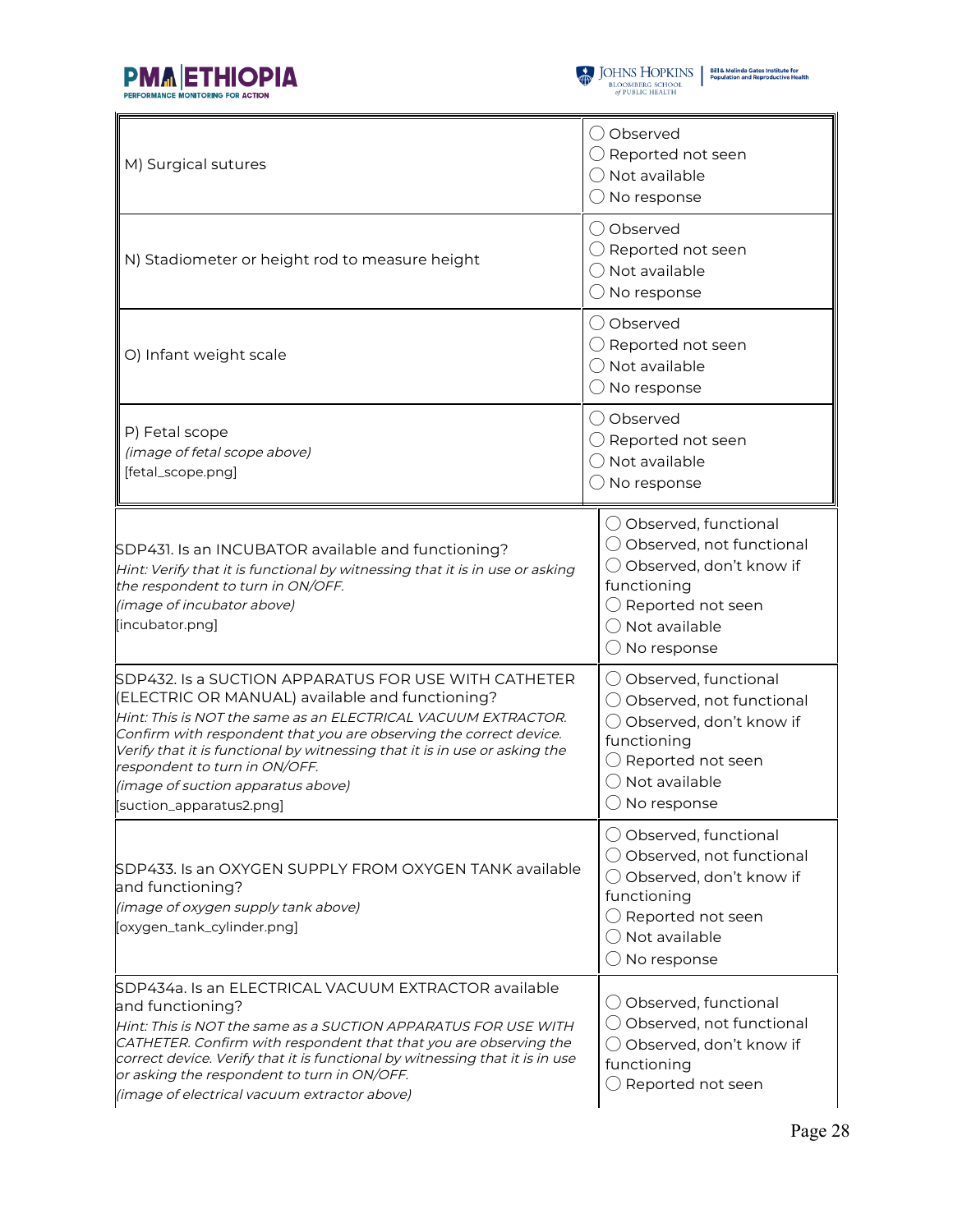



| [electrical_vacuum_extractor.png]                                                                                                                                                                                                                                                                                                                                                                                                                                                                                                                                                                                                                                                                                                           | $\bigcirc$ Not available<br>$\bigcirc$ No response                                                                                                                                    |
|---------------------------------------------------------------------------------------------------------------------------------------------------------------------------------------------------------------------------------------------------------------------------------------------------------------------------------------------------------------------------------------------------------------------------------------------------------------------------------------------------------------------------------------------------------------------------------------------------------------------------------------------------------------------------------------------------------------------------------------------|---------------------------------------------------------------------------------------------------------------------------------------------------------------------------------------|
| SDP434b. Is a FETAL DOPPLER available and functioning?<br>Hint: Verify that it is functional by witnessing that it is in use or asking<br>the respondent to turn in ON/OFF.<br>(image of fetal doppler above)<br>[fetal_doppler.png]                                                                                                                                                                                                                                                                                                                                                                                                                                                                                                        | ◯ Observed, functional<br>◯ Observed, not functional<br>◯ Observed, don't know if<br>functioning<br>$\bigcirc$ Reported not seen<br>$\bigcap$ Not available<br>$\bigcirc$ No response |
| SDP434c. Is a FETAL ULTRASOUND available and functioning?<br>Hint: Verify that it is functional by witnessing that it is in use or asking<br>the respondent to turn in ON/OFF.<br>(image of fetal ultrasound machine above)<br>[fetal_ultrasound_machine.png]                                                                                                                                                                                                                                                                                                                                                                                                                                                                               | ◯ Observed, functional<br>◯ Observed, not functional<br>◯ Observed, don't know if<br>functioning<br>$\bigcirc$ Reported not seen<br>$\bigcap$ Not available<br>$\bigcirc$ No response |
| SDP434d. Is there a health worker at this facility who is trained<br>to use the ultrasound?                                                                                                                                                                                                                                                                                                                                                                                                                                                                                                                                                                                                                                                 | ◯ Yes<br>$()$ No<br>() Do not know<br>$\bigcirc$ No response                                                                                                                          |
| SDP900. Delivery volume (total number of deliveries<br>irrespective of mode of delivery or outcome) for the EACH<br><b>COMPLETED MONTHS</b><br>Hint: This includes deliveries that ended with live birth or stillbirth.<br>Should be from the Delivery Register/Log-Book but NOT from HMIS<br>Report Hint: Use the appropriate REGISTER (not the HMIS summary<br>report) to record the total number of cases for each indicator.<br>Record 0 if the register shows no services were provided for the<br>specified month. Record -77 if this service is provided at the facility,<br>but there is not a register to record the service. Record -88 if the<br>data are not legible. Record -99 if no response.<br><b>Number of Deliveries</b> |                                                                                                                                                                                       |
| April 2019                                                                                                                                                                                                                                                                                                                                                                                                                                                                                                                                                                                                                                                                                                                                  |                                                                                                                                                                                       |
| September 2019                                                                                                                                                                                                                                                                                                                                                                                                                                                                                                                                                                                                                                                                                                                              |                                                                                                                                                                                       |
| April 2020<br>September 2020                                                                                                                                                                                                                                                                                                                                                                                                                                                                                                                                                                                                                                                                                                                |                                                                                                                                                                                       |
|                                                                                                                                                                                                                                                                                                                                                                                                                                                                                                                                                                                                                                                                                                                                             |                                                                                                                                                                                       |
| SDP901. Cesarean deliveries for EACH COMPLETED MONTH<br>(April 2019/20)<br>Record 0 if the register shows no services were provided for the<br>specified month. Record -77 if this service is provided at the facility,<br>but there is not a register to record the service. Record -88 if the<br>data are not legible. Record -99 if no response.<br>Number of cesarean deliveries                                                                                                                                                                                                                                                                                                                                                        |                                                                                                                                                                                       |
| April 2019                                                                                                                                                                                                                                                                                                                                                                                                                                                                                                                                                                                                                                                                                                                                  |                                                                                                                                                                                       |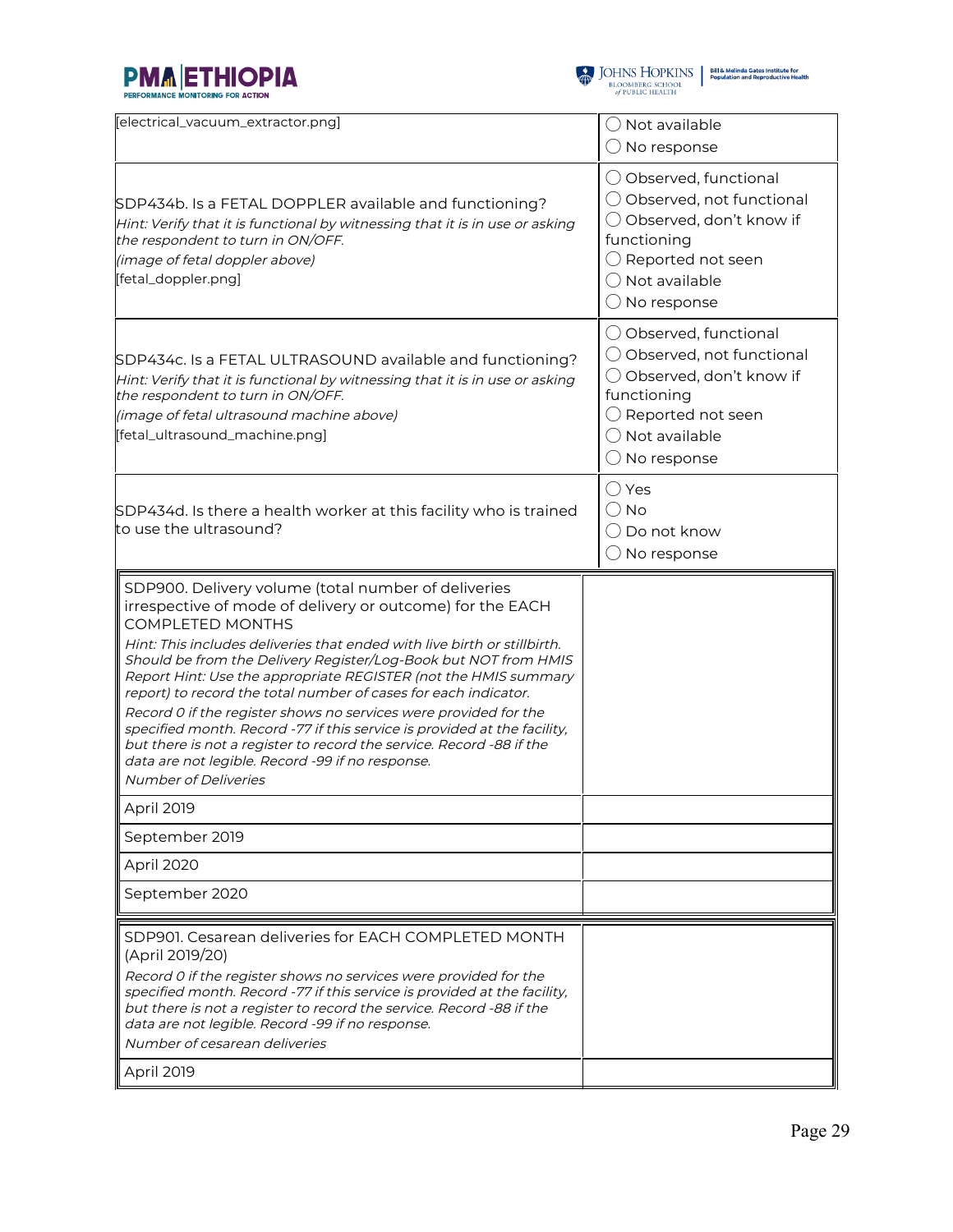



| April 2020                                                                                                                                                                                                                                                                                                                                                                                                                    |                                                           |
|-------------------------------------------------------------------------------------------------------------------------------------------------------------------------------------------------------------------------------------------------------------------------------------------------------------------------------------------------------------------------------------------------------------------------------|-----------------------------------------------------------|
| SDP1000. Maternal deaths for EACH COMPLETED MONTH.<br>Hint: Count number of maternal deaths for each month starting<br>with last completed month.<br>Record 0 if the register shows no services were provided for the<br>specified month. Record -77 if this service is provided at the facility,<br>but there is not a register to record the service. Record -88 if the<br>data are not legible. Record -99 if no response. |                                                           |
| April 2019                                                                                                                                                                                                                                                                                                                                                                                                                    |                                                           |
| September 2019                                                                                                                                                                                                                                                                                                                                                                                                                |                                                           |
| April 2020                                                                                                                                                                                                                                                                                                                                                                                                                    |                                                           |
| September 2020                                                                                                                                                                                                                                                                                                                                                                                                                |                                                           |
| SDP1001a. Does this facility distinguish between FRESH and<br>MACERATED stillbirths in the maternity register?<br>Hint: Separate codes or columns for inpatients and outpatients will be<br>listed AND used in the register if the facility distinguishes between<br>patient types.                                                                                                                                           | $\bigcirc$ Yes<br>$\bigcirc$ No<br>$\bigcirc$ No response |
| SDP1001b. Fresh stillbirths for EACH COMPLETED MONTH<br>Number of Fresh Still Births                                                                                                                                                                                                                                                                                                                                          |                                                           |
| April 2019                                                                                                                                                                                                                                                                                                                                                                                                                    |                                                           |
| April 2020                                                                                                                                                                                                                                                                                                                                                                                                                    |                                                           |
| SDP1002a. Macerated stillbirths for EACH COMPLETED<br><b>MONTH</b><br>Number of Macerated Still Births<br><b>April 2019</b>                                                                                                                                                                                                                                                                                                   |                                                           |
| April 2020                                                                                                                                                                                                                                                                                                                                                                                                                    |                                                           |
| SDP1002b. Total number of TOTAL stillbirths for EACH<br>COMPLETED MONTH<br>Number of Total Still Births                                                                                                                                                                                                                                                                                                                       |                                                           |
| April 2019                                                                                                                                                                                                                                                                                                                                                                                                                    |                                                           |
| April 2020                                                                                                                                                                                                                                                                                                                                                                                                                    |                                                           |
| SDP1003. Very early neonatal deaths (first 24 hours of life) for<br>EACH COMPLETED MONTH<br>Number of Very Early Neonatal Deaths<br><b>April 2019</b>                                                                                                                                                                                                                                                                         |                                                           |
| April 2020                                                                                                                                                                                                                                                                                                                                                                                                                    |                                                           |
| SDP1004. Early neonatal deaths (total deaths<br>Number of Early Neonatal Deaths                                                                                                                                                                                                                                                                                                                                               |                                                           |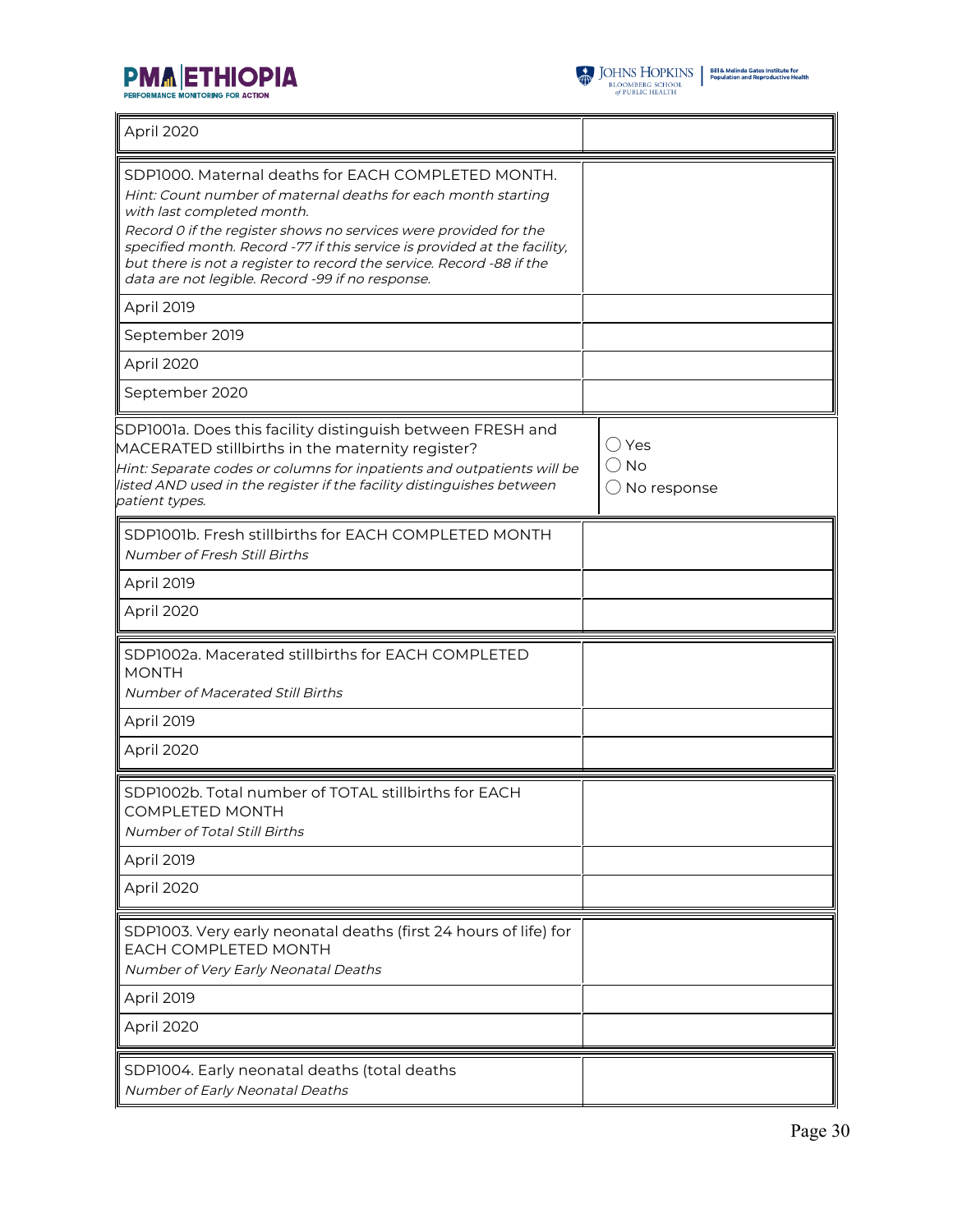



| April 2019                                                                                                                                                                                                                                                                                                                                                                                                                                                   |                                                                                                                |
|--------------------------------------------------------------------------------------------------------------------------------------------------------------------------------------------------------------------------------------------------------------------------------------------------------------------------------------------------------------------------------------------------------------------------------------------------------------|----------------------------------------------------------------------------------------------------------------|
| April 2020                                                                                                                                                                                                                                                                                                                                                                                                                                                   |                                                                                                                |
| <b>MEDICATIONS IN THE FACILITY</b><br>Now I would like to ask you about the availability and condition<br>of the following medications needed for delivery services. For<br>each item I list, please indicate if the item is available, and if<br>available, please show me the item.<br>Hint: If medications are packaged together in a combo-pack for<br>deliveries, select 1 for "observed > 1 valid dose" for each individual<br>medication in the pack. |                                                                                                                |
| SDP435b. Record if the following medications are either<br>observed ≥1 valid dose, reported and not seen, or not<br>available:                                                                                                                                                                                                                                                                                                                               |                                                                                                                |
| A) Methyldopa                                                                                                                                                                                                                                                                                                                                                                                                                                                | () Observed ≥1 valid dose<br>$\bigcirc$ Reported not seen<br>() Not available<br>$\bigcirc$ No response        |
| B) Amoxicillin                                                                                                                                                                                                                                                                                                                                                                                                                                               | ○ Observed ≥1 valid dose<br>$\bigcirc$ Reported not seen<br>$\bigcirc$ Not available<br>$\bigcirc$ No response |
| C) Injectable ampicillin                                                                                                                                                                                                                                                                                                                                                                                                                                     | ◯ Observed ≥1 valid dose<br>$\bigcirc$ Reported not seen<br>$\bigcirc$ Not available<br>$\bigcirc$ No response |
| D) Injectable gentamicin                                                                                                                                                                                                                                                                                                                                                                                                                                     | ◯ Observed ≥1 valid dose<br>$\bigcirc$ Reported not seen<br>$\bigcirc$ Not available<br>$\bigcirc$ No response |
| E) Azithromycin                                                                                                                                                                                                                                                                                                                                                                                                                                              | ○ Observed ≥1 valid dose<br>$\bigcirc$ Reported not seen<br>$\bigcirc$ Not available<br>$\bigcirc$ No response |
| F) Benzathine benzylpenicillin                                                                                                                                                                                                                                                                                                                                                                                                                               | ◯ Observed ≥1 valid dose<br>$\bigcirc$ Reported not seen<br>$\bigcap$ Not available<br>$\bigcirc$ No response  |
| SDP435b. Record if the following medications are either<br>observed ≥1 valid dose, reported and not seen, or not<br>available:                                                                                                                                                                                                                                                                                                                               |                                                                                                                |
| G) Cefixime                                                                                                                                                                                                                                                                                                                                                                                                                                                  | () Observed ≥1 valid dose<br>$\bigcirc$ Reported not seen                                                      |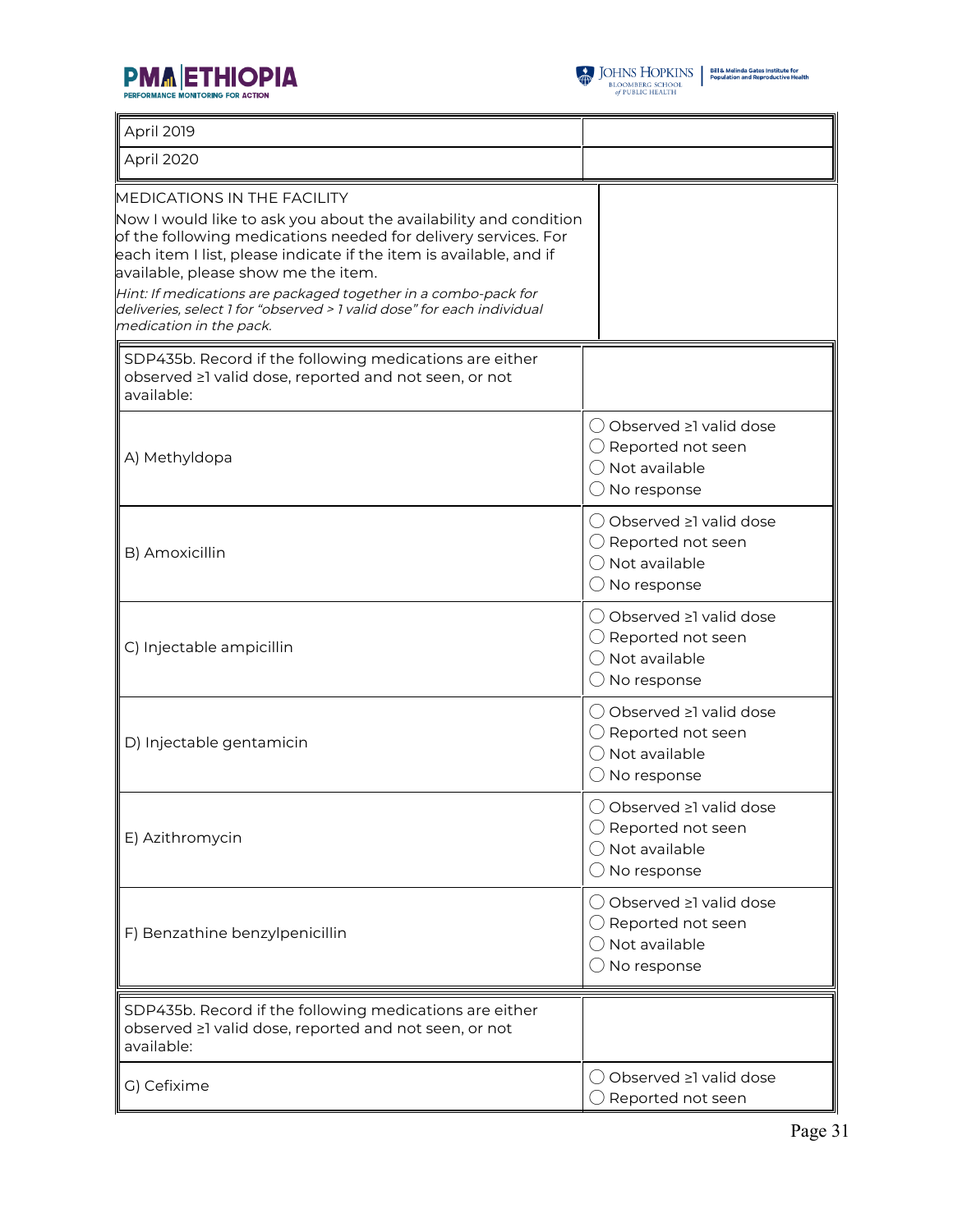



|                                                                                                                                | $\bigcirc$ Not available<br>$\bigcirc$ No response                                                              |
|--------------------------------------------------------------------------------------------------------------------------------|-----------------------------------------------------------------------------------------------------------------|
| H) Injectable Metronidazole                                                                                                    | ◯ Observed ≥1 valid dose<br>$\bigcirc$ Reported not seen<br>$\bigcap$ Not available<br>$\bigcirc$ No response   |
| I) Mebendazole/Albendazole                                                                                                     | ◯ Observed ≥1 valid dose<br>$\bigcirc$ Reported not seen<br>$\bigcirc$ Not available<br>$\bigcirc$ No response  |
| J) Artemether and lumefantrine (Coartem)                                                                                       | () Observed ≥1 valid dose<br>$\bigcirc$ Reported not seen<br>$\bigcirc$ Not available<br>$\bigcirc$ No response |
| K) Iron and/or folic acid                                                                                                      | ◯ Observed ≥1 valid dose<br>$\bigcirc$ Reported not seen<br>$\bigcirc$ Not available<br>$\bigcirc$ No response  |
| L) Syphilis testing (VDRL)                                                                                                     | ◯ Observed ≥1 valid dose<br>$\bigcirc$ Reported not seen<br>$\bigcirc$ Not available<br>$\bigcirc$ No response  |
| M) Zidovudine                                                                                                                  | ◯ Observed ≥1 valid dose<br>$\bigcirc$ Reported not seen<br>$\bigcirc$ Not available<br>$\bigcirc$ No response  |
| SDP435c. Record if the following medications are either<br>observed ≥1 valid dose, reported and not seen, or not<br>available: |                                                                                                                 |
| N) Intravenous solutions: either Ringers lactate, D5NS, or NS<br>infusion                                                      | () Observed ≥1 valid dose<br>$\bigcirc$ Reported not seen<br>$\bigcirc$ Not available<br>$\bigcirc$ No response |
| O) Injectable ergometrine / methergine                                                                                         | ◯ Observed ≥1 valid dose<br>$\bigcirc$ Reported not seen<br>$\bigcirc$ Not available<br>$\bigcirc$ No response  |
| P) Injectable oxytocin                                                                                                         | ◯ Observed ≥1 valid dose<br>$\bigcirc$ Reported not seen<br>$\bigcirc$ Not available<br>$\supset$ No response   |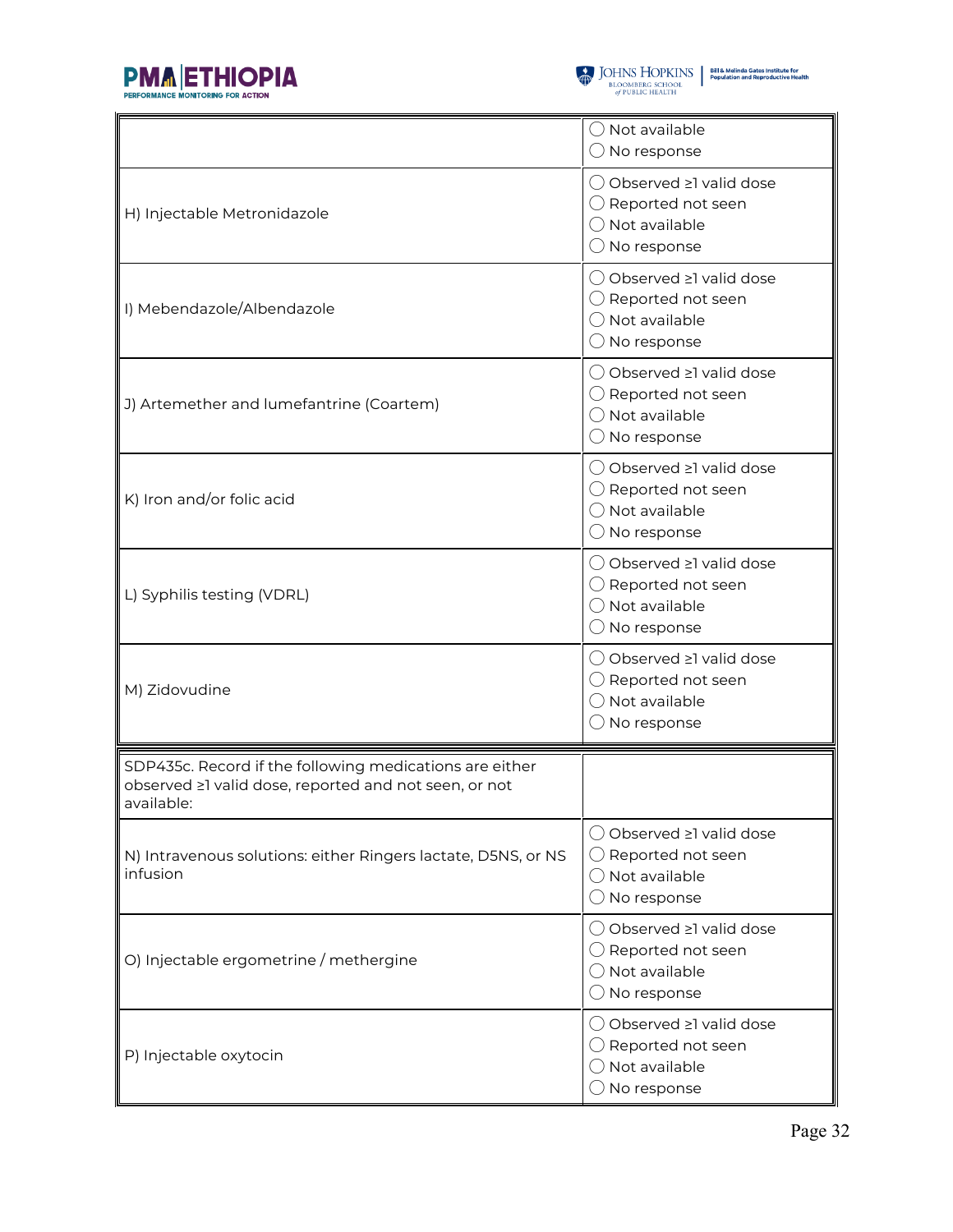



| Q) Misoprostol tablet (600mg; not in combined form)                                                                            | ◯ Observed ≥1 valid dose<br>$\bigcirc$ Reported not seen<br>$\bigcap$ Not available<br>$\bigcirc$ No response   |  |  |
|--------------------------------------------------------------------------------------------------------------------------------|-----------------------------------------------------------------------------------------------------------------|--|--|
| R) Misoprostol tablet (200mg; not in combined form)                                                                            | () Observed ≥1 valid dose<br>$\bigcirc$ Reported not seen<br>$\bigcirc$ Not available<br>$\bigcirc$ No response |  |  |
| S) Injectable diazepam                                                                                                         | () Observed ≥1 valid dose<br>$\bigcirc$ Reported not seen<br>$\bigcirc$ Not available<br>$\bigcirc$ No response |  |  |
| T) Injectable magnesium sulfate                                                                                                | ◯ Observed ≥1 valid dose<br>$\bigcirc$ Reported not seen<br>$\bigcirc$ Not available<br>$\bigcirc$ No response  |  |  |
| U) Injectable Ca Gluconate                                                                                                     | ◯ Observed ≥1 valid dose<br>$\bigcirc$ Reported not seen<br>◯ Not available<br>$\bigcirc$ No response           |  |  |
|                                                                                                                                |                                                                                                                 |  |  |
| SDP435c. Record if the following medications are either<br>observed ≥1 valid dose, reported and not seen, or not<br>available: |                                                                                                                 |  |  |
| V) Hydralazine                                                                                                                 | ◯ Observed ≥1 valid dose<br>$\bigcirc$ Reported not seen<br>◯ Not available<br>$\bigcirc$ No response           |  |  |
| W) Lignocaine/Lidocaine 1 or 2%                                                                                                | ○ Observed ≥1 valid dose<br>$\bigcirc$ Reported not seen<br>$\bigcirc$ Not available<br>$\bigcirc$ No response  |  |  |
| X) Tetracycline ointment                                                                                                       | ◯ Observed ≥1 valid dose<br>$\bigcirc$ Reported not seen<br>$\bigcirc$ Not available<br>$\bigcirc$ No response  |  |  |
| Y) Dexamethasone/betamethasone                                                                                                 | ◯ Observed ≥1 valid dose<br>$\bigcirc$ Reported not seen<br>◯ Not available<br>$\bigcirc$ No response           |  |  |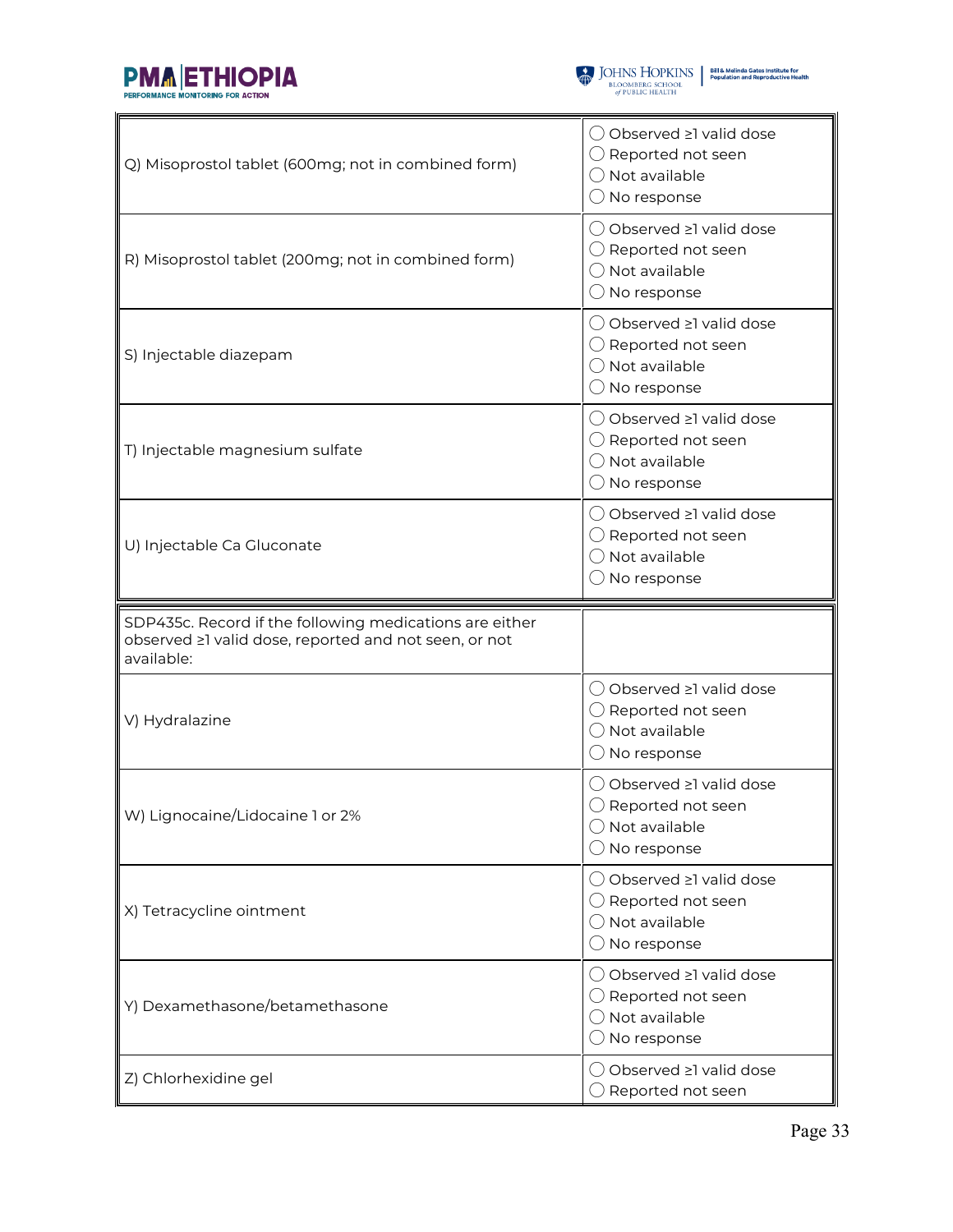



 $\begin{tabular}{l|c|c|c} \hline \textbf{J} & \textbf{JOHNS} & \textbf{HOPKINS} & \textbf{Bilä Melinda Gates instituta for}\\ \hline \textbf{BLOOMBERG SCHOOL} & \textbf{Population and Reproductive Health} \\ \hline \textit{of PUBLIC HEALTH} & \end{tabular}$ 

|                                                                                                                                                                                                                                    | ◯ Not available<br>$\bigcirc$ No response                                                                      |  |  |
|------------------------------------------------------------------------------------------------------------------------------------------------------------------------------------------------------------------------------------|----------------------------------------------------------------------------------------------------------------|--|--|
| AA) Injectable vitamin K                                                                                                                                                                                                           | ◯ Observed ≥1 valid dose<br>$\bigcirc$ Reported not seen<br>$\bigcirc$ Not available<br>$\bigcirc$ No response |  |  |
| SDP435c. Record if the following medications are either<br>observed ≥1 valid dose, reported and not seen, or not<br>available:<br>If HIV drugs are available in a form Fixed-Dose Combination (FDC),<br>consider them as available |                                                                                                                |  |  |
| <b>BB)</b> Nifedipine                                                                                                                                                                                                              | ◯ Observed ≥1 valid dose<br>$\bigcirc$ Reported not seen<br>$\bigcirc$ Not available<br>$\bigcirc$ No response |  |  |
| CC) HIV rapid test / HIV 1/2 STAT PACTM, ABONTM HIV 1/2/0,<br>SD BIOLINE HIV 1/2 v3.0, Determine, Beijing wanti, Uni gold,<br>or Vikia                                                                                             | ○ Observed ≥1 valid dose<br>$\bigcirc$ Reported not seen<br>$\bigcirc$ Not available<br>$\bigcirc$ No response |  |  |
| DD) Nevirapine                                                                                                                                                                                                                     | ◯ Observed ≥1 valid dose<br>$\bigcirc$ Reported not seen<br>$\bigcirc$ Not available<br>$\bigcirc$ No response |  |  |
| EE) Lamivudine (3TC)                                                                                                                                                                                                               | ◯ Observed ≥1 valid dose<br>$\bigcirc$ Reported not seen<br>$\bigcirc$ Not available<br>$\bigcirc$ No response |  |  |
| FF) Tenofovir (TDF)                                                                                                                                                                                                                | ◯ Observed ≥1 valid dose<br>$\bigcirc$ Reported not seen<br>$\bigcirc$ Not available<br>$\bigcirc$ No response |  |  |
| GG) Efavirenz (EFV)                                                                                                                                                                                                                | ◯ Observed ≥1 valid dose<br>$\bigcirc$ Reported not seen<br>() Not available<br>$\bigcirc$ No response         |  |  |
| For the following guidelines that I list, please indicate if the<br>quideline is available IN THE FACILITY.                                                                                                                        |                                                                                                                |  |  |
| SDP436. Record if the following guidelines or protocols are<br>either observed (in the delivery room), reported and not<br>seen, or not available:                                                                                 |                                                                                                                |  |  |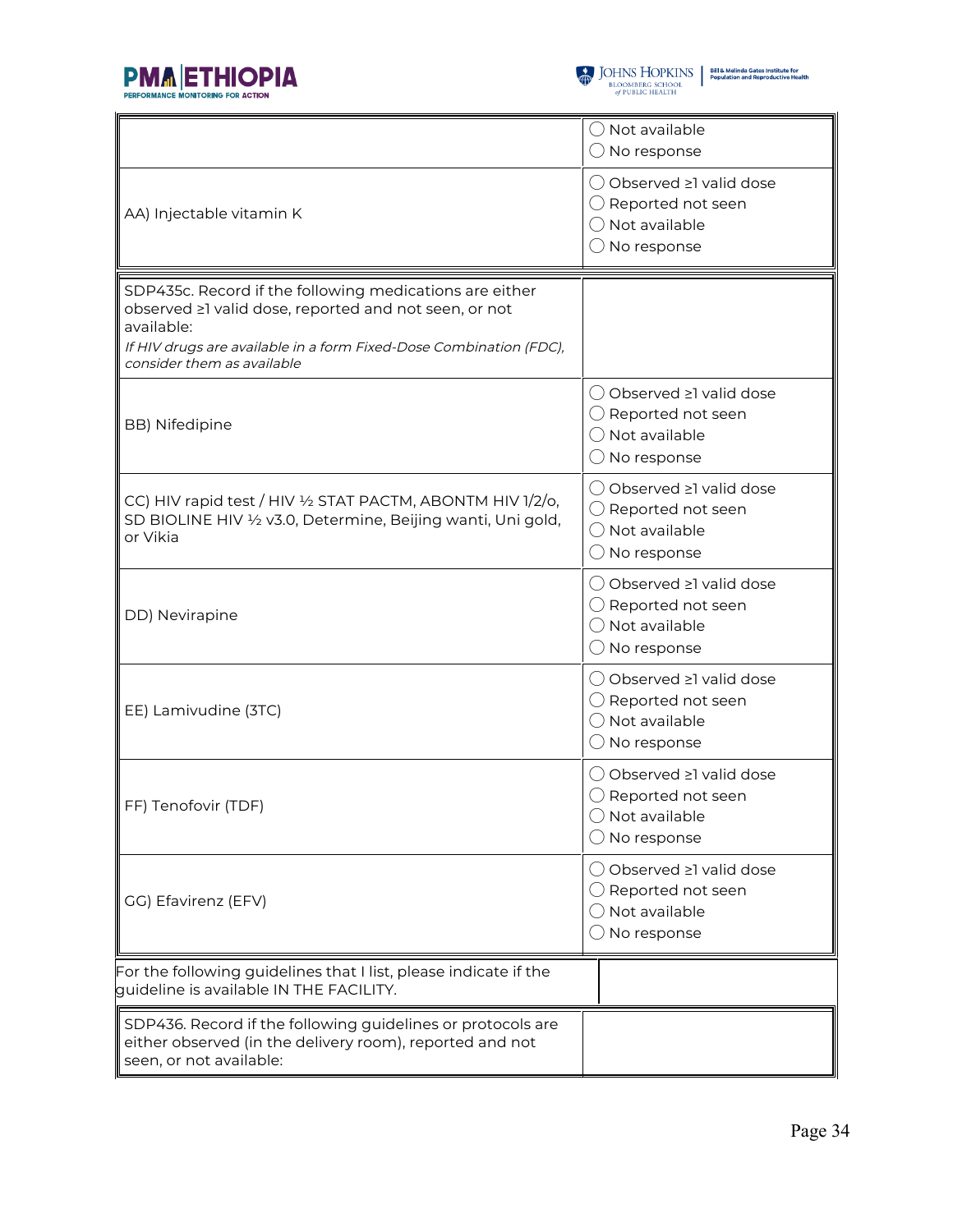



|                                                                                                                         | Observed | Reported<br>not seen | <b>Not</b> | No.<br>available response |
|-------------------------------------------------------------------------------------------------------------------------|----------|----------------------|------------|---------------------------|
| A) Management Protocol on Selected Obstetric<br>Topics (FMOH, 2010)                                                     |          |                      |            |                           |
| B) National Comprehensive and Integrated<br>Prevention of Mother-to-Child Transmission of HIV<br>Guideline (FMOH, 2015) |          |                      |            |                           |
| C) National Guideline for Family Planning Services in<br>Ethiopia (FMOH, 2011)                                          |          |                      |            |                           |
| D) Baby Friendly Initiative guidelines                                                                                  |          |                      |            |                           |
| E) Toolkit for pain management practices during<br>labor and delivery                                                   |          |                      |            |                           |
| F) Provider-Client Promise poster or paper version                                                                      |          |                      |            |                           |

### SECTION 6—IMMUNIZATION SERVICE READINESS

Now, the next few questions I would like to ask you are related to the facility's immunization service readiness.

If there is another provider who would be better able to answer my questions on IMMUNIZATION SERVICES at this facility, I would appreciate if you could refer me to the appropriate person.

| SDP500. Record if the following medications are either<br>observed ≥1 valid dose, reported and not seen, or not<br>available: |                           |                      |                  |                |
|-------------------------------------------------------------------------------------------------------------------------------|---------------------------|----------------------|------------------|----------------|
|                                                                                                                               | Observed ≥1<br>valid dose | Reported<br>not seen | Not<br>available | No<br>response |
| A) Tetanus toxoid                                                                                                             |                           |                      |                  |                |
| B) BCG                                                                                                                        |                           |                      |                  |                |
| C) Polio - Oral                                                                                                               |                           |                      |                  |                |
| D) Polio - IPV                                                                                                                |                           |                      |                  |                |
| E) Pentavalent                                                                                                                |                           |                      |                  |                |
| F) Rota                                                                                                                       |                           |                      |                  |                |
| G) Measles                                                                                                                    |                           |                      |                  |                |
| H) Vitamin A                                                                                                                  |                           |                      |                  |                |
| I) PCV                                                                                                                        |                           |                      |                  |                |

SDP501. Since the Coronavirus (COVID-19) restrictions began, has this facility been able to provide IMMUNIZATION SERVICES regularly as it had before the restrictions were put in place?

◯ Yes

◯ No, more frequently

◯ No, less frequently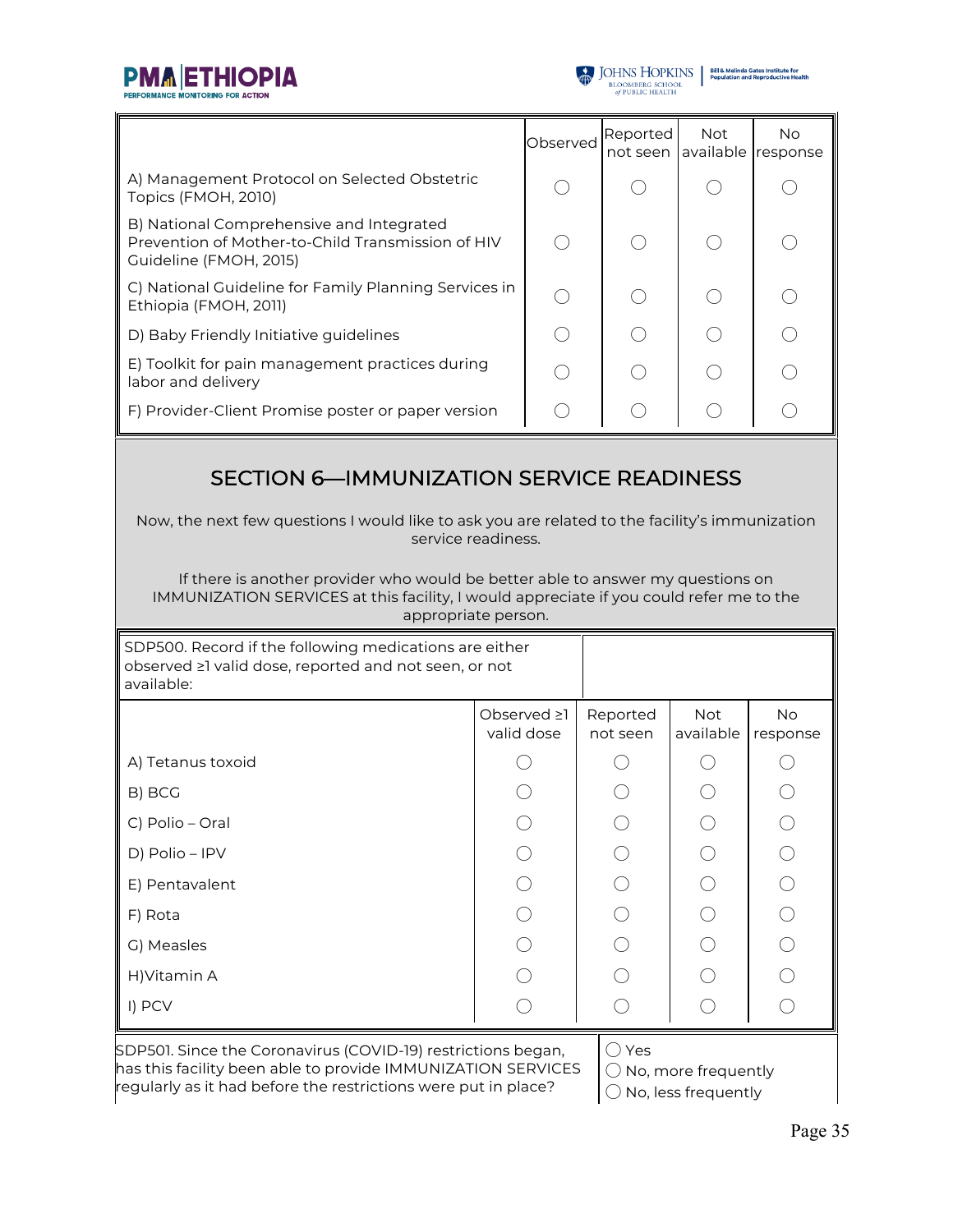



| Hint: COVID19 restriction began on March 16, 2020 For HEWs,<br>immunization services includes both in the community and at the<br>health post.                                                                                                                                               | $\bigcirc$ No, service(s) are<br>temporarily suspended<br>$\bigcirc$ Don't know<br>$\bigcirc$ No response                                                                                                                                                                                                                                                                                         |
|----------------------------------------------------------------------------------------------------------------------------------------------------------------------------------------------------------------------------------------------------------------------------------------------|---------------------------------------------------------------------------------------------------------------------------------------------------------------------------------------------------------------------------------------------------------------------------------------------------------------------------------------------------------------------------------------------------|
| SDP502. What is/are the reasons for not being able to provide<br>limmunization services as before?<br>Select all that apply.<br>Do not read answer options.                                                                                                                                  | $\Box$ No/inadequate skilled<br>provider<br>$\Box$ Insufficient supplies<br>$\Box$ Insufficient infrastructures<br>$\Box$ Services are limited due to<br>COVID-19<br>$\Box$ Demand has decreased<br>$\Box$ Services are available only<br>for emergency cases<br>$\Box$ Vaccination outreach<br>program interrupted due to<br>COVID/19<br>$\Box$ Other<br>$\Box$ Don't know<br>$\Box$ No response |
| SDP503. Record the total number of children who are<br>vaccinated with Pentavalent 1, Pentavalent 3 and Measles 1<br>for the indicated COMPLETED MONTH and year.                                                                                                                             |                                                                                                                                                                                                                                                                                                                                                                                                   |
| Do not consider vaccination services provided in a form of<br>campaign (like the Measles campaign).                                                                                                                                                                                          |                                                                                                                                                                                                                                                                                                                                                                                                   |
| Hint: Use the appropriate TALLY SHEET (not the HMIS summary<br>report) to record the total number of cases for each vaccine.                                                                                                                                                                 |                                                                                                                                                                                                                                                                                                                                                                                                   |
| Record 0 if the tally sheet shows no services were provided for the<br>specified month. Record -77 if this service is provided at the facility,<br>but there is not a tally sheet or a register to record the service.<br>Record -88 if the data are not legible. Record -99 if no response. |                                                                                                                                                                                                                                                                                                                                                                                                   |
| April 2019 - Pentavalent 1                                                                                                                                                                                                                                                                   |                                                                                                                                                                                                                                                                                                                                                                                                   |
| April 2019 - Pentavalent 3                                                                                                                                                                                                                                                                   |                                                                                                                                                                                                                                                                                                                                                                                                   |
| April 2019 - Measles 1                                                                                                                                                                                                                                                                       |                                                                                                                                                                                                                                                                                                                                                                                                   |
| April 2020 - Pentavalent 1                                                                                                                                                                                                                                                                   |                                                                                                                                                                                                                                                                                                                                                                                                   |
| April 2020 - Pentavalent 3                                                                                                                                                                                                                                                                   |                                                                                                                                                                                                                                                                                                                                                                                                   |
|                                                                                                                                                                                                                                                                                              |                                                                                                                                                                                                                                                                                                                                                                                                   |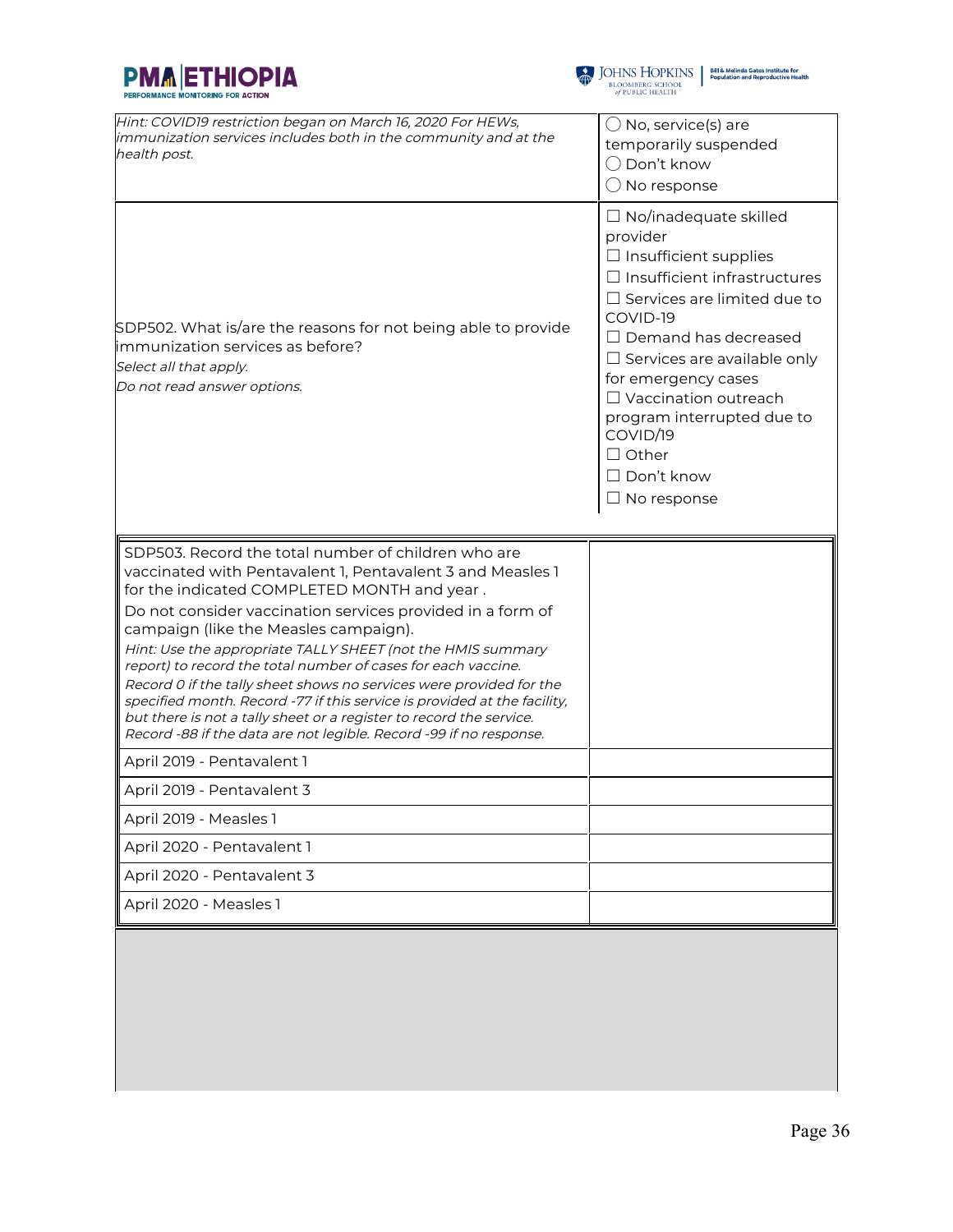



#### SECTION 7—ABORTION AND POSTABORTION CARE SERVICE **READINESS**

Now I would like to ask about safe abortion or postabortion counseling or care services to women with complications from either miscarriage or induced abortion provided at this facility.

If there is another provider who would be better able to answer my questions on safe abortion services or postabortion care services in this facility, I would appreciate if you could refer me to the appropriate person.

Hint: This may be the same person who is in charge of family planning services.

| SDP600. Does this facility COUNSEL women on options for<br>receiving safe abortion services?                                                                                                                                    | $\bigcirc$ Yes<br>() No | $\bigcirc$ Do not know<br>$\bigcirc$ No response                                                                                                                                                                      |                |                 |
|---------------------------------------------------------------------------------------------------------------------------------------------------------------------------------------------------------------------------------|-------------------------|-----------------------------------------------------------------------------------------------------------------------------------------------------------------------------------------------------------------------|----------------|-----------------|
| SDP602. During postabortion care visits, which of the following<br>is usually discussed with the client:<br>Do not read response options. Select all that are mentioned.                                                        |                         | $\Box$ Return to fertility<br>$\Box$ Healthy timing and<br>spacing of pregnancies<br>$\Box$ Long-acting method<br>options<br>$\Box$ FP methods for birth<br>spacing<br>$\Box$ None of the above<br>$\Box$ No response |                |                 |
| SDP603. In this facility, are postabortion patients treated as<br>outpatients only, inpatients only, or both?<br>If respondent is unsure, you can remind them that outpatients are not<br>admitted and inpatients are admitted. |                         | $\bigcirc$ Inpatient only<br>$\bigcirc$ Outpatient only<br>$\bigcirc$ Both<br>$\bigcap$ Do not know<br>$\bigcirc$ No response                                                                                         |                |                 |
| For the next questions, please provide your responses from<br>memory without referring to log books.                                                                                                                            |                         |                                                                                                                                                                                                                       |                |                 |
| SDP607. in the LAST COMPLETED MONTH, have health<br>workers at this facility:                                                                                                                                                   |                         |                                                                                                                                                                                                                       |                |                 |
|                                                                                                                                                                                                                                 | Yes                     | No                                                                                                                                                                                                                    | Do not<br>know | No.<br>response |
| A) Performed Manual Vacuum Aspiration (MVA) for safe<br>abortion care?                                                                                                                                                          | $($ )                   |                                                                                                                                                                                                                       | $($ )          |                 |
| B) Performed dilation and curettage (D&C) for safe abortion<br>care?                                                                                                                                                            |                         |                                                                                                                                                                                                                       |                |                 |
| C) Performed dilation and evacuation (D&E) for safe abortion<br>care?                                                                                                                                                           | $\bigcirc$              |                                                                                                                                                                                                                       |                |                 |
| D) Provided abortion services through medical abortion<br>(misoprostol, mifepristone) for safe abortion care?                                                                                                                   | $($ )                   |                                                                                                                                                                                                                       |                |                 |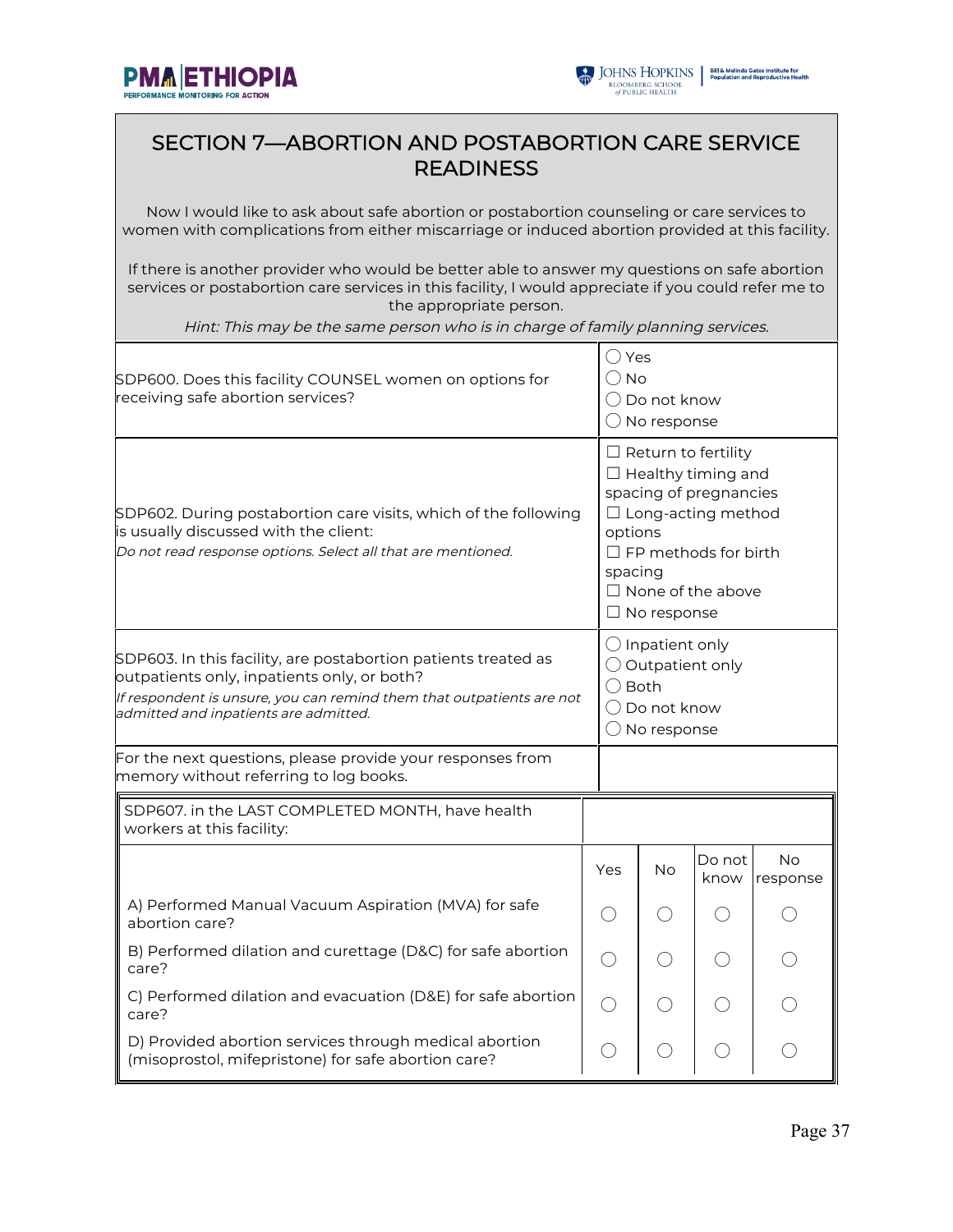



| SDP607a. in the LAST COMPLETED MONTH, have health<br>workers at this facility:                                                                                                                                                                                                                                            |     |                                                                                                                     |                                  |                                      |
|---------------------------------------------------------------------------------------------------------------------------------------------------------------------------------------------------------------------------------------------------------------------------------------------------------------------------|-----|---------------------------------------------------------------------------------------------------------------------|----------------------------------|--------------------------------------|
|                                                                                                                                                                                                                                                                                                                           | Yes | No                                                                                                                  | Do not<br>know                   | <b>No</b><br>response                |
| A) Performed Manual Vacuum Aspiration (MVA) for POST<br>abortion care?                                                                                                                                                                                                                                                    |     |                                                                                                                     |                                  |                                      |
| B) Performed dilation and curettage (D&C) for POST<br>abortion care?                                                                                                                                                                                                                                                      |     | $( \ )$                                                                                                             |                                  |                                      |
| C) Performed dilation and evacuation (D&E) for POST<br>abortion care?                                                                                                                                                                                                                                                     |     |                                                                                                                     |                                  |                                      |
| SDP609. Does this facility provide any of the following<br>medicines that a woman could use to bring back her period or<br>have an abortion?<br>Read all options and select all that apply.                                                                                                                               |     | $\Box$ Mifepristone<br>$\Box$ Misoprostol<br>$\Box$ Other<br>$\Box$ Do not know<br>$\Box$ No response               | $\Box$ None of the above         |                                      |
| SDP608. Does this facility currently have mifepristone in stock?<br>If no, probe: is mifepristone out of stock?                                                                                                                                                                                                           |     | $\bigcirc$ In-stock and observed<br>$\bigcirc$ In-stock reported but not<br>observed<br>Out of stock<br>No response |                                  |                                      |
| SDP610. Does this facility currently have misoprostol in stock?<br>If no, probe: is misoprostol out of stock?                                                                                                                                                                                                             |     | observed<br>Out of stock<br>No response                                                                             | $\bigcirc$ In-stock and observed | $\bigcirc$ In-stock reported but not |
| SDP611. Does this facility distinguish between INPATIENTS and<br>OUTPATIENTS for postabortion care services in the abortion<br>care register?<br>Hint: Separate codes or columns for inpatients and outpatients will be<br>listed AND used in the register if the facility distinguishes between<br><i>patient types.</i> | No  | Yes<br>$\bigcirc$ No response                                                                                       |                                  |                                      |
| SDP612. Total number of INPATIENTS who received<br>postabortion care services for the LAST COMPLETED MONTH<br>Hint: Use the appropriate REGISTER (not the HMIS summary report) to<br>record the total number of cases for each indicator.                                                                                 |     |                                                                                                                     |                                  |                                      |
| SDP613. Total number of OUTPATIENTS who received<br>postabortion care services for the LAST COMPLETED MONTH<br>Hint: Use the appropriate REGISTER (not the HMIS summary report) to<br>record the total number of cases for each indicator.                                                                                |     |                                                                                                                     |                                  |                                      |
| SDP614. Total number of patients who received postabortion<br>care services for the LAST COMPLETED MONTH<br>Hint: Use the appropriate REGISTER (not the HMIS summary report) to<br>record the total number of cases for each indicator.                                                                                   |     |                                                                                                                     |                                  |                                      |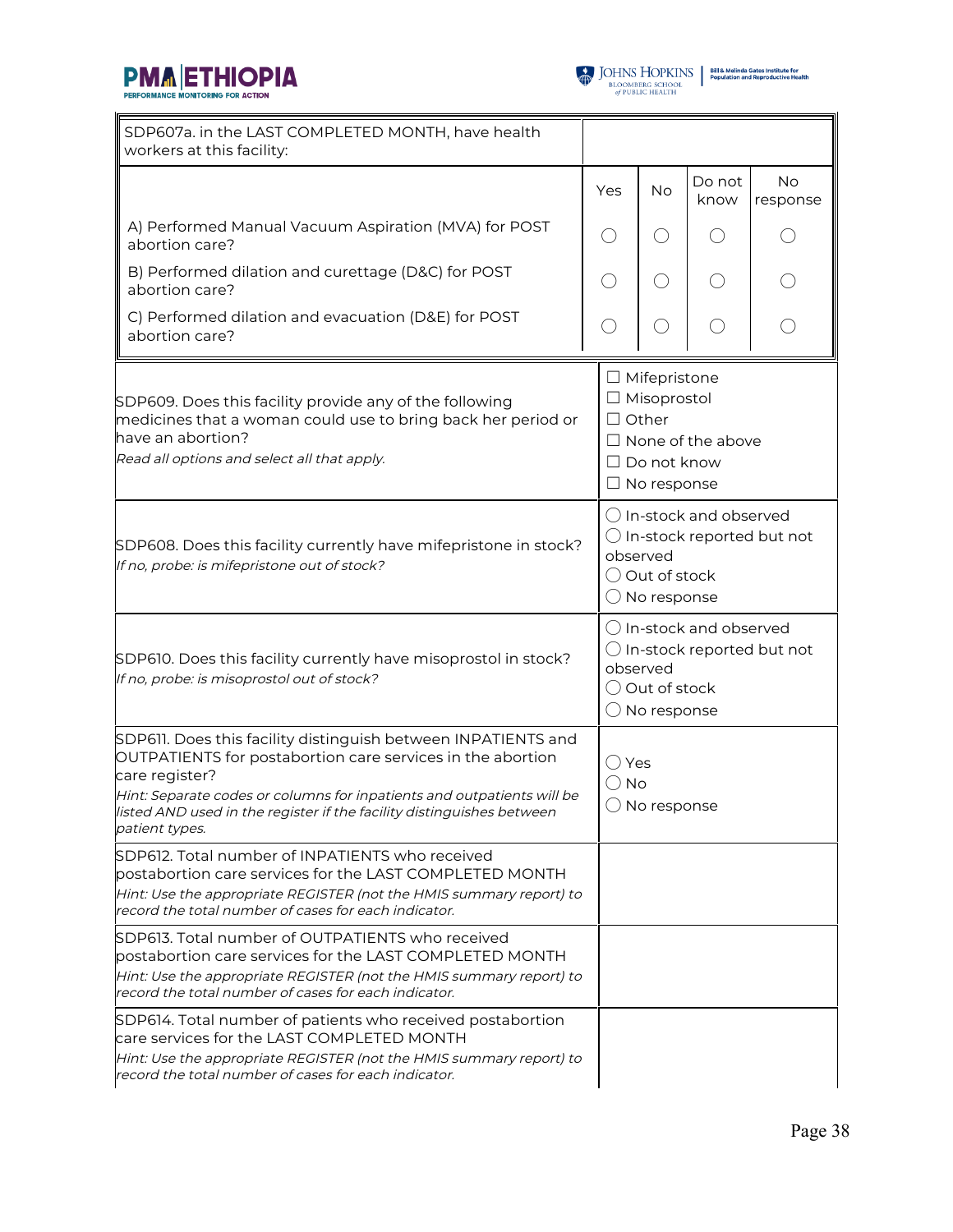



| SDP615. Total number of patients who received safe abortion<br>care services for the LAST COMPLETED MONTH<br>Hint: Use the appropriate REGISTER (not the HMIS summary report) to<br>record the total number of cases for each indicator.                                                                                                                                                                                                                                                                                                                           |  |
|--------------------------------------------------------------------------------------------------------------------------------------------------------------------------------------------------------------------------------------------------------------------------------------------------------------------------------------------------------------------------------------------------------------------------------------------------------------------------------------------------------------------------------------------------------------------|--|
| SDP616. Total number of caseloads who received safe<br>abortion and postabortion care services for the EACH<br>COMPLETED MONTH and year indicated here.<br>Hint: Use the appropriate REGISTER (not the HMIS summary report)<br>to record the total number of cases for each indicator.<br>Record 0 if the register shows no services were provided for the<br>specified month. Record -77 if this service is provided at the facility,<br>but there is not a register to record the service. Record -88 if the<br>data are not legible. Record -99 if no response. |  |
| April 2019                                                                                                                                                                                                                                                                                                                                                                                                                                                                                                                                                         |  |
| September 2019                                                                                                                                                                                                                                                                                                                                                                                                                                                                                                                                                     |  |
| April 2020                                                                                                                                                                                                                                                                                                                                                                                                                                                                                                                                                         |  |
| September 2020                                                                                                                                                                                                                                                                                                                                                                                                                                                                                                                                                     |  |
|                                                                                                                                                                                                                                                                                                                                                                                                                                                                                                                                                                    |  |

### SECTION 8—FAMILY PLANNING SERVICE READINESS

Now I would like to ask about FAMILY PLANNING services provided at this facility.

If there is another provider who would be better able to answer my questions on family planning services in this facility, I would appreciate if you could refer me to the appropriate person.

| SDP700. Which of the following family planning services do you<br>offer to unmarried adolescents aged 10-19?<br>Read all options and select all that apply. | $\Box$ Counsel for contraceptive<br>methods<br>$\Box$ Provide contraceptive<br>methods<br>$\Box$ Prescribe / refer for<br>contraceptive methods<br>None of the above<br>$\Box$ No response                             |
|-------------------------------------------------------------------------------------------------------------------------------------------------------------|------------------------------------------------------------------------------------------------------------------------------------------------------------------------------------------------------------------------|
| SDP701. Which of the following methods are provided to clients<br>at this facility?<br>Read all options out loud.                                           | Female sterilization<br>$\Box$ Male sterilization<br>$\Box$ Implant<br>$\square$ IUD<br>Injectables<br>$\Box$ Pill<br>$\Box$ Emergency contraception<br>Male condom<br>Female condom<br>$\Box$ Std. Days / Cycle beads |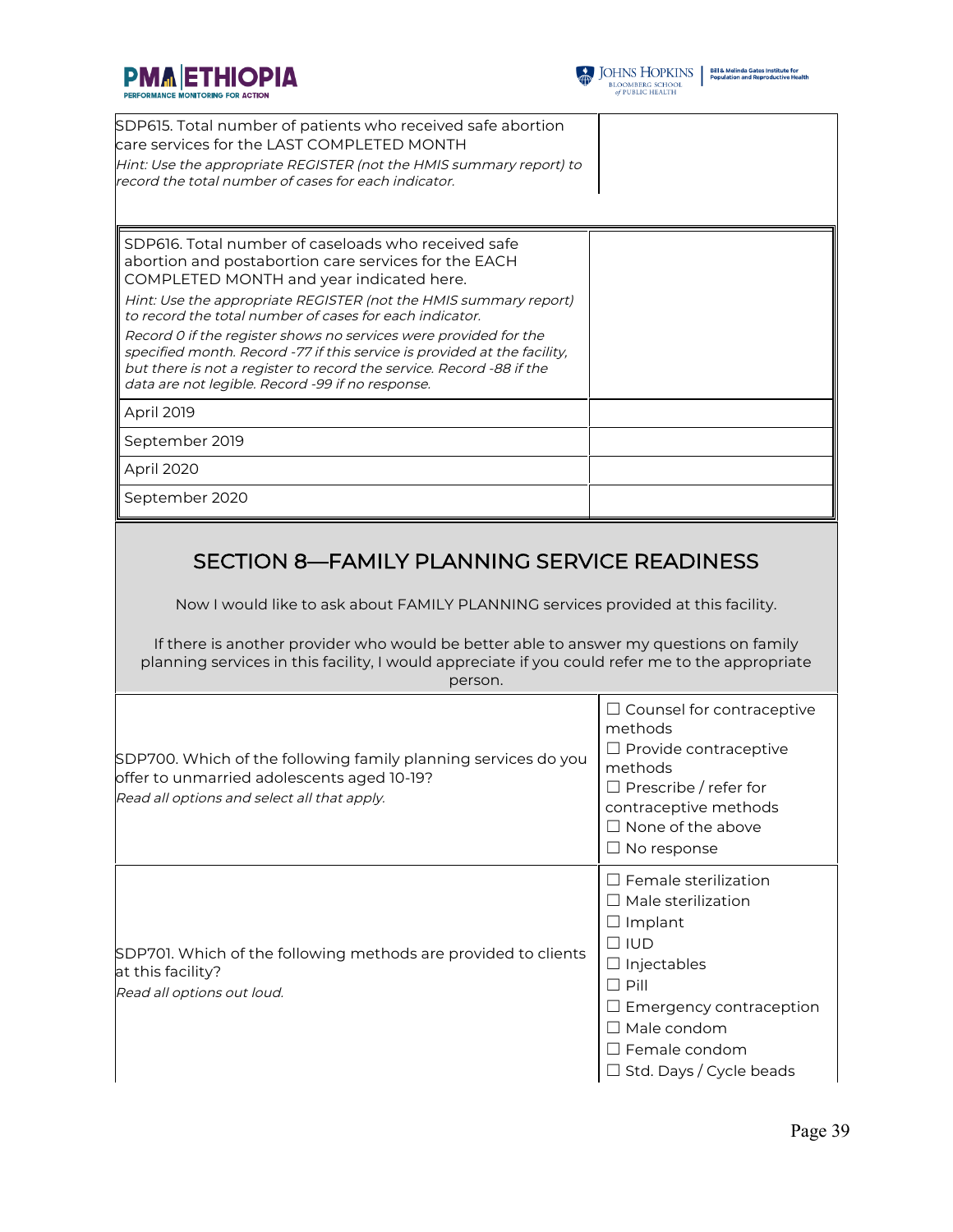



|                                                                                                                                                                                                                                                                                                                                        |                        | $\Box$ No response                                                                                                                | $\Box$ None of the above |                                                                      |
|----------------------------------------------------------------------------------------------------------------------------------------------------------------------------------------------------------------------------------------------------------------------------------------------------------------------------------------|------------------------|-----------------------------------------------------------------------------------------------------------------------------------|--------------------------|----------------------------------------------------------------------|
| SDP702a. Do family planning clients need to pay any fees in<br>order to be seen by a provider in this facility even if they do not<br>obtain a method of contraception?<br>Hint: These may be a consultation or registration fee charged to<br>everyone who is seen in this facility or may be specific to family<br>planning clients. | ◯ Yes<br>$\bigcirc$ No | ( ) Do not know<br>$\bigcirc$ No response                                                                                         |                          |                                                                      |
| SDP702b. Are clients charged for obtaining any of the<br>following at this facility?<br>Read all options out loud.<br>Hint: Charge is for the method itself.                                                                                                                                                                           |                        |                                                                                                                                   |                          |                                                                      |
|                                                                                                                                                                                                                                                                                                                                        | Yes                    | <b>No</b>                                                                                                                         | Do not<br>know           | <b>No</b><br>response                                                |
| Female sterilization                                                                                                                                                                                                                                                                                                                   | $( \ )$                | ()                                                                                                                                |                          | ()                                                                   |
| Male sterilization                                                                                                                                                                                                                                                                                                                     | $\left(\ \right)$      | O                                                                                                                                 |                          | $\bigcirc$                                                           |
| Implant                                                                                                                                                                                                                                                                                                                                | $(\ )$                 | $\left(\ \right)$                                                                                                                 |                          |                                                                      |
| <b>IUD</b>                                                                                                                                                                                                                                                                                                                             | $\left(\right)$        | ○                                                                                                                                 |                          | $\begin{array}{c}\n0 & 0 & 0 \\ 0 & 0 & 0 \\ 0 & 0 & 0\n\end{array}$ |
| Injectables                                                                                                                                                                                                                                                                                                                            | ()                     | $\left(\right)$                                                                                                                   |                          |                                                                      |
| Pill                                                                                                                                                                                                                                                                                                                                   | ◯                      | ○                                                                                                                                 |                          |                                                                      |
| Emergency contraception                                                                                                                                                                                                                                                                                                                | $( \ )$                | $\left(\right)$                                                                                                                   |                          |                                                                      |
| Male condom                                                                                                                                                                                                                                                                                                                            | $\left(\ \right)$      | ○                                                                                                                                 |                          |                                                                      |
| Female condom                                                                                                                                                                                                                                                                                                                          | $\left(\ \right)$      | ()                                                                                                                                |                          |                                                                      |
| Standard days / cycle beads                                                                                                                                                                                                                                                                                                            |                        |                                                                                                                                   |                          | $\bigcirc$                                                           |
| SDP703. You mentioned that you typically provide Implants at<br>this facility, can you show them to me? If no, probe: Is the<br>Implant out of stock today?<br>[SDP805a-c will repeat for each of the methods that are provided at the<br>facility according to SDP802b, except Female and Male Sterilization]                         |                        | O In-stock and observed<br>$\bigcirc$ In-stock reported but not<br>observed<br>$\bigcirc$ Out of stock<br>$\bigcirc$ No response  |                          |                                                                      |
| SDP704. Have Implants been out of stock at any time in the last<br>3 months?                                                                                                                                                                                                                                                           |                        | ○ Yes<br>$\bigcirc$ No<br>$\bigcirc$ Do not know<br>$\bigcirc$ No response                                                        |                          |                                                                      |
| SDP703. You mentioned that you typically provide IUDs at this<br>facility, can you show them to me? If no, probe: Is the IUD out of<br>stock today?                                                                                                                                                                                    |                        | () In-stock and observed<br>$\bigcirc$ In-stock reported but not<br>observed<br>$\bigcirc$ Out of stock<br>$\bigcirc$ No response |                          |                                                                      |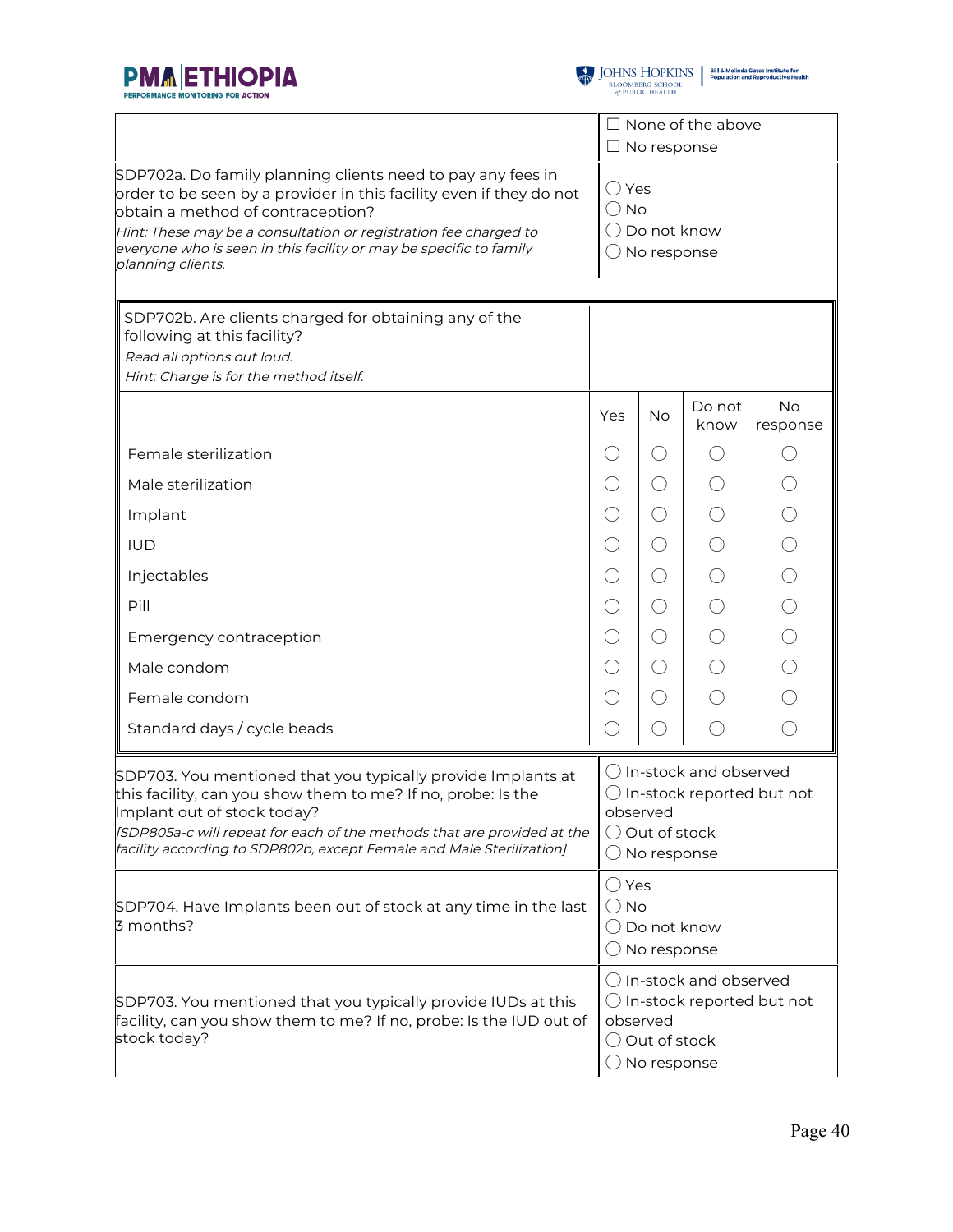



| SDP704. Have IUDs been out of stock at any time in the last 3<br>months?                                                                                                                 | $\bigcirc$ Yes<br>$\bigcirc$ No<br>$\bigcap$ Do not know<br>$\bigcirc$ No response                                                |
|------------------------------------------------------------------------------------------------------------------------------------------------------------------------------------------|-----------------------------------------------------------------------------------------------------------------------------------|
| SDP703. You mentioned that you typically provide Injectables<br>at this facility, can you show them to me? If no, probe: Is the<br>Injectable out of stock today?                        | $\bigcap$ In-stock and observed<br>$\bigcirc$ In-stock reported but not<br>observed<br>◯ Out of stock<br>$\bigcirc$ No response   |
| SDP704. Have Injectables been out of stock at any time in the<br>last 3 months?                                                                                                          | $\bigcirc$ Yes<br>$\bigcirc$ No<br>$\bigcirc$ Do not know<br>$\bigcirc$ No response                                               |
| SDP703. You mentioned that you typically provide Pills at this<br>facility, can you show it to me? If no, probe: Is the Pills out of<br>stock today?                                     | () In-stock and observed<br>$\bigcirc$ In-stock reported but not<br>observed<br>O Out of stock<br>$\bigcirc$ No response          |
| SDP704. Have Pills been out of stock at any time in the last 3<br>months?                                                                                                                | $\bigcirc$ Yes<br>$\bigcirc$ No<br>$\bigcirc$ Do not know<br>$\bigcirc$ No response                                               |
| SDP703. You mentioned that you typically provide Emergency<br>Contraception at this facility, can you show it to me? If no,<br>probe: Is the Emergency Contraception out of stock today? | $\bigcirc$ In-stock and observed<br>$\bigcirc$ In-stock reported but not<br>observed<br>◯ Out of stock<br>$\bigcirc$ No response  |
| SDP704. Has Emergency Contraception been out of stock at<br>any time in the last 3 months?                                                                                               | $\bigcirc$ Yes<br>$\bigcirc$ No<br>$\bigcirc$ Do not know<br>$\bigcirc$ No response                                               |
| SDP703. You mentioned that you typically provide Male<br>condoms at this facility, can you show it to me? If no, probe: Is<br>the Male condoms out of stock today?                       | $\bigcirc$ In-stock and observed<br>$\bigcirc$ In-stock reported but not<br>observed<br>() Out of stock<br>$\bigcirc$ No response |
| SDP704. Have Male condoms been out of stock at any time in<br>the last 3 months?                                                                                                         | $\bigcirc$ Yes<br>$\bigcirc$ No<br>() Do not know<br>$\bigcirc$ No response                                                       |
| SDP703. You mentioned that you typically provide Female<br>condoms at this facility, can you show it to me? If no, probe: Is<br>the Female condoms out of stock today?                   | () In-stock and observed<br>$\bigcirc$ In-stock reported but not<br>observed                                                      |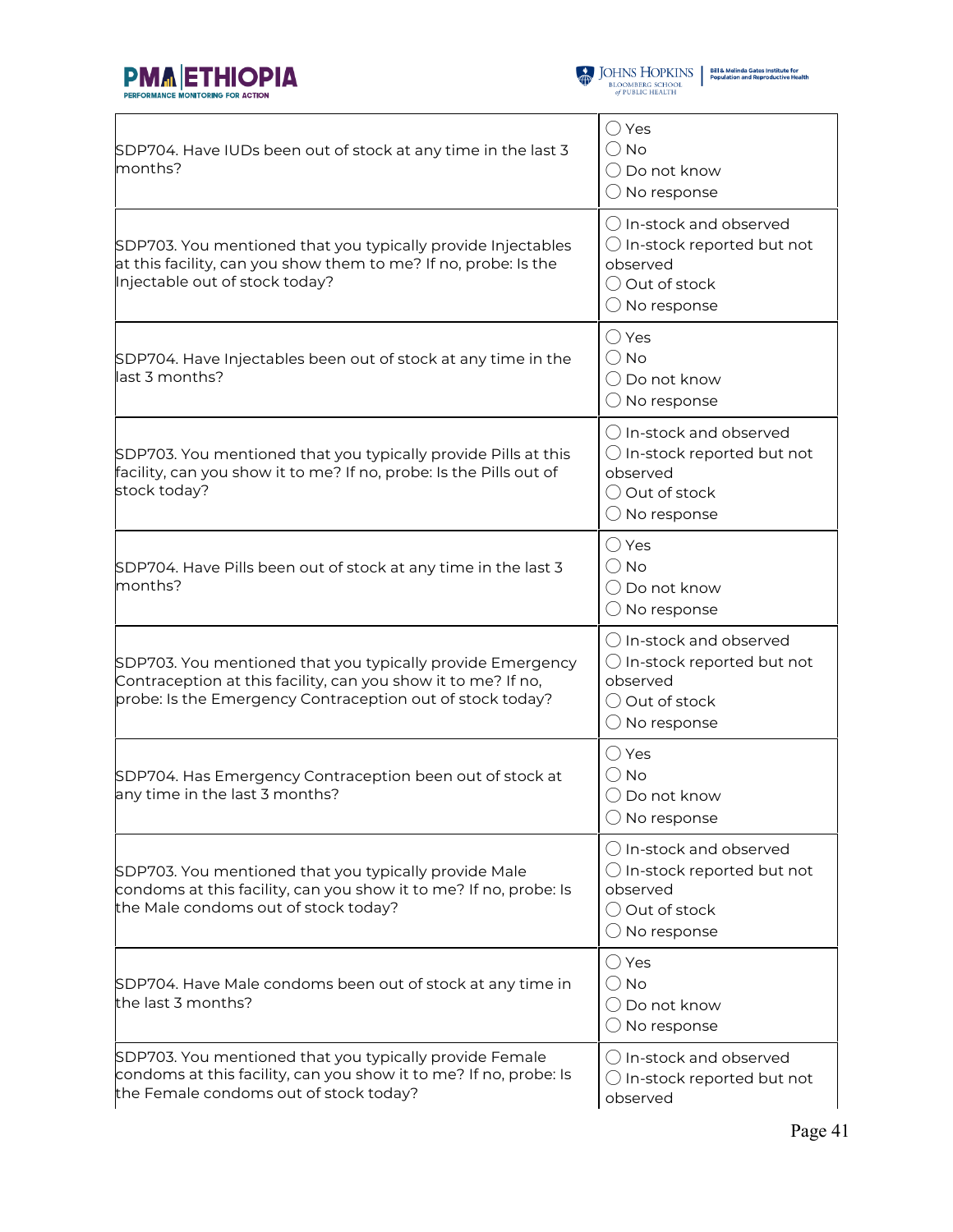



|                                                                                                                                                                                                | $\bigcirc$ Out of stock<br>$\bigcirc$ No response                                                                                         |
|------------------------------------------------------------------------------------------------------------------------------------------------------------------------------------------------|-------------------------------------------------------------------------------------------------------------------------------------------|
| SDP704. Have Female condoms been out of stock at any time<br>in the last 3 months?                                                                                                             | $\bigcirc$ Yes<br>$\bigcirc$ No<br>$\bigcirc$ Do not know<br>$\bigcirc$ No response                                                       |
| SDP703. You mentioned that you typically provide Standard<br>Days/Cycle Beads at this facility, can you show them to me? If<br>no, probe: Is the Standard Days/Cycle Beads out of stock today? | $\bigcirc$ In-stock and observed<br>$\bigcirc$ In-stock reported but not<br>observed<br>$\bigcirc$ Out of stock<br>$\bigcirc$ No response |
| SDP704. Have Standard Days/Cycle Beads been out of stock at<br>any time in the last 3 months?                                                                                                  | $\bigcirc$ Yes<br>$\bigcirc$ No<br>◯ Do not know<br>$\bigcirc$ No response                                                                |
| SDP705a. On days when you offer family planning services, does<br>this facility have trained personnel available to remove<br><b>IMPLANTS?</b>                                                 | $\bigcirc$ Yes<br>$\bigcirc$ No<br>$\bigcirc$ Do not know<br>$\bigcirc$ No response                                                       |
| SDP705b. If a woman came in today needing an IMPLANT<br>inserted, could that service be provided to her today onsite?                                                                          | $\bigcirc$ Yes<br>$\bigcirc$ No<br>$\bigcirc$ Do not know<br>$\bigcirc$ No response                                                       |
| SDP706. If a woman came today needing her IMPLANT<br>removed, could that service be provided to her today onsite?                                                                              | $\bigcirc$ Yes<br>$\bigcirc$ No<br>$\bigcirc$ Do not know<br>$\bigcirc$ No response                                                       |
| SDP707. If a woman comes to your facility today needing her<br>IMPLANT removed, but it is not palpable, could the removal be<br>provided to her today onsite?                                  | $\bigcirc$ Yes<br>$\bigcirc$ No<br>$\bigcirc$ Do not know<br>$\bigcirc$ No response                                                       |
| SDP708. Would someone at this facility know where to send<br>her to have the non-palpable IMPLANT removed?                                                                                     | $\bigcirc$ Yes<br>$\bigcirc$ No<br>$\bigcirc$ Do not know<br>$\bigcirc$ No response                                                       |
| SDP709. On days when you offer family planning services, does<br>this facility have trained personnel available to remove IUDs?                                                                | $\bigcirc$ Yes<br>$\bigcirc$ No<br>$\bigcirc$ Do not know<br>$\bigcirc$ No response                                                       |
| SDP709a. Now I would like to know about supplies necessary<br>for implant and IUD removal services. For each of the                                                                            |                                                                                                                                           |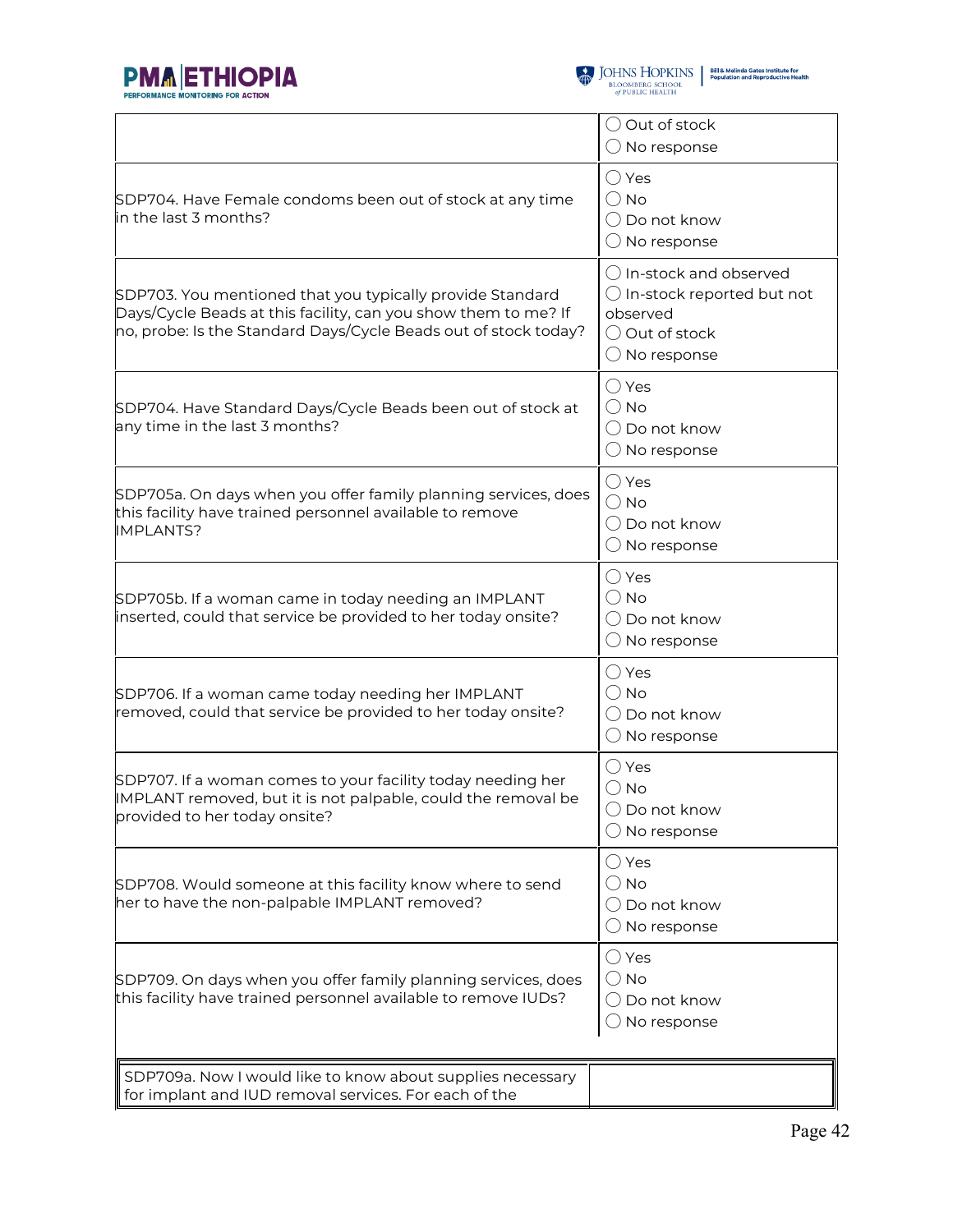



| following supplies listed, can you please tell me if the item is<br>available, and, if so, can you please show it to me?<br>Record if the following equipment are either observed,<br>reported and not seen, or not available: |                                                                                                   |
|--------------------------------------------------------------------------------------------------------------------------------------------------------------------------------------------------------------------------------|---------------------------------------------------------------------------------------------------|
| A) Cup/bowl/gallipot<br>[gallipot.png]                                                                                                                                                                                         | ◯ Observed<br>$\bigcirc$ Reported not seen<br>$\bigcirc$ Not available<br>$\bigcirc$ No response  |
| B) Povidone iodine<br>[iodine.png]                                                                                                                                                                                             | ◯ Observed<br>$\bigcirc$ Reported not seen<br>$\bigcirc$ Not available<br>$\bigcirc$ No response  |
| C) Sterile gauze sponges<br>[gauze.png]                                                                                                                                                                                        | ◯ Observed<br>$\bigcirc$ Reported not seen<br>$\bigcirc$ Not available<br>$\bigcirc$ No response  |
| D) Scalpel with corresponding handle or a disposable scalpel<br>with handle<br>[scalpel.png]                                                                                                                                   | ○ Observed<br>$\bigcirc$ Reported not seen<br>◯ Not available<br>$\bigcirc$ No response           |
| E) Mosquito artery forceps straight, 5 inches (12.7 cm)<br>[forceps_straight.png]                                                                                                                                              | ◯ Observed<br>$\bigcirc$ Reported not seen<br>$\bigcirc$ Not available<br>$\bigcirc$ No response  |
| F) Mosquito forceps curved, 5 inches (12.7 cm)<br>[forceps_curved.png]                                                                                                                                                         | ◯ Observed<br>$\bigcirc$ Reported not seen<br>$\bigcirc$ Not available<br>$\bigcirc$ No response  |
| G) Kidney dish<br>[kidney_dish.png]                                                                                                                                                                                            | () Observed<br>$\bigcirc$ Reported not seen<br>$\bigcirc$ Not available<br>$\bigcirc$ No response |
| H) Standard artery forceps 5.5 inches (14 cm)<br>[artery_forceps.png]                                                                                                                                                          | ◯ Observed<br>$\bigcirc$ Reported not seen<br>$\bigcirc$ Not available<br>$\bigcirc$ No response  |
| I) Modified vasectomy straight blunt 12.5 cm forceps (also<br>known as "U clamp", NSV ringed clamp or "Norgrasp" with a<br>diameter of 2.2mm.)<br>[u_clamp.png]                                                                | ◯ Observed<br>$\bigcirc$ Reported not seen<br>$\bigcirc$ Not available<br>$\bigcirc$ No response  |
| J) Forceps, sponge, Foerster, straight, 9.5 inches (24.1 cm)<br>[sponge_forceps.png]                                                                                                                                           | ◯ Observed<br>$\bigcirc$ Reported not seen                                                        |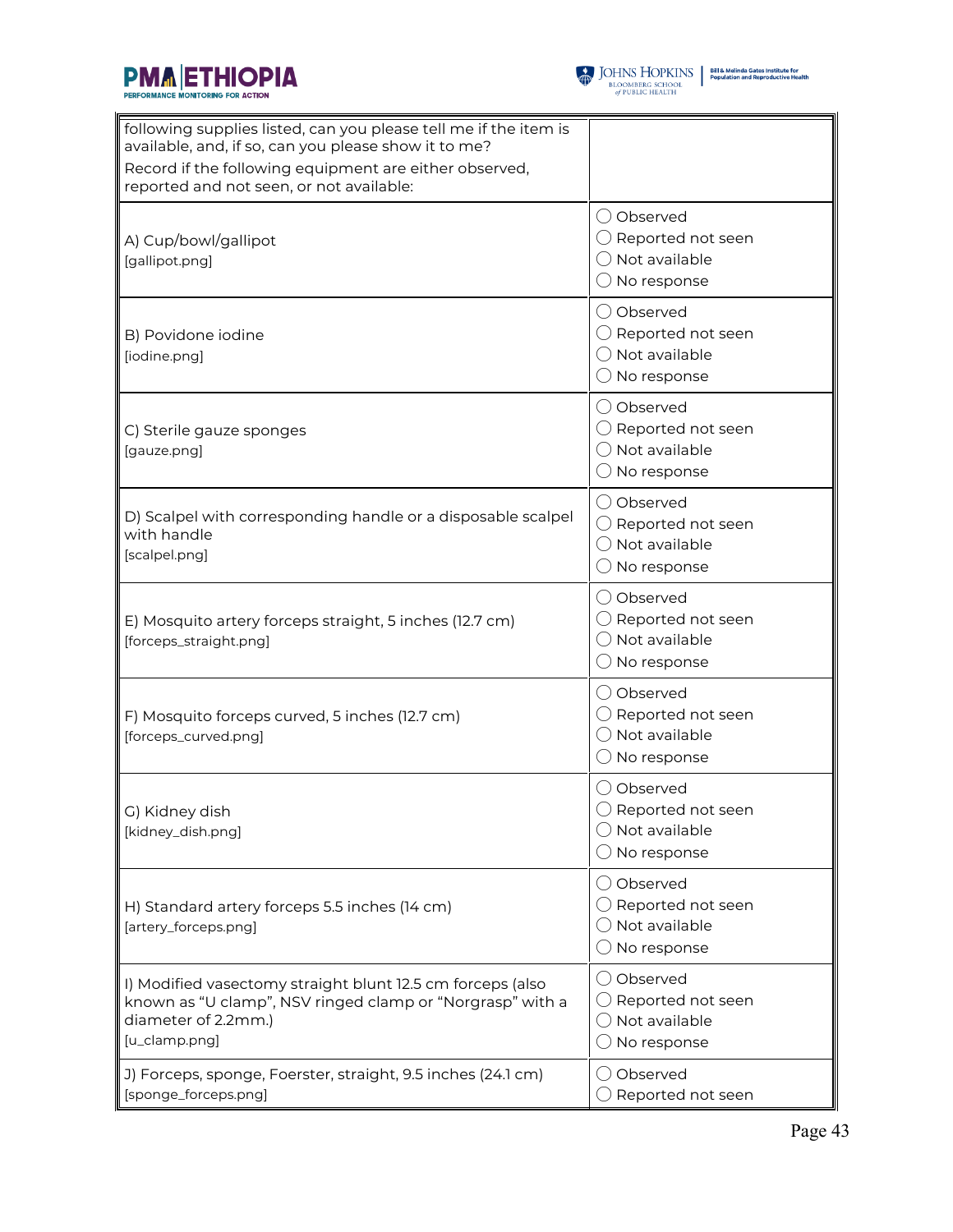

|                                                                                                      | ◯ Not available<br>$\bigcirc$ No response                                                         |
|------------------------------------------------------------------------------------------------------|---------------------------------------------------------------------------------------------------|
| K) Speculum, vaginal, Graves, medium (1.38 inches [3.5 cm] x<br>4 inches [10.2cm])<br>[speculum.png] | () Observed<br>$\bigcirc$ Reported not seen<br>$\bigcap$ Not available<br>$\bigcirc$ No response  |
| L) Forceps, Bozeman uterine dressing, straight, 10.5 inches<br>(26.7 cm)<br>[bozeman_forceps.png]    | () Observed<br>$\bigcirc$ Reported not seen<br>$\bigcirc$ Not available<br>$\bigcirc$ No response |
| M) IUD removal forceps, alligator jaw, 8 inches<br>[iud_forceps.png]                                 | () Observed<br>$\bigcirc$ Reported not seen<br>$\bigcirc$ Not available<br>$\bigcirc$ No response |
| N) IUD string retriever<br>[IUD_Thread_Retriever.jpg]                                                | O Observed<br>$\bigcirc$ Reported not seen<br>$\bigcirc$ Not available<br>$\bigcirc$ No response  |
| O) Local anesthetic, such as lidocaine (without epinepherine,<br>1% or 2%)<br>[anesthetic.png]       | () Observed<br>$\bigcirc$ Reported not seen<br>◯ Not available<br>$\bigcirc$ No response          |
| P) Scalpel blade #11 with handle or disposable scalpel no. 11<br>with handle)<br>[scalpel_11.png]    | () Observed<br>$\bigcirc$ Reported not seen<br>◯ Not available<br>$\bigcirc$ No response          |
| Q) Adhesive tape/Elastoplast<br>[bandaid.png]                                                        | ○ Observed<br>$\bigcirc$ Reported not seen<br>$\bigcirc$ Not available<br>$\bigcirc$ No response  |
| R) Arm bandage<br>[arm_bandage.png]                                                                  | ◯ Observed<br>$\bigcirc$ Reported not seen<br>◯ Not available<br>$\bigcirc$ No response           |
| S) Safety box for disposing supplies<br>[safety_box.png]                                             | ◯ Observed<br>$\bigcirc$ Reported not seen<br>◯ Not available<br>$\bigcirc$ No response           |
|                                                                                                      |                                                                                                   |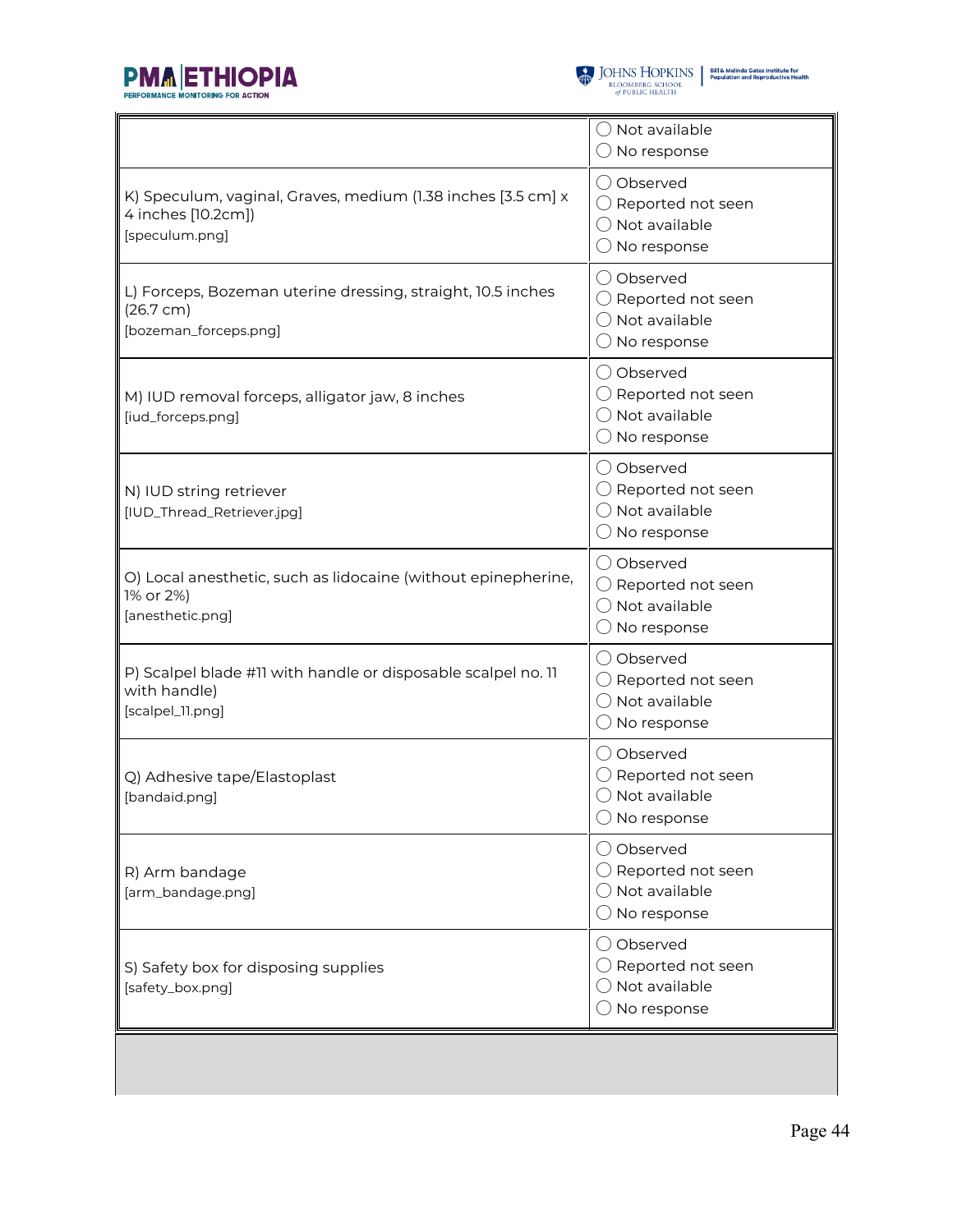



| Ask the respondent to show you the area where the family<br>planning methods are stored. Answer the following two questions<br>based on your observation only.                                                                                                                                                                                                                                                                                                                                                                                                                       |                                                               |  |  |
|--------------------------------------------------------------------------------------------------------------------------------------------------------------------------------------------------------------------------------------------------------------------------------------------------------------------------------------------------------------------------------------------------------------------------------------------------------------------------------------------------------------------------------------------------------------------------------------|---------------------------------------------------------------|--|--|
| SDP710. Are all the methods protected from water?<br>Hint: Do not read out this question.                                                                                                                                                                                                                                                                                                                                                                                                                                                                                            | () Yes<br>() No<br>( ) Not observed<br>$\bigcirc$ Do not know |  |  |
| SDP711. Are all the methods protected from the sun?<br>Hint: Do not read out this question.                                                                                                                                                                                                                                                                                                                                                                                                                                                                                          | ( ) Yes<br>() No<br>() Not observed<br>$\bigcirc$ Do not know |  |  |
| SDP712. FP total caseload for EACH COMPLETED MONTH and<br>year indicated here.<br>Hint: Use the appropriate REGISTER (not the HMIS summary report)<br>to record the total number of cases for each indicator.<br>Record 0 if the register shows no services were provided for the<br>specified month. Record -77 if this service is provided at the facility,<br>but there is not a register to record the service. Record -88 if the<br>data are not legible. Record -99 if no response.<br>Number of FP clients who obtained any of the FP methods<br>April 2019<br>September 2019 |                                                               |  |  |
| April 2020<br>September 2020                                                                                                                                                                                                                                                                                                                                                                                                                                                                                                                                                         |                                                               |  |  |
| SDP713. From family planning register for the LAST<br>COMPLETED MONTH, record:<br>Hint: If unclear on condom number or method is given out in mass<br>supply, record as -88. If method is only recorded as "Other", record as -<br>88.                                                                                                                                                                                                                                                                                                                                               |                                                               |  |  |
| $\parallel$ (1) The total number of family planning visits (new and<br>continuing) in the last completed month, for each method.<br>(2) The number of new clients who received family planning<br>services in the last completed month, for each method.<br>Hint: If unclear on condom number or method is given out in mass<br>supply, record as -88. If method is only recorded as "Other", record as<br>-88.<br>Total number of visits: Female Sterilization                                                                                                                      |                                                               |  |  |
| (1) The total number of family planning visits (new and<br>continuing) in the last completed month, for each method.<br>(2) The number of new clients who received family planning<br>services in the last completed month, for each method.                                                                                                                                                                                                                                                                                                                                         |                                                               |  |  |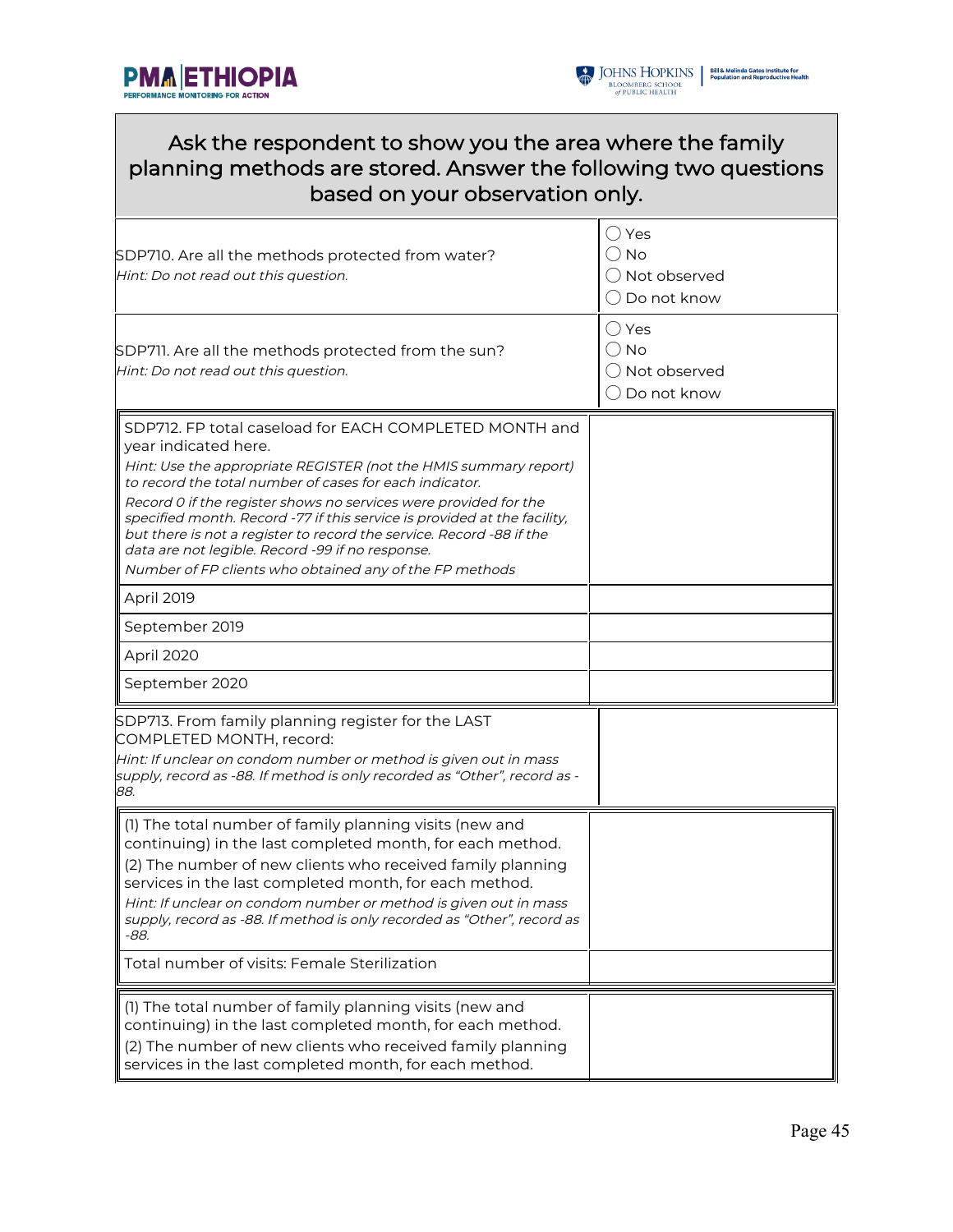



| Hint: If unclear on condom number or method is given out in mass<br>supply, record as -88. If method is only recorded as "Other", record as<br>-88.                                                                                                                                                                                                                                                                                                                        |  |
|----------------------------------------------------------------------------------------------------------------------------------------------------------------------------------------------------------------------------------------------------------------------------------------------------------------------------------------------------------------------------------------------------------------------------------------------------------------------------|--|
| Total number of visits: Male Sterilization                                                                                                                                                                                                                                                                                                                                                                                                                                 |  |
| (1) The total number of family planning visits (new and<br>continuing) in the last completed month, for each method.<br>(2) The number of new clients who received family planning<br>services in the last completed month, for each method.<br>Hint: If unclear on condom number or method is given out in mass<br>supply, record as -88. If method is only recorded as "Other", record as<br>-88.<br>Total number of visits: Implants<br>Number of new clients: Implants |  |
| (1) The total number of family planning visits (new and<br>continuing) in the last completed month, for each method.                                                                                                                                                                                                                                                                                                                                                       |  |
| (2) The number of new clients who received family planning<br>services in the last completed month, for each method.<br>Hint: If unclear on condom number or method is given out in mass<br>supply, record as -88. If method is only recorded as "Other", record as<br>$-88.$                                                                                                                                                                                              |  |
| Total number of visits: IUD                                                                                                                                                                                                                                                                                                                                                                                                                                                |  |
| Number of new clients: IUD                                                                                                                                                                                                                                                                                                                                                                                                                                                 |  |
| (1) The total number of family planning visits (new and<br>continuing) in the last completed month, for each method.<br>(2) The number of new clients who received family planning<br>services in the last completed month, for each method.<br>Hint: If unclear on condom number or method is given out in mass<br>supply, record as -88. If method is only recorded as "Other", record as<br>-88.                                                                        |  |
| Total number of visits: Injectables                                                                                                                                                                                                                                                                                                                                                                                                                                        |  |
|                                                                                                                                                                                                                                                                                                                                                                                                                                                                            |  |
| Number of new clients: Injectables                                                                                                                                                                                                                                                                                                                                                                                                                                         |  |
| (1) The total number of family planning visits (new and<br>continuing) in the last completed month, for each method.<br>(2) The number of new clients who received family planning<br>services in the last completed month, for each method.<br>Hint: If unclear on condom number or method is given out in mass<br>supply, record as -88. If method is only recorded as "Other", record as<br>-88.                                                                        |  |
| Total number of visits: Pill                                                                                                                                                                                                                                                                                                                                                                                                                                               |  |
| Number of new clients: Pill                                                                                                                                                                                                                                                                                                                                                                                                                                                |  |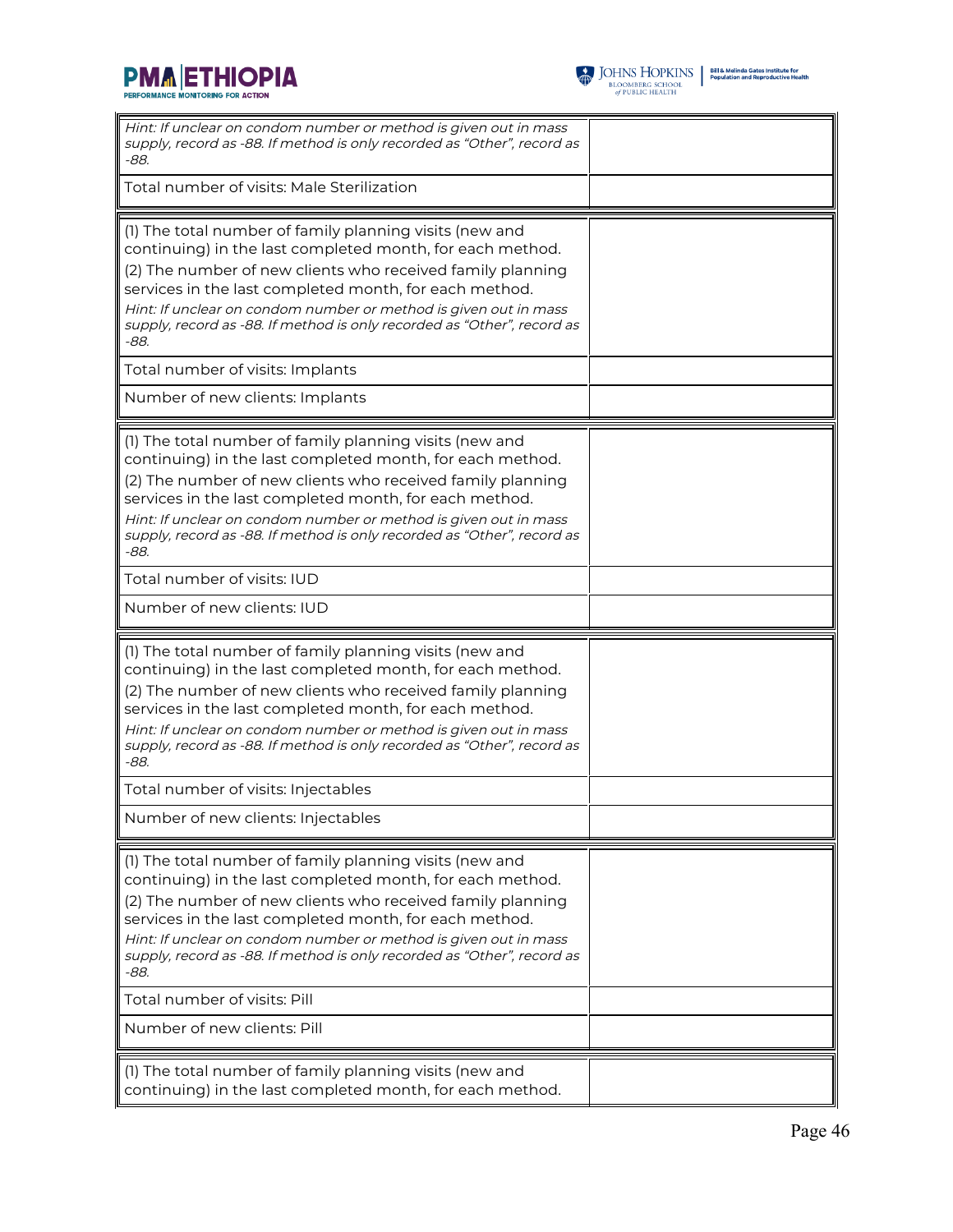



| (2) The number of new clients who received family planning<br>services in the last completed month, for each method.<br>Hint: If unclear on condom number or method is given out in mass<br>supply, record as -88. If method is only recorded as "Other", record as<br>$-88.$<br>Total number of visits: Emergency contraception                                                                      |                                                           |
|-------------------------------------------------------------------------------------------------------------------------------------------------------------------------------------------------------------------------------------------------------------------------------------------------------------------------------------------------------------------------------------------------------|-----------------------------------------------------------|
| Number of new clients: Emergency contraception                                                                                                                                                                                                                                                                                                                                                        |                                                           |
| (1) The total number of family planning visits (new and<br>continuing) in the last completed month, for each method.<br>(2) The number of new clients who received family planning<br>services in the last completed month, for each method.<br>Hint: If unclear on condom number or method is given out in mass<br>supply, record as -88. If method is only recorded as "Other", record as<br>-88.   |                                                           |
| Total number of visits: Male condom                                                                                                                                                                                                                                                                                                                                                                   |                                                           |
| Number of new clients: Male condom                                                                                                                                                                                                                                                                                                                                                                    |                                                           |
| (1) The total number of family planning visits (new and<br>continuing) in the last completed month, for each method.<br>(2) The number of new clients who received family planning<br>services in the last completed month, for each method.<br>Hint: If unclear on condom number or method is given out in mass<br>supply, record as -88. If method is only recorded as "Other", record as<br>$-88.$ |                                                           |
| Total number of visits: Female condom                                                                                                                                                                                                                                                                                                                                                                 |                                                           |
| Number of new clients: Female condom                                                                                                                                                                                                                                                                                                                                                                  |                                                           |
| (1) The total number of family planning visits (new and<br>continuing) in the last completed month, for each method.<br>(2) The number of new clients who received family planning<br>services in the last completed month, for each method.<br>Hint: If unclear on condom number or method is given out in mass<br>supply, record as -88. If method is only recorded as "Other", record as<br>-88.   |                                                           |
| Total number of visits: Standard days / cycle beads                                                                                                                                                                                                                                                                                                                                                   |                                                           |
| Number of new clients: Standard days / cycle beads                                                                                                                                                                                                                                                                                                                                                    |                                                           |
| SDP714. May I see your family planning record book for the<br>LAST COMPLETED MONTH?                                                                                                                                                                                                                                                                                                                   | $\bigcirc$ Yes<br>$\bigcirc$ No<br>$\bigcirc$ No response |
| SDP715. From family planning record book, record:<br>The total number of family planning products sold/provided in<br>the last completed month, for each method.<br>Hint: If unclear on condom number or method is given out in mass<br>supply, record as -88. If method is only recorded as "Other", record as -<br>88.                                                                              |                                                           |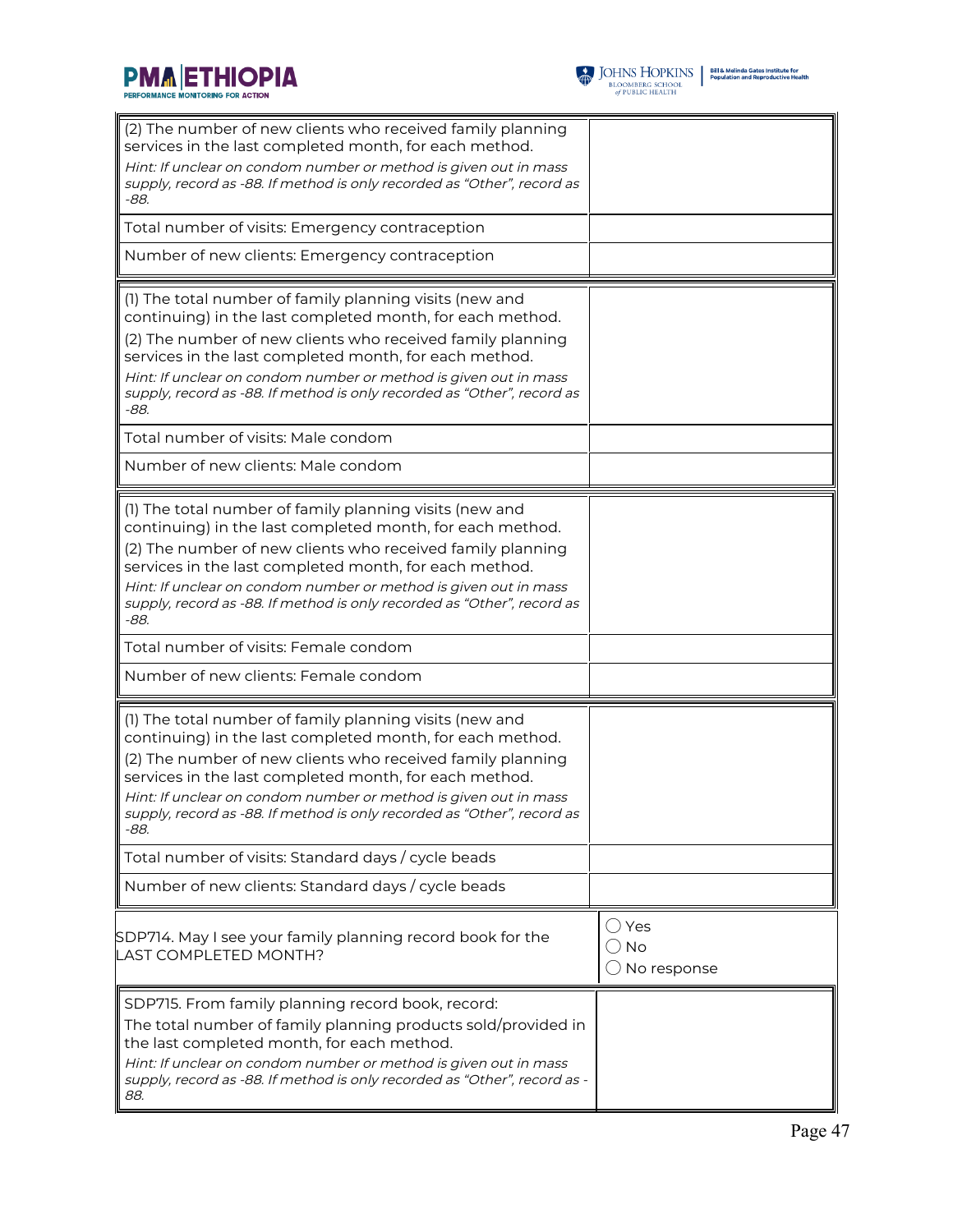

| Number of units sold or provided: Implants                                                                                                                                                                                                          |  |  |
|-----------------------------------------------------------------------------------------------------------------------------------------------------------------------------------------------------------------------------------------------------|--|--|
| Number of units sold or provided: IUD                                                                                                                                                                                                               |  |  |
| Number of units sold or provided: Injectables                                                                                                                                                                                                       |  |  |
| Number of units sold or provided: Pill                                                                                                                                                                                                              |  |  |
| Number of units sold or provided: Emergency contraception                                                                                                                                                                                           |  |  |
| Number of units sold or provided: Male condom                                                                                                                                                                                                       |  |  |
| Number of units sold or provided: Female condom                                                                                                                                                                                                     |  |  |
| Number of units sold or provided: Standard days / cycle beads                                                                                                                                                                                       |  |  |
| SECTION 12 – Future Follow-up Study and Contact Address                                                                                                                                                                                             |  |  |
| SDP1200. Can I have this facility's primary phone number in<br>case we would like to follow up with this facility in the future?<br>Enter an 10-digit number without the country code. Do not include<br>spaces or dashes. Enter 0 for no response. |  |  |
| SDP1200. Can you repeat the number again?<br>Enter an 10-digit number without the country code. Do not include<br>spaces or dashes. Enter 0 for no response.                                                                                        |  |  |

| SDP1200. Can I have this facility's primary phone number in<br>case we would like to follow up with this facility in the future?<br>Enter an 10-digit number without the country code. Do not include<br>spaces or dashes. Enter 0 for no response. |                                     |
|-----------------------------------------------------------------------------------------------------------------------------------------------------------------------------------------------------------------------------------------------------|-------------------------------------|
| SDP1200. Can you repeat the number again?<br>Enter an 10-digit number without the country code. Do not include<br>spaces or dashes. Enter 0 for no response.                                                                                        |                                     |
| SDP1201. Can I have this facility's secondary phone number for<br>this facility in case we would like to follow up with this facility in<br>the future?<br>Enter an 10-digit number without the country code. Do not include                        |                                     |
| spaces or dashes. Enter 0 for no response.                                                                                                                                                                                                          |                                     |
| SDP1201. Can you repeat the number again?<br>Enter an 10-digit number without the country code. Do not include<br>spaces or dashes. Enter 0 for no response.                                                                                        |                                     |
| SDP1202. Thank you for the time you have kindly granted us.<br>Would you be willing to participate in another survey in the<br>future?                                                                                                              | ( ) Yes<br><b>No</b><br>No response |
| SDP1203. Can I have your primary phone number in case we<br>would like to follow up with you in the future?<br>Enter an 10-digit number without the country code. Do not include<br>spaces or dashes. Enter 0 for no response.                      |                                     |
| SDP1203. Can you repeat the number again?<br>Enter an 10-digit number without the country code. Do not include<br>spaces or dashes. Enter 0 for no response.                                                                                        |                                     |
| SDP1204. Can I have your secondary phone number in case we<br>would like to follow up with you in the future?<br>Enter an 10-digit number without the country code. Do not include<br>spaces or dashes. Enter 0 for no response.                    |                                     |
| SDP1204. Can you repeat the number again?<br>Enter an 10-digit number without the country code. Do not include<br>spaces or dashes. Enter 0 for no response.                                                                                        |                                     |